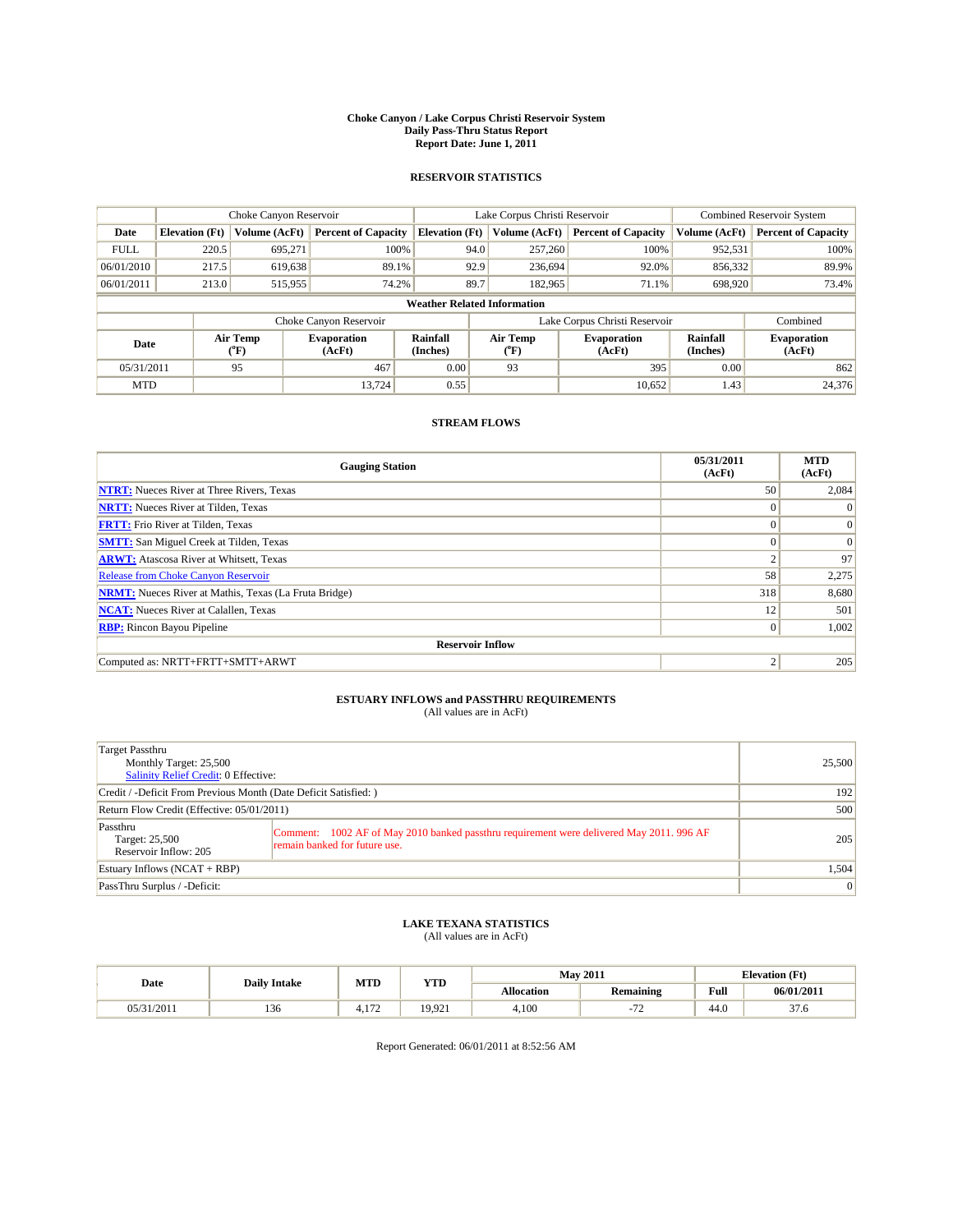#### **Choke Canyon / Lake Corpus Christi Reservoir System Daily Pass-Thru Status Report Report Date: June 2, 2011**

#### **RESERVOIR STATISTICS**

|             | Choke Canyon Reservoir             |                                           |                              |                       | Lake Corpus Christi Reservoir | <b>Combined Reservoir System</b> |                      |                              |  |  |
|-------------|------------------------------------|-------------------------------------------|------------------------------|-----------------------|-------------------------------|----------------------------------|----------------------|------------------------------|--|--|
| Date        | <b>Elevation</b> (Ft)              | Volume (AcFt)                             | <b>Percent of Capacity</b>   | <b>Elevation</b> (Ft) | Volume (AcFt)                 | <b>Percent of Capacity</b>       | Volume (AcFt)        | <b>Percent of Capacity</b>   |  |  |
| <b>FULL</b> | 220.5                              | 695.271                                   | 100%                         | 94.0                  | 257,260                       | 100%                             | 952,531              | 100%                         |  |  |
| 06/02/2010  | 217.4                              | 618,177                                   | 88.9%                        | 92.8                  | 235,625                       | 91.6%                            | 853,802              | 89.6%                        |  |  |
| 06/02/2011  | 213.0                              | 515,308                                   | 74.1%                        | 89.7                  | 182,138                       | 70.8%                            | 697,446              | 73.2%                        |  |  |
|             | <b>Weather Related Information</b> |                                           |                              |                       |                               |                                  |                      |                              |  |  |
|             |                                    |                                           | Choke Canyon Reservoir       |                       |                               | Lake Corpus Christi Reservoir    |                      | Combined                     |  |  |
| Date        |                                    | Air Temp<br>$({}^{\mathrm{o}}\mathrm{F})$ | <b>Evaporation</b><br>(AcFt) | Rainfall<br>(Inches)  | Air Temp<br>(°F)              | <b>Evaporation</b><br>(AcFt)     | Rainfall<br>(Inches) | <b>Evaporation</b><br>(AcFt) |  |  |
| 06/01/2011  |                                    | 94                                        | 543                          | 0.00                  | 93                            | 385                              | 0.00                 | 928                          |  |  |
| <b>MTD</b>  |                                    |                                           | 543                          | 0.00                  |                               | 385                              | 0.00                 | 928                          |  |  |

## **STREAM FLOWS**

| <b>Gauging Station</b>                                       | 06/01/2011<br>(AcFt) | <b>MTD</b><br>(AcFt) |
|--------------------------------------------------------------|----------------------|----------------------|
| <b>NTRT:</b> Nueces River at Three Rivers, Texas             | 50 <sup>1</sup>      | 50                   |
| <b>NRTT:</b> Nueces River at Tilden, Texas                   | $\Omega$             | $\Omega$             |
| <b>FRTT:</b> Frio River at Tilden, Texas                     | $\Omega$             | $\Omega$             |
| <b>SMTT:</b> San Miguel Creek at Tilden, Texas               | $\Omega$             | $\Omega$             |
| <b>ARWT:</b> Atascosa River at Whitsett, Texas               | $\sim$               |                      |
| Release from Choke Canyon Reservoir                          | 58                   | 58                   |
| <b>NRMT:</b> Nueces River at Mathis, Texas (La Fruta Bridge) | 256                  | 256                  |
| <b>NCAT:</b> Nueces River at Calallen, Texas                 |                      |                      |
| <b>RBP:</b> Rincon Bayou Pipeline                            | $\mathbf{0}$         | $\Omega$             |
| <b>Reservoir Inflow</b>                                      |                      |                      |
| Computed as: NRTT+FRTT+SMTT+ARWT                             | っ                    |                      |

# **ESTUARY INFLOWS and PASSTHRU REQUIREMENTS**<br>(All values are in AcFt)

| Target Passthru<br>Monthly Target: 25,500<br>Salinity Relief Credit: 0 Effective: |                                                                                                                           | 25,500          |
|-----------------------------------------------------------------------------------|---------------------------------------------------------------------------------------------------------------------------|-----------------|
| Credit / -Deficit From Previous Month (Date Deficit Satisfied: )                  |                                                                                                                           | 502             |
| Return Flow Credit (Effective: 06/01/2011)                                        | 500                                                                                                                       |                 |
| Passthru<br>Target: 25,500<br>Reservoir Inflow: 2                                 | Comment: 1002 AF of May 2010 banked passthru requirement were delivered May 2011. 996 AF<br>remain banked for future use. | $\overline{2}$  |
| Estuary Inflows $(NCAT + RBP)$                                                    |                                                                                                                           |                 |
| PassThru Surplus / -Deficit:                                                      |                                                                                                                           | $\vert 0 \vert$ |

# **LAKE TEXANA STATISTICS** (All values are in AcFt)

|            |                     | MTD | <b>YTD</b> |            | <b>June 2011</b> |      | <b>Elevation</b> (Ft) |
|------------|---------------------|-----|------------|------------|------------------|------|-----------------------|
| Date       | <b>Daily Intake</b> |     |            | Allocation | <b>Remaining</b> | Full | 06/02/2011            |
| 06/01/2011 | 150                 | 136 | 20,057     | 4,100      | 3,964            | 44.0 | $\sim$<br>57.0        |

Report Generated: 06/02/2011 at 8:51:25 AM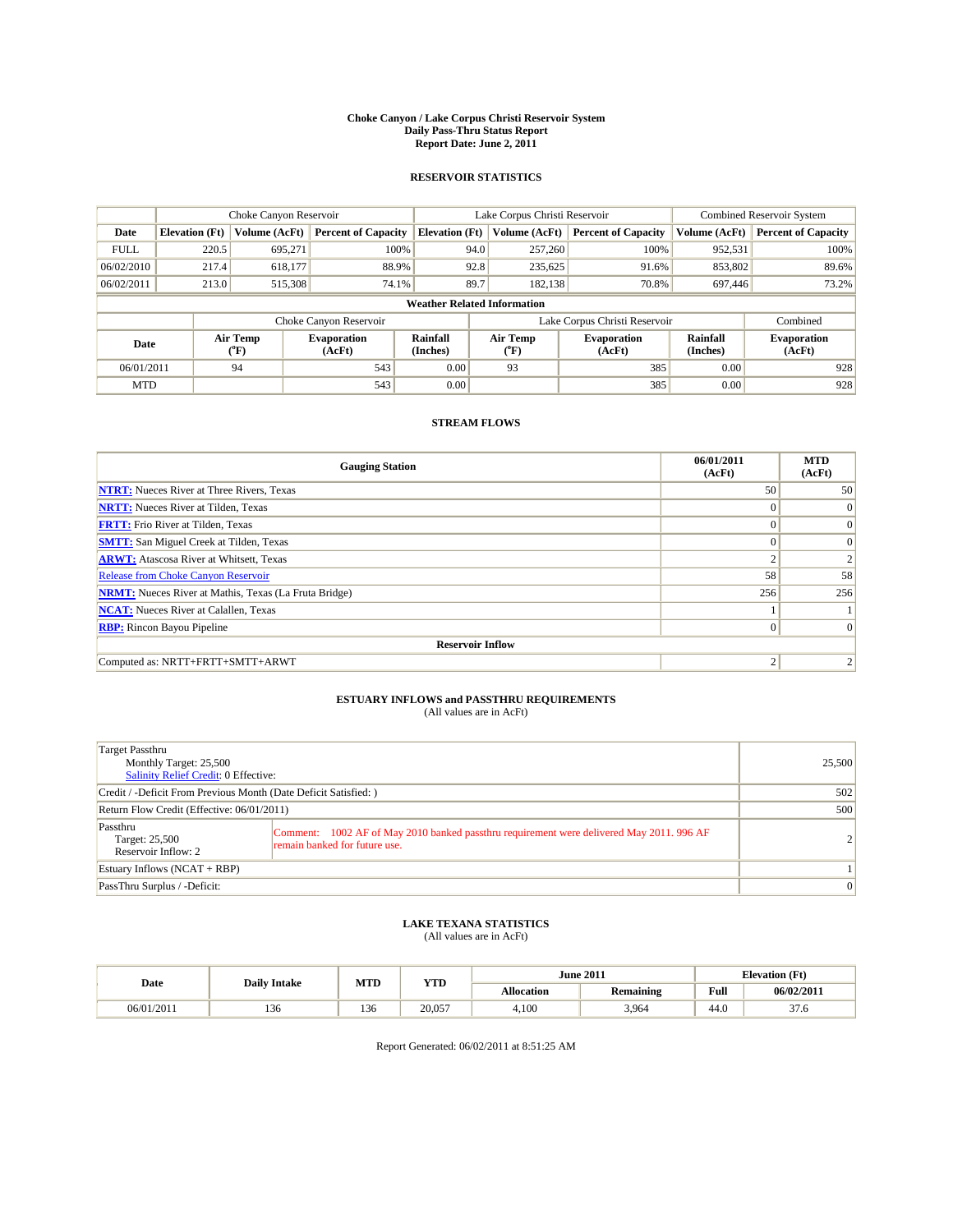#### **Choke Canyon / Lake Corpus Christi Reservoir System Daily Pass-Thru Status Report Report Date: June 3, 2011**

#### **RESERVOIR STATISTICS**

|             | Choke Canyon Reservoir             |                                           |                              |                       | Lake Corpus Christi Reservoir | <b>Combined Reservoir System</b> |                      |                              |  |  |
|-------------|------------------------------------|-------------------------------------------|------------------------------|-----------------------|-------------------------------|----------------------------------|----------------------|------------------------------|--|--|
| Date        | <b>Elevation</b> (Ft)              | Volume (AcFt)                             | <b>Percent of Capacity</b>   | <b>Elevation</b> (Ft) | Volume (AcFt)                 | <b>Percent of Capacity</b>       | Volume (AcFt)        | <b>Percent of Capacity</b>   |  |  |
| <b>FULL</b> | 220.5                              | 695.271                                   | 100%                         | 94.0                  | 257,260                       | 100%                             | 952,531              | 100%                         |  |  |
| 06/03/2010  | 217.5                              | 619,881                                   | 89.2%                        | 93.0                  | 238,478                       | 92.7%                            | 858,359              | 90.1%                        |  |  |
| 06/03/2011  | 212.9                              | 514,229                                   | 74.0%                        | 89.7                  | 181,643                       | 70.6%                            | 695,872              | 73.1%                        |  |  |
|             | <b>Weather Related Information</b> |                                           |                              |                       |                               |                                  |                      |                              |  |  |
|             |                                    |                                           | Choke Canyon Reservoir       |                       |                               | Lake Corpus Christi Reservoir    |                      | Combined                     |  |  |
| Date        |                                    | Air Temp<br>$({}^{\mathrm{o}}\mathrm{F})$ | <b>Evaporation</b><br>(AcFt) | Rainfall<br>(Inches)  | Air Temp<br>(°F)              | <b>Evaporation</b><br>(AcFt)     | Rainfall<br>(Inches) | <b>Evaporation</b><br>(AcFt) |  |  |
| 06/02/2011  |                                    | 96                                        | 567                          | 0.00                  | 93                            | 491                              | 0.00                 | 1,058                        |  |  |
| <b>MTD</b>  |                                    |                                           | 1.110                        | 0.00                  |                               | 876                              | 0.00                 | 1.986                        |  |  |

## **STREAM FLOWS**

| <b>Gauging Station</b>                                       | 06/02/2011<br>(AcFt) | <b>MTD</b><br>(AcFt) |
|--------------------------------------------------------------|----------------------|----------------------|
| <b>NTRT:</b> Nueces River at Three Rivers, Texas             | 52                   | 101                  |
| <b>NRTT:</b> Nueces River at Tilden, Texas                   | $\Omega$             | $\Omega$             |
| <b>FRTT:</b> Frio River at Tilden, Texas                     | $\Omega$             | $\vert 0 \vert$      |
| <b>SMTT:</b> San Miguel Creek at Tilden, Texas               | $\Omega$             | $\Omega$             |
| <b>ARWT:</b> Atascosa River at Whitsett, Texas               | $\sim$               | 4                    |
| Release from Choke Canyon Reservoir                          | 58                   | 115                  |
| <b>NRMT:</b> Nueces River at Mathis, Texas (La Fruta Bridge) | 258                  | 514                  |
| <b>NCAT:</b> Nueces River at Calallen, Texas                 | ◠                    |                      |
| <b>RBP:</b> Rincon Bayou Pipeline                            | $\mathbf{0}$         | $\Omega$             |
| <b>Reservoir Inflow</b>                                      |                      |                      |
| Computed as: NRTT+FRTT+SMTT+ARWT                             | 2                    |                      |

# **ESTUARY INFLOWS and PASSTHRU REQUIREMENTS**<br>(All values are in AcFt)

| Target Passthru<br>Monthly Target: 25,500<br>Salinity Relief Credit: 0 Effective: |                                                                                                                           | 25,500          |
|-----------------------------------------------------------------------------------|---------------------------------------------------------------------------------------------------------------------------|-----------------|
| Credit / -Deficit From Previous Month (Date Deficit Satisfied: )                  | 502                                                                                                                       |                 |
| Return Flow Credit (Effective: 06/01/2011)                                        | 500                                                                                                                       |                 |
| Passthru<br>Target: 25,500<br>Reservoir Inflow: 4                                 | Comment: 1002 AF of May 2010 banked passthru requirement were delivered May 2011. 996 AF<br>remain banked for future use. | 4               |
| Estuary Inflows $(NCAT + RBP)$                                                    | $\overline{3}$                                                                                                            |                 |
| PassThru Surplus / -Deficit:                                                      |                                                                                                                           | $\vert 0 \vert$ |

# **LAKE TEXANA STATISTICS** (All values are in AcFt)

|            | <b>Daily Intake</b> | MTD                  | YTD    |                   | <b>June 2011</b> |      | <b>Elevation</b> (Ft) |
|------------|---------------------|----------------------|--------|-------------------|------------------|------|-----------------------|
| Date       |                     |                      |        | <b>Allocation</b> | <b>Remaining</b> | Full | 06/03/201             |
| 06/02/2011 | 136                 | $\sim$<br><u>_ 1</u> | 20.193 | 4.100             | 3,828            | 44.0 | $\sim$<br>27.O        |

Report Generated: 06/03/2011 at 8:32:20 AM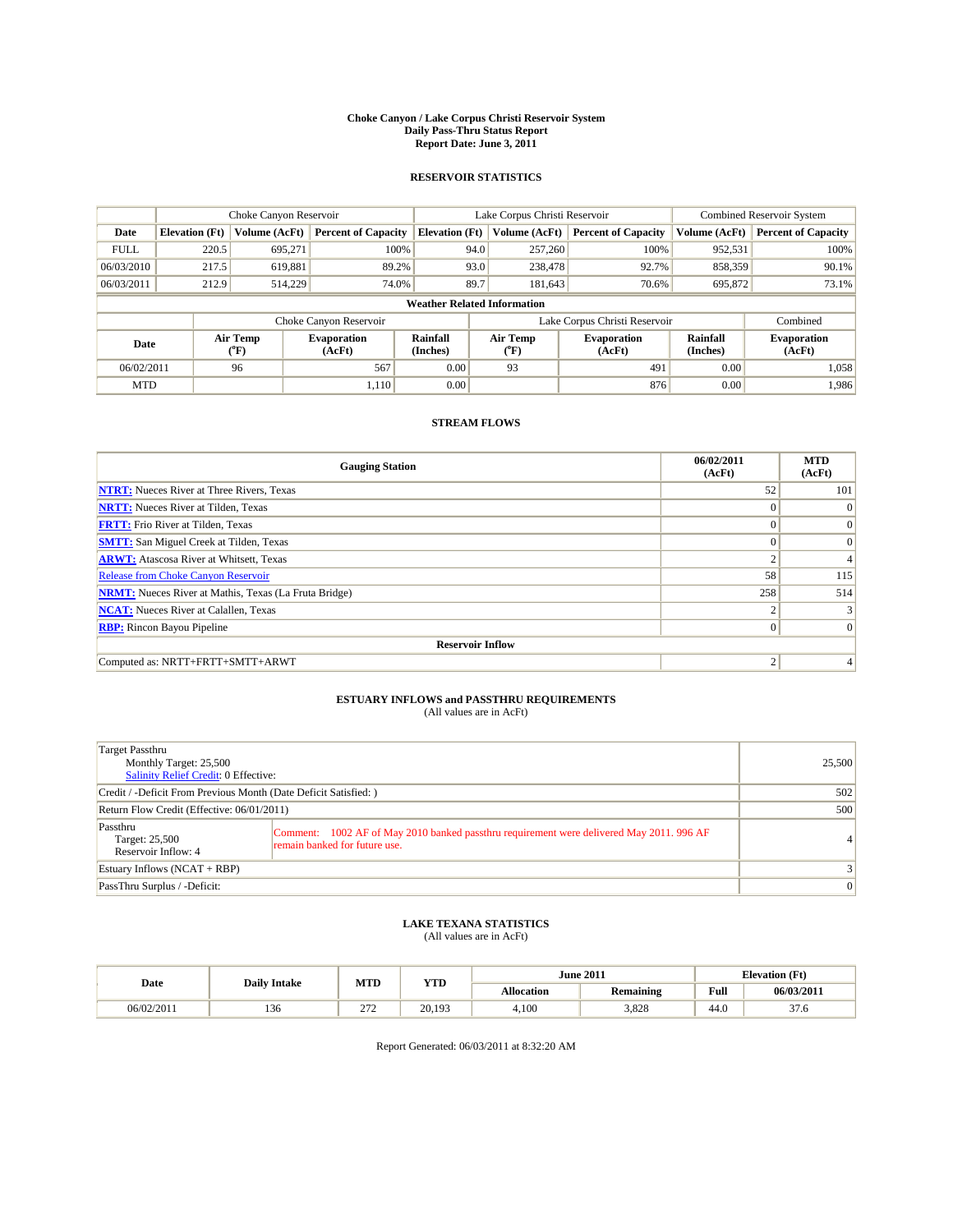#### **Choke Canyon / Lake Corpus Christi Reservoir System Daily Pass-Thru Status Report Report Date: June 4, 2011**

#### **RESERVOIR STATISTICS**

|             | Choke Canyon Reservoir             |                  |                              |                       | Lake Corpus Christi Reservoir | <b>Combined Reservoir System</b> |                             |                              |  |  |
|-------------|------------------------------------|------------------|------------------------------|-----------------------|-------------------------------|----------------------------------|-----------------------------|------------------------------|--|--|
| Date        | <b>Elevation</b> (Ft)              | Volume (AcFt)    | <b>Percent of Capacity</b>   | <b>Elevation</b> (Ft) | Volume (AcFt)                 | <b>Percent of Capacity</b>       | Volume (AcFt)               | <b>Percent of Capacity</b>   |  |  |
| <b>FULL</b> | 220.5                              | 695,271          | 100%                         | 94.0                  | 257,260                       | 100%                             | 952,531                     | 100%                         |  |  |
| 06/04/2010  | 217.6                              | 621,098          | 89.3%                        | 92.9                  | 236,872                       | 92.1%                            | 857,970                     | 90.1%                        |  |  |
| 06/04/2011  | 212.9                              | 513,581          | 73.9%                        | 89.6                  | 181,147                       | 70.4%                            | 694,728                     | 72.9%                        |  |  |
|             | <b>Weather Related Information</b> |                  |                              |                       |                               |                                  |                             |                              |  |  |
|             |                                    |                  | Choke Canyon Reservoir       |                       | Lake Corpus Christi Reservoir |                                  |                             | Combined                     |  |  |
| Date        |                                    | Air Temp<br>(°F) | <b>Evaporation</b><br>(AcFt) | Rainfall<br>(Inches)  | Air Temp<br>(°F)              | <b>Evaporation</b><br>(AcFt)     | <b>Rainfall</b><br>(Inches) | <b>Evaporation</b><br>(AcFt) |  |  |
| 06/03/2011  |                                    | 94               | 478                          | 0.00                  | 92                            | 365                              | 0.00                        | 843                          |  |  |
| <b>MTD</b>  |                                    |                  | 1,588                        | 0.00                  |                               | 1,241                            | 0.00                        | 2,829                        |  |  |

### **STREAM FLOWS**

| <b>Gauging Station</b>                                       | 06/03/2011<br>(AcFt) | <b>MTD</b><br>(AcFt) |
|--------------------------------------------------------------|----------------------|----------------------|
| <b>NTRT:</b> Nueces River at Three Rivers, Texas             | 52                   | 153                  |
| <b>NRTT:</b> Nueces River at Tilden, Texas                   | $\theta$             | $\Omega$             |
| <b>FRTT:</b> Frio River at Tilden, Texas                     | $\Omega$             | $\vert 0 \vert$      |
| <b>SMTT:</b> San Miguel Creek at Tilden, Texas               | $\theta$             | $\vert 0 \vert$      |
| <b>ARWT:</b> Atascosa River at Whitsett, Texas               | $\sim$               | 6                    |
| <b>Release from Choke Canyon Reservoir</b>                   | 58                   | 173                  |
| <b>NRMT:</b> Nueces River at Mathis, Texas (La Fruta Bridge) | 256                  | 770                  |
| <b>NCAT:</b> Nueces River at Calallen, Texas                 | 4                    |                      |
| <b>RBP:</b> Rincon Bayou Pipeline                            | $\Omega$             | $\Omega$             |
| <b>Reservoir Inflow</b>                                      |                      |                      |
| Computed as: NRTT+FRTT+SMTT+ARWT                             |                      | 6                    |

# **ESTUARY INFLOWS and PASSTHRU REQUIREMENTS**<br>(All values are in AcFt)

| Target Passthru<br>Monthly Target: 25,500<br>Salinity Relief Credit: 0 Effective: |                                                                                                                           | 25,500         |
|-----------------------------------------------------------------------------------|---------------------------------------------------------------------------------------------------------------------------|----------------|
| Credit / -Deficit From Previous Month (Date Deficit Satisfied: )                  | 502                                                                                                                       |                |
| Return Flow Credit (Effective: 06/01/2011)                                        | 500                                                                                                                       |                |
| Passthru<br>Target: 25,500<br>Reservoir Inflow: 6                                 | Comment: 1002 AF of May 2010 banked passthru requirement were delivered May 2011. 996 AF<br>remain banked for future use. | 6 <sup>1</sup> |
| Estuary Inflows $(NCAT + RBP)$                                                    |                                                                                                                           |                |
| PassThru Surplus / -Deficit:                                                      |                                                                                                                           | $\mathbf{0}$   |

## **LAKE TEXANA STATISTICS** (All values are in AcFt)

| Date       | <b>Daily Intake</b> | MTD | <b>YTD</b> |            | <b>June 2011</b> | <b>Elevation</b> (Ft) |                |
|------------|---------------------|-----|------------|------------|------------------|-----------------------|----------------|
|            |                     |     |            | Allocation | <b>Remaining</b> | Full                  | 06/04/2011     |
| 06/03/2011 | 150                 | 408 | 20,329     | 4,100      | 3.692            | 44.0                  | $\sim$<br>57.0 |

Report Generated: 06/04/2011 at 7:41:21 AM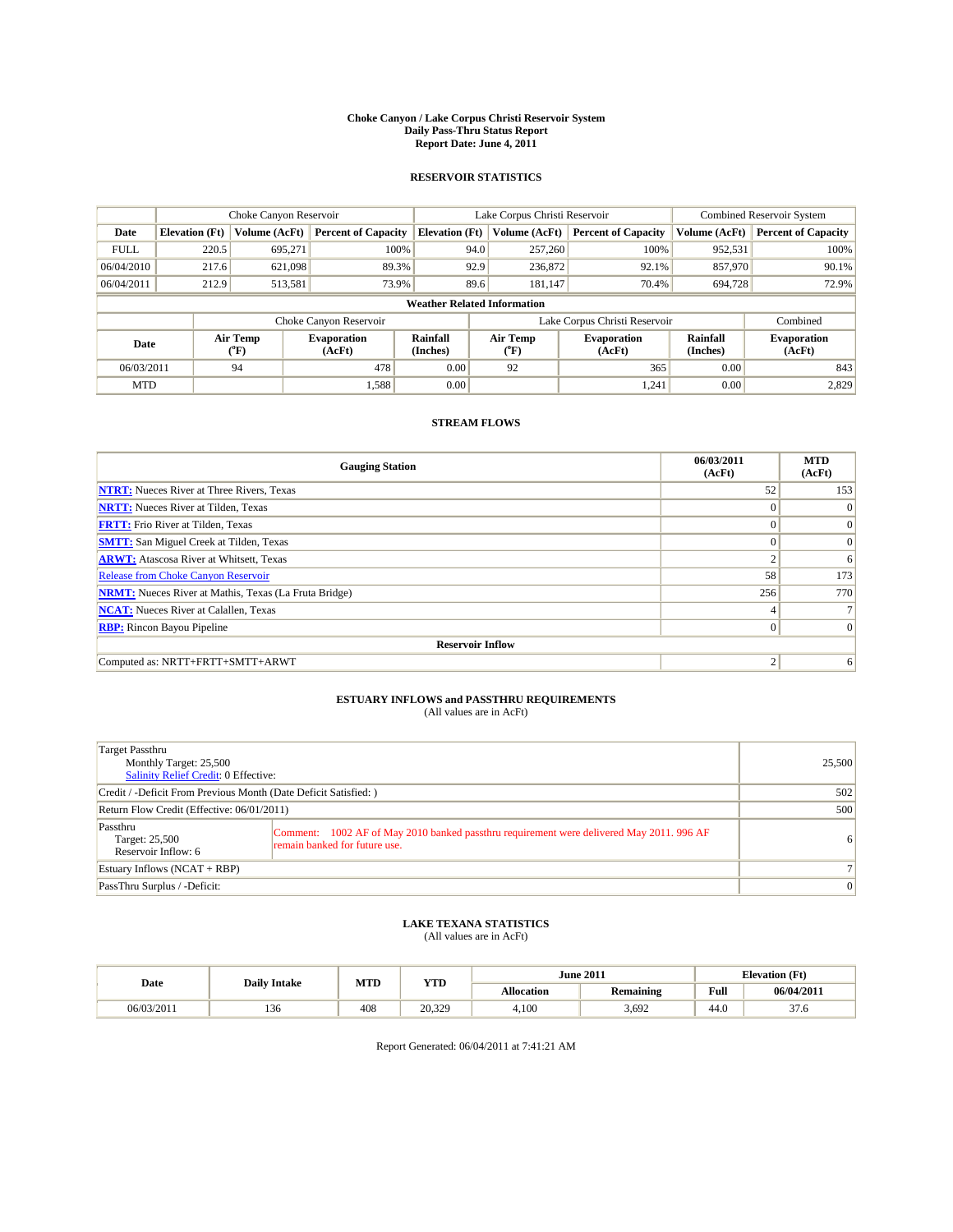#### **Choke Canyon / Lake Corpus Christi Reservoir System Daily Pass-Thru Status Report Report Date: June 5, 2011**

#### **RESERVOIR STATISTICS**

|             | Choke Canyon Reservoir             |                             |                              |                       | Lake Corpus Christi Reservoir |                                |                              |                      | <b>Combined Reservoir System</b> |  |
|-------------|------------------------------------|-----------------------------|------------------------------|-----------------------|-------------------------------|--------------------------------|------------------------------|----------------------|----------------------------------|--|
| Date        | <b>Elevation</b> (Ft)              | Volume (AcFt)               | <b>Percent of Capacity</b>   | <b>Elevation</b> (Ft) |                               | Volume (AcFt)                  | <b>Percent of Capacity</b>   | Volume (AcFt)        | <b>Percent of Capacity</b>       |  |
| <b>FULL</b> | 220.5                              | 695,271                     | 100%                         |                       | 94.0                          | 257,260                        | 100%                         | 952,531              | 100%                             |  |
| 06/05/2010  | 217.5                              | 620,854                     | 89.3%                        |                       | 92.8                          | 235,091                        | 91.4%                        | 855,945              | 89.9%                            |  |
| 06/05/2011  | 212.8                              | 512,071                     | 73.7%                        |                       | 89.6                          | 180.982                        | 70.3%                        | 693.053              | 72.8%                            |  |
|             | <b>Weather Related Information</b> |                             |                              |                       |                               |                                |                              |                      |                                  |  |
|             |                                    |                             | Choke Canyon Reservoir       |                       | Lake Corpus Christi Reservoir |                                |                              |                      | Combined                         |  |
| Date        |                                    | Air Temp<br>${}^{\circ}$ F) | <b>Evaporation</b><br>(AcFt) | Rainfall<br>(Inches)  |                               | Air Temp<br>$({}^o\mathrm{F})$ | <b>Evaporation</b><br>(AcFt) | Rainfall<br>(Inches) | <b>Evaporation</b><br>(AcFt)     |  |
| 06/04/2011  |                                    | 95                          | 515                          | 0.00                  |                               | 92                             | 413                          | 0.00                 | 928                              |  |
| <b>MTD</b>  |                                    |                             | 2,103                        | 0.00                  |                               |                                | 1,654                        | 0.00                 | 3,757                            |  |

## **STREAM FLOWS**

| <b>Gauging Station</b>                                       | 06/04/2011<br>(AcFt) | <b>MTD</b><br>(AcFt) |
|--------------------------------------------------------------|----------------------|----------------------|
| <b>NTRT:</b> Nueces River at Three Rivers, Texas             | 52                   | 204                  |
| <b>NRTT:</b> Nueces River at Tilden, Texas                   | $\Omega$             | $\theta$             |
| <b>FRTT:</b> Frio River at Tilden, Texas                     | $\Omega$             | $\Omega$             |
| <b>SMTT:</b> San Miguel Creek at Tilden, Texas               | $\Omega$             | $\Omega$             |
| <b>ARWT:</b> Atascosa River at Whitsett, Texas               | $\sim$               | 8                    |
| <b>Release from Choke Canyon Reservoir</b>                   | 58                   | 230                  |
| <b>NRMT:</b> Nueces River at Mathis, Texas (La Fruta Bridge) | 256                  | 1,026                |
| <b>NCAT:</b> Nueces River at Calallen, Texas                 | 32                   | 39                   |
| <b>RBP:</b> Rincon Bayou Pipeline                            | $\mathbf{0}$         | $\Omega$             |
| <b>Reservoir Inflow</b>                                      |                      |                      |
| Computed as: NRTT+FRTT+SMTT+ARWT                             | ◠                    | 8                    |

# **ESTUARY INFLOWS and PASSTHRU REQUIREMENTS**<br>(All values are in AcFt)

| Target Passthru<br>Monthly Target: 25,500<br>Salinity Relief Credit: 0 Effective: |                                                                                                                           | 25,500          |
|-----------------------------------------------------------------------------------|---------------------------------------------------------------------------------------------------------------------------|-----------------|
| Credit / -Deficit From Previous Month (Date Deficit Satisfied: )                  | 502                                                                                                                       |                 |
| Return Flow Credit (Effective: 06/01/2011)                                        | 500                                                                                                                       |                 |
| Passthru<br>Target: 25,500<br>Reservoir Inflow: 8                                 | Comment: 1002 AF of May 2010 banked passthru requirement were delivered May 2011. 996 AF<br>remain banked for future use. | 8               |
| Estuary Inflows $(NCAT + RBP)$                                                    |                                                                                                                           | 39              |
| PassThru Surplus / -Deficit:                                                      |                                                                                                                           | $\vert 0 \vert$ |

## **LAKE TEXANA STATISTICS** (All values are in AcFt)

|            |                     | MTD | <b>YTD</b> | <b>June 2011</b> |                  | <b>Elevation</b> (Ft) |                |
|------------|---------------------|-----|------------|------------------|------------------|-----------------------|----------------|
| Date       | <b>Daily Intake</b> |     |            | Allocation       | <b>Remaining</b> | Full                  | 06/05/2011     |
| 06/04/2011 | 136<br>1.JU         | 544 | 20.465     | 4.100            | 3,556            | $\sqrt{ }$<br>44.0    | $\sim$<br>57.0 |

Report Generated: 06/05/2011 at 7:58:48 AM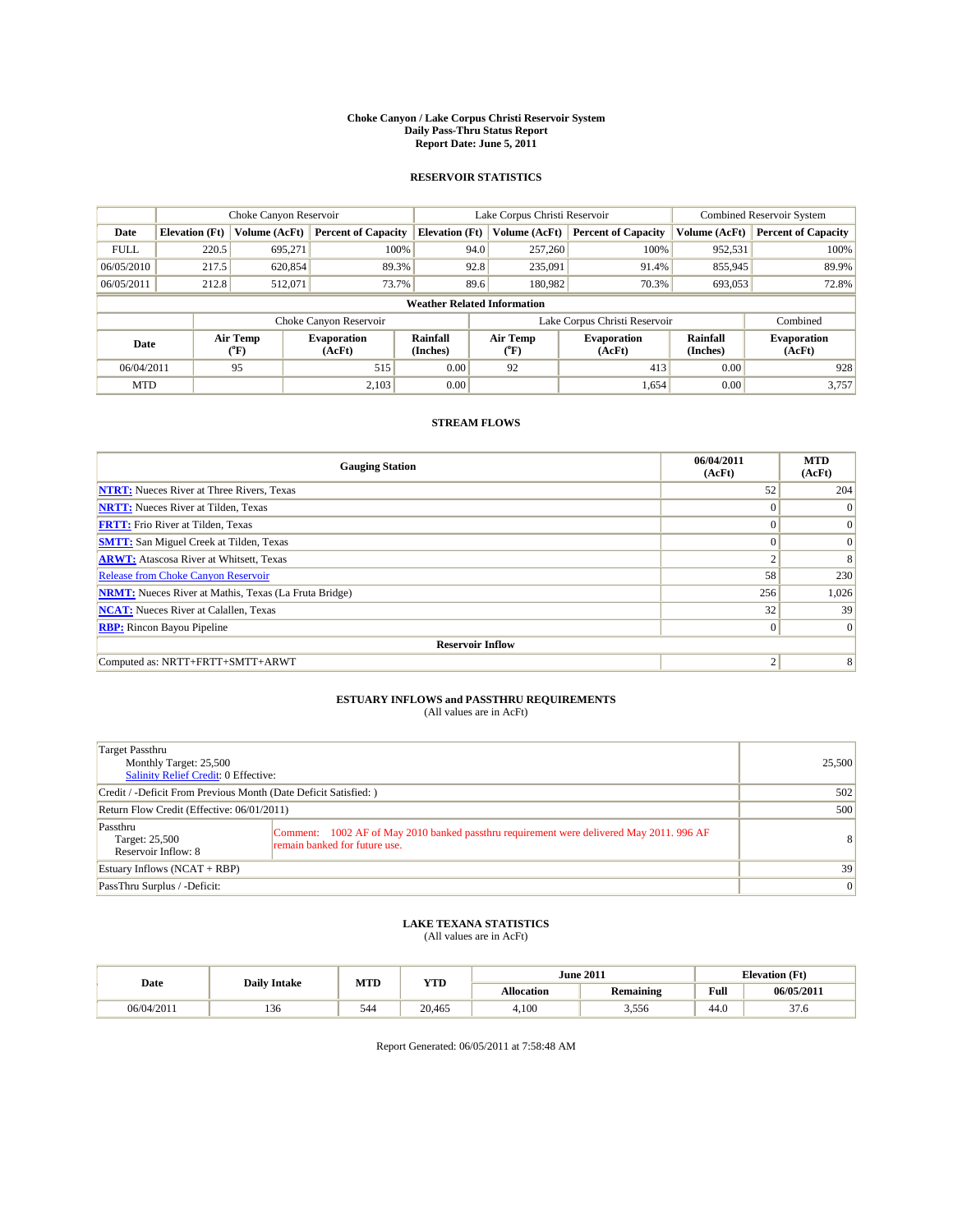#### **Choke Canyon / Lake Corpus Christi Reservoir System Daily Pass-Thru Status Report Report Date: June 6, 2011**

#### **RESERVOIR STATISTICS**

|             | Choke Canyon Reservoir             |                  |                              |                       | Lake Corpus Christi Reservoir | <b>Combined Reservoir System</b> |                      |                              |  |  |
|-------------|------------------------------------|------------------|------------------------------|-----------------------|-------------------------------|----------------------------------|----------------------|------------------------------|--|--|
| Date        | <b>Elevation</b> (Ft)              | Volume (AcFt)    | <b>Percent of Capacity</b>   | <b>Elevation</b> (Ft) | Volume (AcFt)                 | <b>Percent of Capacity</b>       | Volume (AcFt)        | <b>Percent of Capacity</b>   |  |  |
| <b>FULL</b> | 220.5                              | 695,271          | 100%                         |                       | 94.0<br>257,260               | 100%                             | 952,531              | 100%                         |  |  |
| 06/06/2010  | 217.5                              | 619,881          | 89.2%                        | 92.7                  | 234,024                       | 91.0%                            | 853,905              | 89.6%                        |  |  |
| 06/06/2011  | 212.8                              | 510,560          | 73.4%                        |                       | 89.6<br>179,993               | 70.0%                            | 690,553              | 72.5%                        |  |  |
|             | <b>Weather Related Information</b> |                  |                              |                       |                               |                                  |                      |                              |  |  |
|             |                                    |                  | Choke Canyon Reservoir       |                       | Lake Corpus Christi Reservoir |                                  |                      | Combined                     |  |  |
| Date        |                                    | Air Temp<br>(°F) | <b>Evaporation</b><br>(AcFt) | Rainfall<br>(Inches)  | Air Temp<br>(°F)              | <b>Evaporation</b><br>(AcFt)     | Rainfall<br>(Inches) | <b>Evaporation</b><br>(AcFt) |  |  |
| 06/05/2011  |                                    | 96               | 539                          | 0.00                  | 95                            | 345                              | 0.00                 | 884                          |  |  |
| <b>MTD</b>  |                                    |                  | 2,642                        | 0.00                  |                               | 1.999                            | 0.00                 | 4,641                        |  |  |

## **STREAM FLOWS**

| <b>Gauging Station</b>                                       | 06/05/2011<br>(AcFt) | <b>MTD</b><br>(AcFt) |
|--------------------------------------------------------------|----------------------|----------------------|
| <b>NTRT:</b> Nueces River at Three Rivers, Texas             | 52                   | 256                  |
| <b>NRTT:</b> Nueces River at Tilden, Texas                   | $\Omega$             |                      |
| <b>FRTT:</b> Frio River at Tilden, Texas                     | $\Omega$             | $\vert 0 \vert$      |
| <b>SMTT:</b> San Miguel Creek at Tilden, Texas               | $\Omega$             | $\Omega$             |
| <b>ARWT:</b> Atascosa River at Whitsett, Texas               | ◠                    | 10                   |
| <b>Release from Choke Canyon Reservoir</b>                   | 58                   | 288                  |
| <b>NRMT:</b> Nueces River at Mathis, Texas (La Fruta Bridge) | 258                  | 1,284                |
| <b>NCAT:</b> Nueces River at Calallen, Texas                 | $\sim$               | 41                   |
| <b>RBP:</b> Rincon Bayou Pipeline                            | $\Omega$             |                      |
| <b>Reservoir Inflow</b>                                      |                      |                      |
| Computed as: NRTT+FRTT+SMTT+ARWT                             | ∍                    | 10                   |

# **ESTUARY INFLOWS and PASSTHRU REQUIREMENTS**<br>(All values are in AcFt)

| Target Passthru<br>Monthly Target: 25,500<br>Salinity Relief Credit: 0 Effective: |                                                                                                                           | 25,500         |
|-----------------------------------------------------------------------------------|---------------------------------------------------------------------------------------------------------------------------|----------------|
| Credit / -Deficit From Previous Month (Date Deficit Satisfied: )                  | 502                                                                                                                       |                |
| Return Flow Credit (Effective: 06/01/2011)                                        | 500                                                                                                                       |                |
| Passthru<br>Target: 25,500<br>Reservoir Inflow: 10                                | Comment: 1002 AF of May 2010 banked passthru requirement were delivered May 2011. 996 AF<br>remain banked for future use. | 10             |
| Estuary Inflows $(NCAT + RBP)$                                                    |                                                                                                                           | 41             |
| PassThru Surplus / -Deficit:                                                      |                                                                                                                           | $\overline{0}$ |

## **LAKE TEXANA STATISTICS** (All values are in AcFt)

|            |                     | MTD | <b>YTD</b> |            | <b>June 2011</b> | <b>Elevation</b> (Ft)                       |                |
|------------|---------------------|-----|------------|------------|------------------|---------------------------------------------|----------------|
| Date       | <b>Daily Intake</b> |     |            | Allocation | Remaining        | Full<br>the contract of the contract of the | 06/06/2011     |
| 06/05/2011 | 1.JU                | 680 | 20.602     | 4.100      | 400<br>3.42U     | 44.0                                        | $\sim$<br>57.0 |

Report Generated: 06/06/2011 at 8:39:04 AM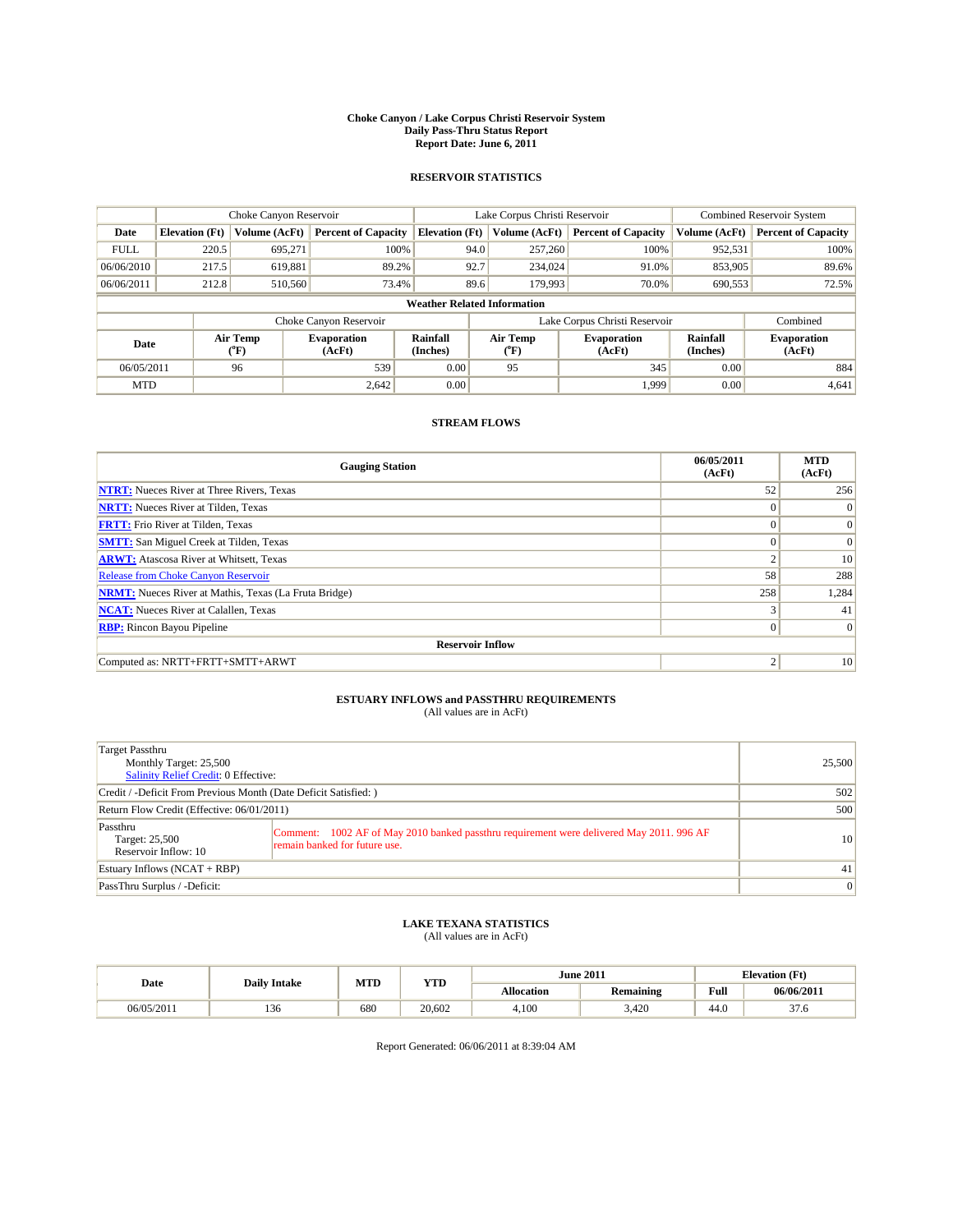#### **Choke Canyon / Lake Corpus Christi Reservoir System Daily Pass-Thru Status Report Report Date: June 7, 2011**

#### **RESERVOIR STATISTICS**

|             | Choke Canyon Reservoir             |                             |                              |                       | Lake Corpus Christi Reservoir |                           |                               |                      | <b>Combined Reservoir System</b> |  |  |
|-------------|------------------------------------|-----------------------------|------------------------------|-----------------------|-------------------------------|---------------------------|-------------------------------|----------------------|----------------------------------|--|--|
| Date        | <b>Elevation</b> (Ft)              | Volume (AcFt)               | <b>Percent of Capacity</b>   | <b>Elevation (Ft)</b> |                               | Volume (AcFt)             | <b>Percent of Capacity</b>    | Volume (AcFt)        | <b>Percent of Capacity</b>       |  |  |
| <b>FULL</b> | 220.5                              | 695,271                     | 100%                         |                       | 94.0                          | 257,260                   | 100%                          | 952,531              | 100%                             |  |  |
| 06/07/2010  | 217.5                              | 620,124                     | 89.2%                        |                       | 92.7                          | 233,136                   | 90.6%                         | 853,260              | 89.6%                            |  |  |
| 06/07/2011  | 212.8                              | 512,286                     | 73.7%                        |                       | 89.5                          | 179,335                   | 69.7%                         | 691.621              | 72.6%                            |  |  |
|             | <b>Weather Related Information</b> |                             |                              |                       |                               |                           |                               |                      |                                  |  |  |
|             |                                    |                             | Choke Canyon Reservoir       |                       |                               |                           | Lake Corpus Christi Reservoir |                      | Combined                         |  |  |
| Date        |                                    | Air Temp<br>${}^{\circ}$ F) | <b>Evaporation</b><br>(AcFt) | Rainfall<br>(Inches)  |                               | Air Temp<br>$(^{\circ}F)$ | <b>Evaporation</b><br>(AcFt)  | Rainfall<br>(Inches) | <b>Evaporation</b><br>(AcFt)     |  |  |
| 06/06/2011  |                                    | 100                         | 603                          | 0.00                  |                               | 97                        | 431                           | 0.00                 | 1,034                            |  |  |
| <b>MTD</b>  |                                    |                             | 3,245                        | 0.00                  |                               |                           | 2,430                         | 0.00                 | 5,675                            |  |  |

## **STREAM FLOWS**

| <b>Gauging Station</b>                                       | 06/06/2011<br>(AcFt) | <b>MTD</b><br>(AcFt) |
|--------------------------------------------------------------|----------------------|----------------------|
| <b>NTRT:</b> Nueces River at Three Rivers, Texas             | 52                   | 308                  |
| <b>NRTT:</b> Nueces River at Tilden, Texas                   | $\Omega$             | $\Omega$             |
| <b>FRTT:</b> Frio River at Tilden, Texas                     | $\Omega$             | $\Omega$             |
| <b>SMTT:</b> San Miguel Creek at Tilden, Texas               | $\Omega$             | $\Omega$             |
| <b>ARWT:</b> Atascosa River at Whitsett, Texas               | $\sim$               | 12                   |
| <b>Release from Choke Canyon Reservoir</b>                   | 58                   | 345                  |
| <b>NRMT:</b> Nueces River at Mathis, Texas (La Fruta Bridge) | 258                  | 1,542                |
| <b>NCAT:</b> Nueces River at Calallen, Texas                 |                      | 42                   |
| <b>RBP:</b> Rincon Bayou Pipeline                            | $\Omega$             | $\Omega$             |
| <b>Reservoir Inflow</b>                                      |                      |                      |
| Computed as: NRTT+FRTT+SMTT+ARWT                             | $\gamma$             | 12                   |

# **ESTUARY INFLOWS and PASSTHRU REQUIREMENTS**<br>(All values are in AcFt)

| Target Passthru<br>Monthly Target: 25,500<br><b>Salinity Relief Credit: 0 Effective:</b> |                                                                                                                           | 25,500          |
|------------------------------------------------------------------------------------------|---------------------------------------------------------------------------------------------------------------------------|-----------------|
| Credit / -Deficit From Previous Month (Date Deficit Satisfied: )                         |                                                                                                                           | 502             |
| Return Flow Credit (Effective: 06/01/2011)                                               | 500                                                                                                                       |                 |
| Passthru<br>Target: 25,500<br>Reservoir Inflow: 12                                       | Comment: 1002 AF of May 2010 banked passthru requirement were delivered May 2011. 996 AF<br>remain banked for future use. | 12              |
| Estuary Inflows $(NCAT + RBP)$                                                           |                                                                                                                           | 42              |
| PassThru Surplus / -Deficit:                                                             |                                                                                                                           | $\vert 0 \vert$ |

## **LAKE TEXANA STATISTICS** (All values are in AcFt)

|            |      | MTD<br><b>YTD</b><br><b>Daily Intake</b> |        |            | <b>June 2011</b> | <b>Elevation</b> (Ft)                       |            |
|------------|------|------------------------------------------|--------|------------|------------------|---------------------------------------------|------------|
| Date       |      |                                          |        | Allocation | Remaining        | Full<br>the contract of the contract of the | 06/07/2011 |
| 06/06/2011 | 1.JU | 816                                      | 20,738 | 4.100      | 3.284            | 44.0                                        | $\sim$     |

Report Generated: 06/07/2011 at 8:30:39 AM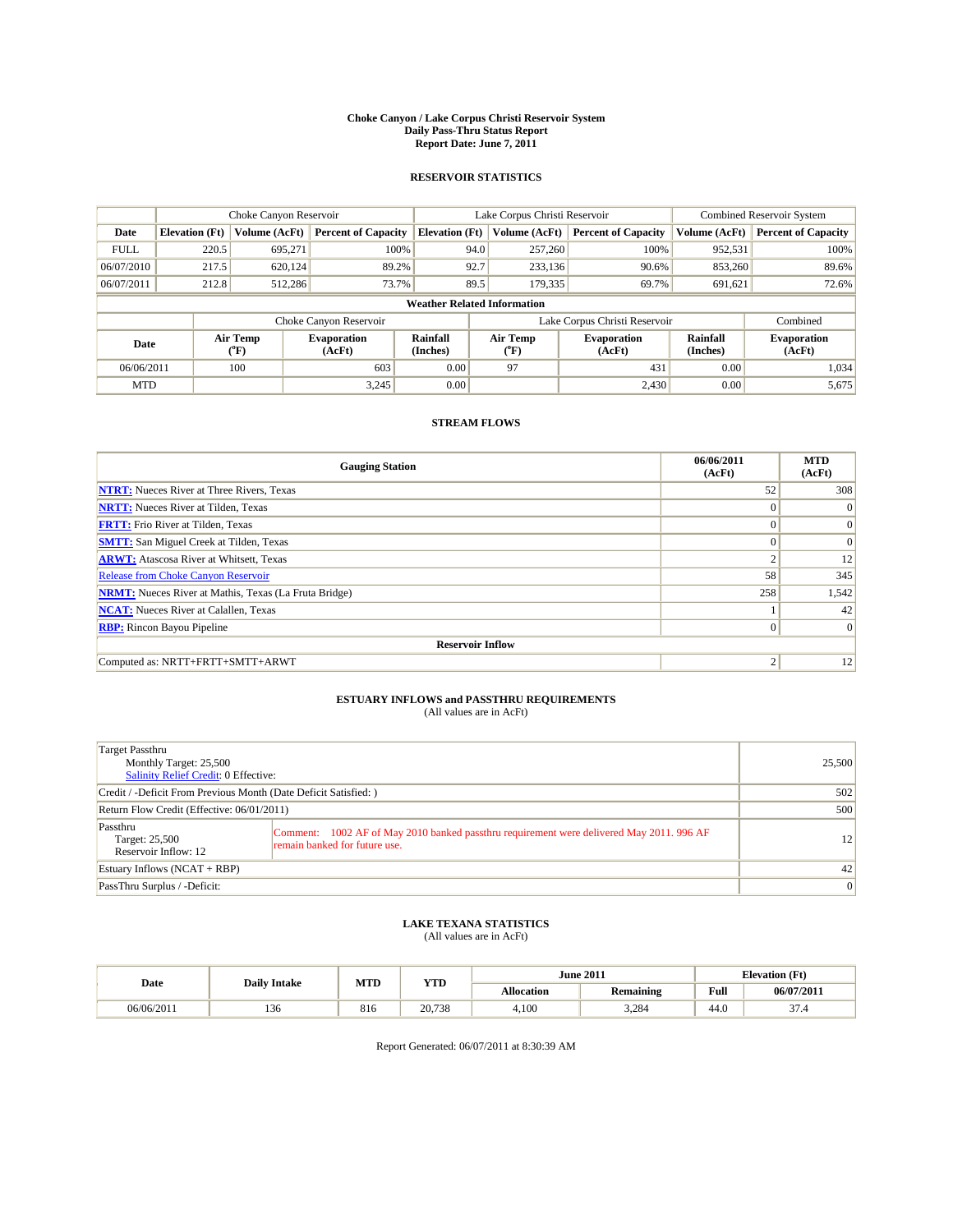#### **Choke Canyon / Lake Corpus Christi Reservoir System Daily Pass-Thru Status Report Report Date: June 8, 2011**

#### **RESERVOIR STATISTICS**

|             | Choke Canyon Reservoir             |                      |                              |                       | Lake Corpus Christi Reservoir | <b>Combined Reservoir System</b> |                             |                              |  |  |  |
|-------------|------------------------------------|----------------------|------------------------------|-----------------------|-------------------------------|----------------------------------|-----------------------------|------------------------------|--|--|--|
| Date        | <b>Elevation</b> (Ft)              | <b>Volume (AcFt)</b> | <b>Percent of Capacity</b>   | <b>Elevation</b> (Ft) | Volume (AcFt)                 | <b>Percent of Capacity</b>       | Volume (AcFt)               | <b>Percent of Capacity</b>   |  |  |  |
| <b>FULL</b> | 220.5                              | 695,271              | 100%                         | 94.0                  | 257,260                       | 100%                             | 952,531                     | 100%                         |  |  |  |
| 06/08/2010  | 217.5                              | 620,611              | 89.3%                        | 92.7                  | 233,846                       | 90.9%                            | 854,457                     | 89.7%                        |  |  |  |
| 06/08/2011  | 212.8                              | 511,855              | 73.6%                        | 89.5                  | 178,350                       | 69.3%                            | 690,205                     | 72.5%                        |  |  |  |
|             | <b>Weather Related Information</b> |                      |                              |                       |                               |                                  |                             |                              |  |  |  |
|             |                                    |                      | Choke Canyon Reservoir       |                       |                               | Lake Corpus Christi Reservoir    |                             | Combined                     |  |  |  |
| Date        |                                    | Air Temp<br>(°F)     | <b>Evaporation</b><br>(AcFt) | Rainfall<br>(Inches)  | Air Temp<br>(°F)              | <b>Evaporation</b><br>(AcFt)     | <b>Rainfall</b><br>(Inches) | <b>Evaporation</b><br>(AcFt) |  |  |  |
| 06/07/2011  |                                    | 97                   | 590                          | 0.00                  | 95                            | 430                              | 0.00                        | 1.020                        |  |  |  |
| <b>MTD</b>  |                                    |                      | 3,835                        | 0.00                  |                               | 2,860                            | 0.00                        | 6,695                        |  |  |  |

### **STREAM FLOWS**

| <b>Gauging Station</b>                                       | 06/07/2011<br>(AcFt) | <b>MTD</b><br>(AcFt) |
|--------------------------------------------------------------|----------------------|----------------------|
| <b>NTRT:</b> Nueces River at Three Rivers, Texas             | 52                   | 359                  |
| <b>NRTT:</b> Nueces River at Tilden, Texas                   | $\theta$             | $\Omega$             |
| <b>FRTT:</b> Frio River at Tilden, Texas                     | $\Omega$             | $\vert 0 \vert$      |
| <b>SMTT:</b> San Miguel Creek at Tilden, Texas               | $\theta$             | $\Omega$             |
| <b>ARWT:</b> Atascosa River at Whitsett, Texas               | 3                    | 15                   |
| <b>Release from Choke Canyon Reservoir</b>                   | 58                   | 403                  |
| <b>NRMT:</b> Nueces River at Mathis, Texas (La Fruta Bridge) | 258                  | 1,800                |
| <b>NCAT:</b> Nueces River at Calallen, Texas                 | $\theta$             | 42                   |
| <b>RBP:</b> Rincon Bayou Pipeline                            | $\mathbf{0}$         | $\Omega$             |
| <b>Reservoir Inflow</b>                                      |                      |                      |
| Computed as: NRTT+FRTT+SMTT+ARWT                             | 3                    | 15                   |

# **ESTUARY INFLOWS and PASSTHRU REQUIREMENTS**<br>(All values are in AcFt)

| Target Passthru<br>Monthly Target: 25,500<br>Salinity Relief Credit: 0 Effective: |                                                                                                                           | 25,500         |
|-----------------------------------------------------------------------------------|---------------------------------------------------------------------------------------------------------------------------|----------------|
| Credit / -Deficit From Previous Month (Date Deficit Satisfied: )                  | 502                                                                                                                       |                |
| Return Flow Credit (Effective: 06/01/2011)                                        | 500                                                                                                                       |                |
| Passthru<br>Target: 25,500<br>Reservoir Inflow: 15                                | Comment: 1002 AF of May 2010 banked passthru requirement were delivered May 2011. 996 AF<br>remain banked for future use. | 15             |
| Estuary Inflows $(NCAT + RBP)$                                                    | 42                                                                                                                        |                |
| PassThru Surplus / -Deficit:                                                      |                                                                                                                           | $\overline{0}$ |

# **LAKE TEXANA STATISTICS** (All values are in AcFt)

|            |                     | MTD | <b>YTD</b>       |            | <b>June 2011</b> |                                             | <b>Elevation</b> (Ft) |
|------------|---------------------|-----|------------------|------------|------------------|---------------------------------------------|-----------------------|
| Date       | <b>Daily Intake</b> |     |                  | Allocation | Remaining        | Full<br>the contract of the contract of the | 06/08/2011            |
| 06/07/2011 | 1.JU                | 952 | 20.072<br>20.OTJ | 4.100      | 3.148            | 44.0                                        | $\sim$                |

Report Generated: 06/08/2011 at 8:14:39 AM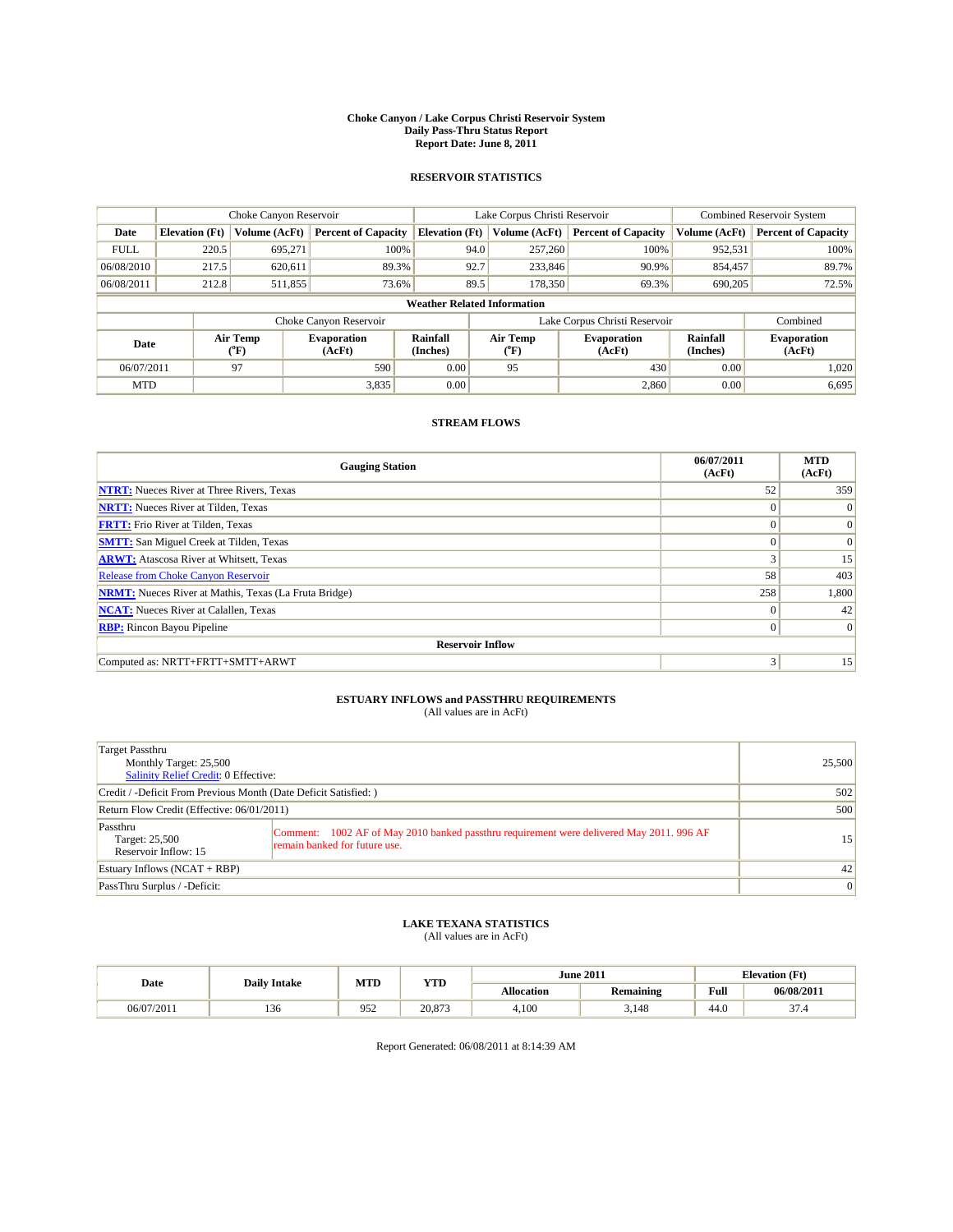#### **Choke Canyon / Lake Corpus Christi Reservoir System Daily Pass-Thru Status Report Report Date: June 9, 2011**

#### **RESERVOIR STATISTICS**

|             | Choke Canyon Reservoir             |                                    |                              |                       | Lake Corpus Christi Reservoir |                  |                               |                      | <b>Combined Reservoir System</b> |  |  |
|-------------|------------------------------------|------------------------------------|------------------------------|-----------------------|-------------------------------|------------------|-------------------------------|----------------------|----------------------------------|--|--|
| Date        | <b>Elevation</b> (Ft)              | Volume (AcFt)                      | <b>Percent of Capacity</b>   | <b>Elevation</b> (Ft) |                               | Volume (AcFt)    | <b>Percent of Capacity</b>    | Volume (AcFt)        | <b>Percent of Capacity</b>       |  |  |
| <b>FULL</b> | 220.5                              | 695,271                            | 100%                         |                       | 94.0                          | 257,260          | 100%                          | 952,531              | 100%                             |  |  |
| 06/09/2010  | 217.5                              | 619,638                            | 89.1%                        |                       | 92.6                          | 232,249          | 90.3%                         | 851,887              | 89.4%                            |  |  |
| 06/09/2011  | 212.8                              | 511,207                            | 73.5%                        |                       | 89.4                          | 178,021          | 69.2%                         | 689.228              | 72.4%                            |  |  |
|             | <b>Weather Related Information</b> |                                    |                              |                       |                               |                  |                               |                      |                                  |  |  |
|             |                                    |                                    | Choke Canyon Reservoir       |                       |                               |                  | Lake Corpus Christi Reservoir |                      | Combined                         |  |  |
| Date        |                                    | Air Temp<br>${}^{\prime\prime}$ F) | <b>Evaporation</b><br>(AcFt) | Rainfall<br>(Inches)  |                               | Air Temp<br>(°F) | <b>Evaporation</b><br>(AcFt)  | Rainfall<br>(Inches) | <b>Evaporation</b><br>(AcFt)     |  |  |
| 06/08/2011  |                                    | 96                                 | 603                          | 0.00                  |                               | 94               | 430                           | 0.00                 | 1,033                            |  |  |
| <b>MTD</b>  |                                    |                                    | 4,438                        | 0.00                  |                               |                  | 3,290                         | 0.00                 | 7,728                            |  |  |

## **STREAM FLOWS**

| <b>Gauging Station</b>                                       | 06/08/2011<br>(AcFt) | <b>MTD</b><br>(AcFt) |
|--------------------------------------------------------------|----------------------|----------------------|
| <b>NTRT:</b> Nueces River at Three Rivers, Texas             | 50 <sup>1</sup>      | 409                  |
| <b>NRTT:</b> Nueces River at Tilden, Texas                   | $\Omega$             |                      |
| <b>FRTT:</b> Frio River at Tilden, Texas                     | $\Omega$             | $\vert 0 \vert$      |
| <b>SMTT:</b> San Miguel Creek at Tilden, Texas               | $\Omega$             | $\Omega$             |
| <b>ARWT:</b> Atascosa River at Whitsett, Texas               | 3                    | 18                   |
| <b>Release from Choke Canyon Reservoir</b>                   | 58                   | 461                  |
| <b>NRMT:</b> Nueces River at Mathis, Texas (La Fruta Bridge) | 256                  | 2,056                |
| <b>NCAT:</b> Nueces River at Calallen, Texas                 |                      | 43                   |
| <b>RBP:</b> Rincon Bayou Pipeline                            | $\Omega$             | $\Omega$             |
| <b>Reservoir Inflow</b>                                      |                      |                      |
| Computed as: NRTT+FRTT+SMTT+ARWT                             | 3                    | 18                   |

# **ESTUARY INFLOWS and PASSTHRU REQUIREMENTS**<br>(All values are in AcFt)

| Target Passthru<br>Monthly Target: 25,500<br>Salinity Relief Credit: 0 Effective: |                                                                                                                           | 25,500         |
|-----------------------------------------------------------------------------------|---------------------------------------------------------------------------------------------------------------------------|----------------|
| Credit / -Deficit From Previous Month (Date Deficit Satisfied: )                  | 502                                                                                                                       |                |
| Return Flow Credit (Effective: 06/01/2011)                                        | 500                                                                                                                       |                |
| Passthru<br>Target: 25,500<br>Reservoir Inflow: 18                                | Comment: 1002 AF of May 2010 banked passthru requirement were delivered May 2011. 996 AF<br>remain banked for future use. | 18             |
| Estuary Inflows $(NCAT + RBP)$                                                    |                                                                                                                           | 43             |
| PassThru Surplus / -Deficit:                                                      |                                                                                                                           | $\overline{0}$ |

## **LAKE TEXANA STATISTICS** (All values are in AcFt)

|            | <b>Daily Intake</b> | MTD  | <b>YTD</b> |            | <b>June 2011</b> |                            | <b>Elevation</b> (Ft)   |  |
|------------|---------------------|------|------------|------------|------------------|----------------------------|-------------------------|--|
| Date       |                     |      |            | Allocation | <b>Remaining</b> | Full                       | 06/09/2011              |  |
| 06/08/2011 | 136                 | .088 | 21.009     | 4.100      | 3.012            | $\Lambda$ $\Omega$<br>44.0 | $\sim$ $\sim$<br>د. ا د |  |

Report Generated: 06/09/2011 at 8:16:33 AM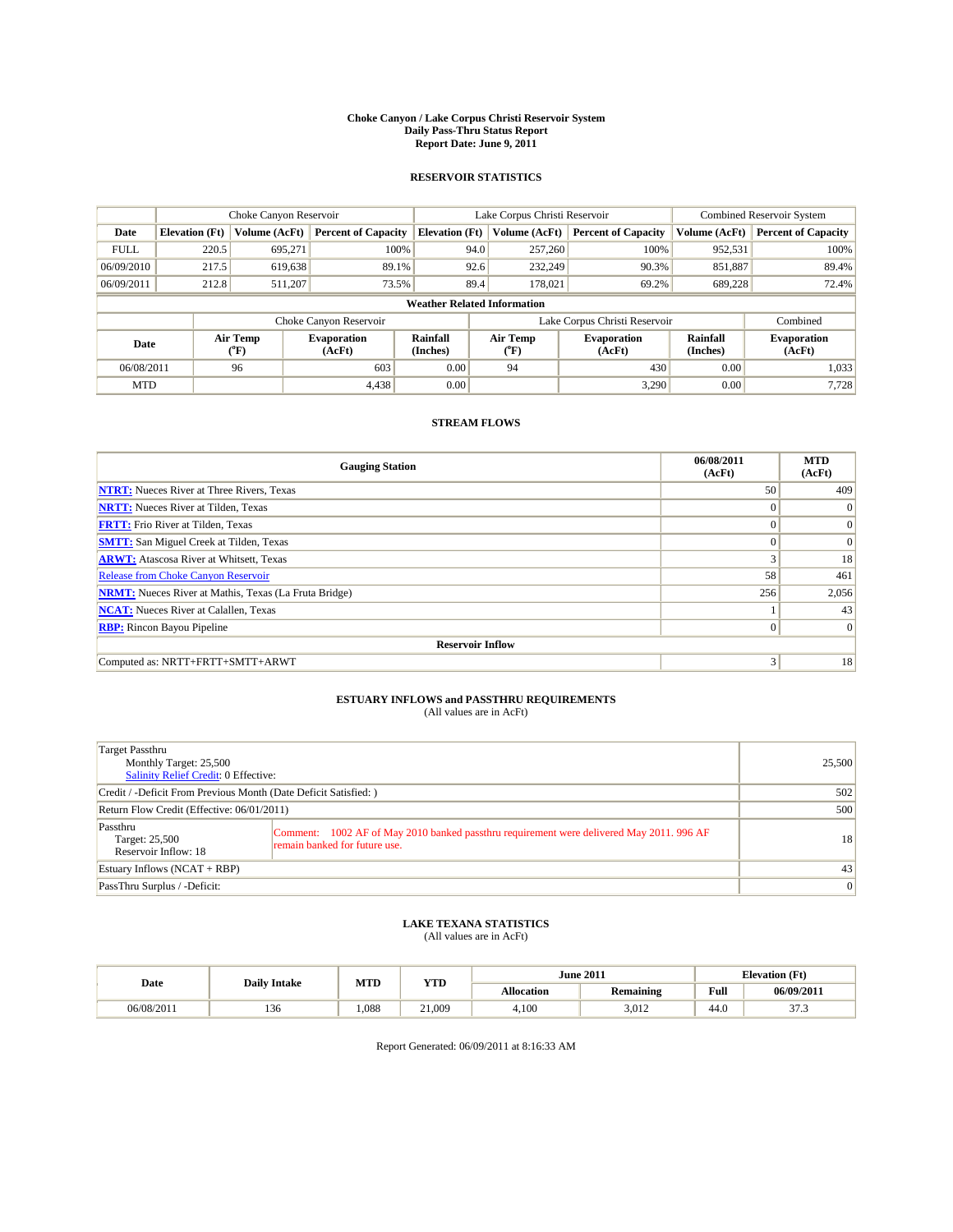#### **Choke Canyon / Lake Corpus Christi Reservoir System Daily Pass-Thru Status Report Report Date: June 10, 2011**

#### **RESERVOIR STATISTICS**

|             | Choke Canyon Reservoir             |                      |                              |                       | Lake Corpus Christi Reservoir | <b>Combined Reservoir System</b> |                             |                              |  |  |
|-------------|------------------------------------|----------------------|------------------------------|-----------------------|-------------------------------|----------------------------------|-----------------------------|------------------------------|--|--|
| Date        | <b>Elevation</b> (Ft)              | <b>Volume (AcFt)</b> | <b>Percent of Capacity</b>   | <b>Elevation</b> (Ft) | Volume (AcFt)                 | <b>Percent of Capacity</b>       | Volume (AcFt)               | <b>Percent of Capacity</b>   |  |  |
| <b>FULL</b> | 220.5                              | 695,271              | 100%                         | 94.0                  | 257,260                       | 100%                             | 952,531                     | 100%                         |  |  |
| 06/10/2010  | 217.5                              | 619,638              | 89.1%                        | 92.6                  | 231,363                       | 89.9%                            | 851,001                     | 89.3%                        |  |  |
| 06/10/2011  | 212.7                              | 509,913              | 73.3%                        | 89.4                  | 177,202                       | 68.9%                            | 687,115                     | 72.1%                        |  |  |
|             | <b>Weather Related Information</b> |                      |                              |                       |                               |                                  |                             |                              |  |  |
|             |                                    |                      | Choke Canyon Reservoir       |                       |                               | Lake Corpus Christi Reservoir    |                             | Combined                     |  |  |
| Date        |                                    | Air Temp<br>(°F)     | <b>Evaporation</b><br>(AcFt) | Rainfall<br>(Inches)  | Air Temp<br>(°F)              | <b>Evaporation</b><br>(AcFt)     | <b>Rainfall</b><br>(Inches) | <b>Evaporation</b><br>(AcFt) |  |  |
| 06/09/2011  |                                    | 95                   | 614                          | 0.00                  | 95                            | 429                              | 0.00                        | 1.043                        |  |  |
| <b>MTD</b>  |                                    |                      | 5,052                        | 0.00                  |                               | 3.719                            | 0.00                        | 8.771                        |  |  |

### **STREAM FLOWS**

| <b>Gauging Station</b>                                       | 06/09/2011<br>(AcFt) | <b>MTD</b><br>(AcFt) |
|--------------------------------------------------------------|----------------------|----------------------|
| <b>NTRT:</b> Nueces River at Three Rivers, Texas             | 52                   | 461                  |
| <b>NRTT:</b> Nueces River at Tilden, Texas                   | $\theta$             | $\Omega$             |
| <b>FRTT:</b> Frio River at Tilden, Texas                     | $\Omega$             | $\vert 0 \vert$      |
| <b>SMTT:</b> San Miguel Creek at Tilden, Texas               | $\theta$             | $\Omega$             |
| <b>ARWT:</b> Atascosa River at Whitsett, Texas               | 3                    | 20                   |
| <b>Release from Choke Canyon Reservoir</b>                   | 58                   | 518                  |
| <b>NRMT:</b> Nueces River at Mathis, Texas (La Fruta Bridge) | 258                  | 2,315                |
| <b>NCAT:</b> Nueces River at Calallen, Texas                 | 6                    | 49                   |
| <b>RBP:</b> Rincon Bayou Pipeline                            | $\overline{c}$       |                      |
| <b>Reservoir Inflow</b>                                      |                      |                      |
| Computed as: NRTT+FRTT+SMTT+ARWT                             | 3                    | 20                   |

# **ESTUARY INFLOWS and PASSTHRU REQUIREMENTS**<br>(All values are in AcFt)

| Target Passthru<br>Monthly Target: 25,500<br>Salinity Relief Credit: 0 Effective: |                                                                                                                           | 25,500         |
|-----------------------------------------------------------------------------------|---------------------------------------------------------------------------------------------------------------------------|----------------|
| Credit / -Deficit From Previous Month (Date Deficit Satisfied: )                  |                                                                                                                           | 502            |
| Return Flow Credit (Effective: 06/01/2011)                                        | 500                                                                                                                       |                |
| Passthru<br>Target: 25,500<br>Reservoir Inflow: 20                                | Comment: 1002 AF of May 2010 banked passthru requirement were delivered May 2011. 994 AF<br>remain banked for future use. | 20             |
| Estuary Inflows $(NCAT + RBP)$                                                    |                                                                                                                           | 51             |
| PassThru Surplus / -Deficit:                                                      |                                                                                                                           | $\overline{0}$ |

# **LAKE TEXANA STATISTICS** (All values are in AcFt)

|            | <b>Daily Intake</b> | MTD                  | <b>YTD</b> |                   | <b>June 2011</b> | <b>Elevation</b> (Ft) |                      |
|------------|---------------------|----------------------|------------|-------------------|------------------|-----------------------|----------------------|
| Date       |                     |                      |            | <b>Allocation</b> | <b>Remaining</b> | Full                  | 06/10/2011           |
| 06/09/2011 | $\sim$<br>150       | $\sim$<br>. <i>.</i> | 21.145     | 4,100             | 2,877            | $\sqrt{ }$<br>44.0    | $\sim$<br>. <u>.</u> |

Report Generated: 06/10/2011 at 8:24:16 AM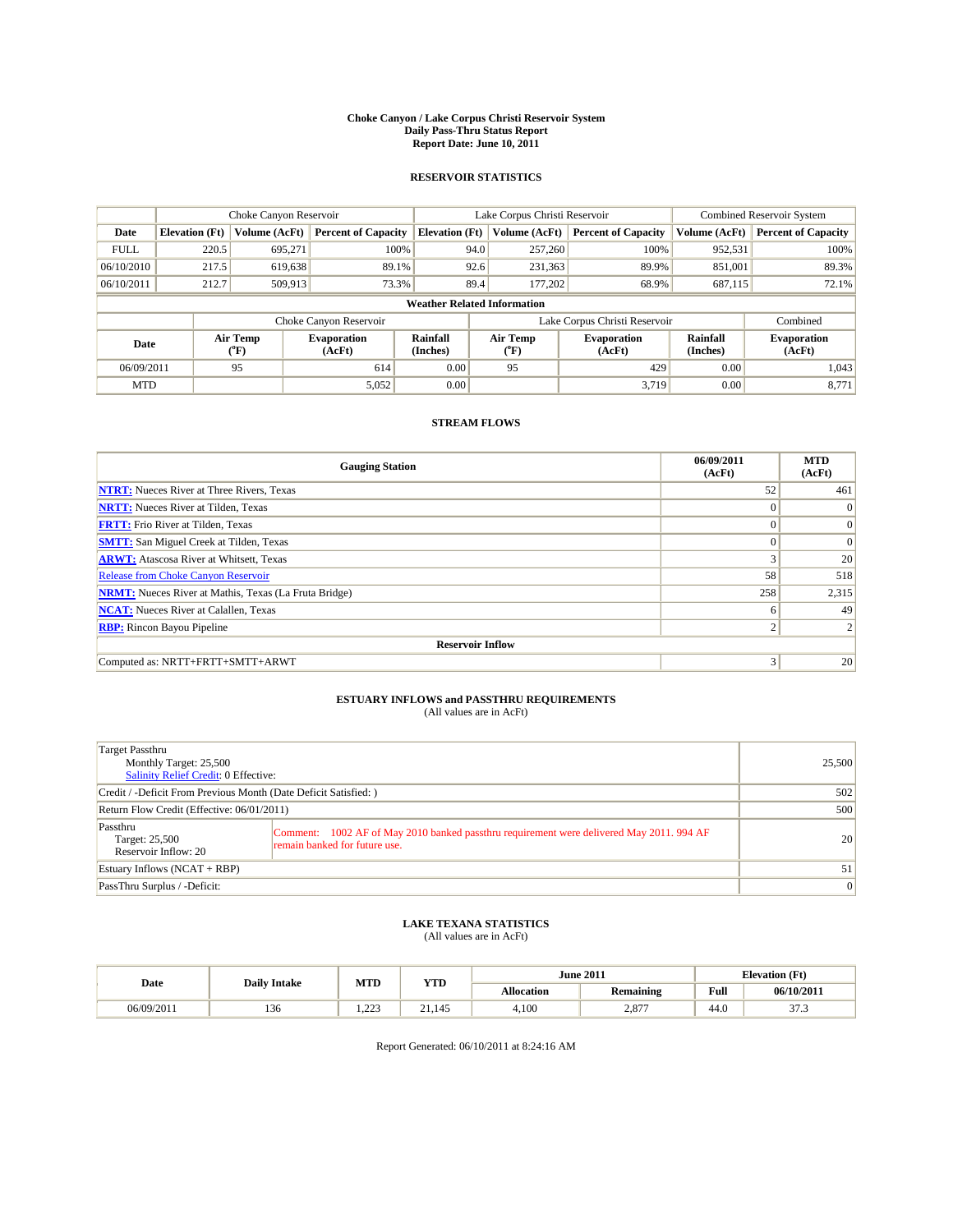#### **Choke Canyon / Lake Corpus Christi Reservoir System Daily Pass-Thru Status Report Report Date: June 11, 2011**

#### **RESERVOIR STATISTICS**

|             | Choke Canyon Reservoir             |                                           |                              |                       | Lake Corpus Christi Reservoir | <b>Combined Reservoir System</b> |                      |                              |  |  |
|-------------|------------------------------------|-------------------------------------------|------------------------------|-----------------------|-------------------------------|----------------------------------|----------------------|------------------------------|--|--|
| Date        | <b>Elevation</b> (Ft)              | Volume (AcFt)                             | <b>Percent of Capacity</b>   | <b>Elevation</b> (Ft) | Volume (AcFt)                 | <b>Percent of Capacity</b>       | Volume (AcFt)        | <b>Percent of Capacity</b>   |  |  |
| <b>FULL</b> | 220.5                              | 695,271                                   | 100%                         | 94.0                  | 257,260                       | 100%                             | 952,531              | 100%                         |  |  |
| 06/11/2010  | 217.4                              | 618,177                                   | 88.9%                        | 92.5                  | 230,124                       | 89.5%                            | 848,301              | 89.1%                        |  |  |
| 06/11/2011  | 212.7                              | 508.414                                   | 73.1%                        | 89.4                  | 176,711                       | 68.7%                            | 685,125              | 71.9%                        |  |  |
|             | <b>Weather Related Information</b> |                                           |                              |                       |                               |                                  |                      |                              |  |  |
|             |                                    |                                           | Choke Canyon Reservoir       |                       |                               | Lake Corpus Christi Reservoir    |                      | Combined                     |  |  |
| Date        |                                    | Air Temp<br>$({}^{\mathrm{o}}\mathrm{F})$ | <b>Evaporation</b><br>(AcFt) | Rainfall<br>(Inches)  | Air Temp<br>(°F)              | <b>Evaporation</b><br>(AcFt)     | Rainfall<br>(Inches) | <b>Evaporation</b><br>(AcFt) |  |  |
| 06/10/2011  |                                    | 96                                        | 601                          | 0.00                  | 94                            | 496                              | 0.00                 | 1.097                        |  |  |
| <b>MTD</b>  |                                    |                                           | 5,653                        | 0.00                  |                               | 4,215                            | 0.00                 | 9,868                        |  |  |

### **STREAM FLOWS**

| <b>Gauging Station</b>                                       | 06/10/2011<br>(AcFt) | <b>MTD</b><br>(AcFt) |
|--------------------------------------------------------------|----------------------|----------------------|
| <b>NTRT:</b> Nueces River at Three Rivers, Texas             | 52                   | 512                  |
| <b>NRTT:</b> Nueces River at Tilden, Texas                   | $\Omega$             | $\Omega$             |
| <b>FRTT:</b> Frio River at Tilden, Texas                     | $\Omega$             | $\vert 0 \vert$      |
| <b>SMTT:</b> San Miguel Creek at Tilden, Texas               | $\Omega$             | $\Omega$             |
| <b>ARWT:</b> Atascosa River at Whitsett, Texas               | 3                    | 23                   |
| <b>Release from Choke Canyon Reservoir</b>                   | 58                   | 576                  |
| <b>NRMT:</b> Nueces River at Mathis, Texas (La Fruta Bridge) | 276                  | 2,590                |
| <b>NCAT:</b> Nueces River at Calallen, Texas                 | $\Omega$             | 49                   |
| <b>RBP:</b> Rincon Bayou Pipeline                            | $\overline{0}$       |                      |
| <b>Reservoir Inflow</b>                                      |                      |                      |
| Computed as: NRTT+FRTT+SMTT+ARWT                             | 3                    | 23                   |

# **ESTUARY INFLOWS and PASSTHRU REQUIREMENTS**<br>(All values are in AcFt)

| Target Passthru<br>Monthly Target: 25,500<br>Salinity Relief Credit: 0 Effective: |                                                                                                                           | 25,500 |
|-----------------------------------------------------------------------------------|---------------------------------------------------------------------------------------------------------------------------|--------|
| Credit / -Deficit From Previous Month (Date Deficit Satisfied: )                  |                                                                                                                           | 502    |
| Return Flow Credit (Effective: 06/01/2011)                                        | 500                                                                                                                       |        |
| Passthru<br>Target: 25,500<br>Reservoir Inflow: 23                                | Comment: 1002 AF of May 2010 banked passthru requirement were delivered May 2011. 994 AF<br>remain banked for future use. | 23     |
| Estuary Inflows $(NCAT + RBP)$                                                    |                                                                                                                           | 51     |
| PassThru Surplus / -Deficit:                                                      |                                                                                                                           | 0      |

# **LAKE TEXANA STATISTICS** (All values are in AcFt)

|            | <b>Daily Intake</b> | MTD  | <b>YTD</b> | <b>June 2011</b>  |                  | <b>Elevation</b> (Ft) |              |
|------------|---------------------|------|------------|-------------------|------------------|-----------------------|--------------|
| Date       |                     |      |            | <b>Allocation</b> | <b>Remaining</b> | Full                  | 06/11/2011   |
| 06/10/2011 | 136                 | .359 | 21.280     | 4,100             | 2.741            | 44.0                  | $\sim$<br>ر. |

Report Generated: 06/11/2011 at 8:02:41 AM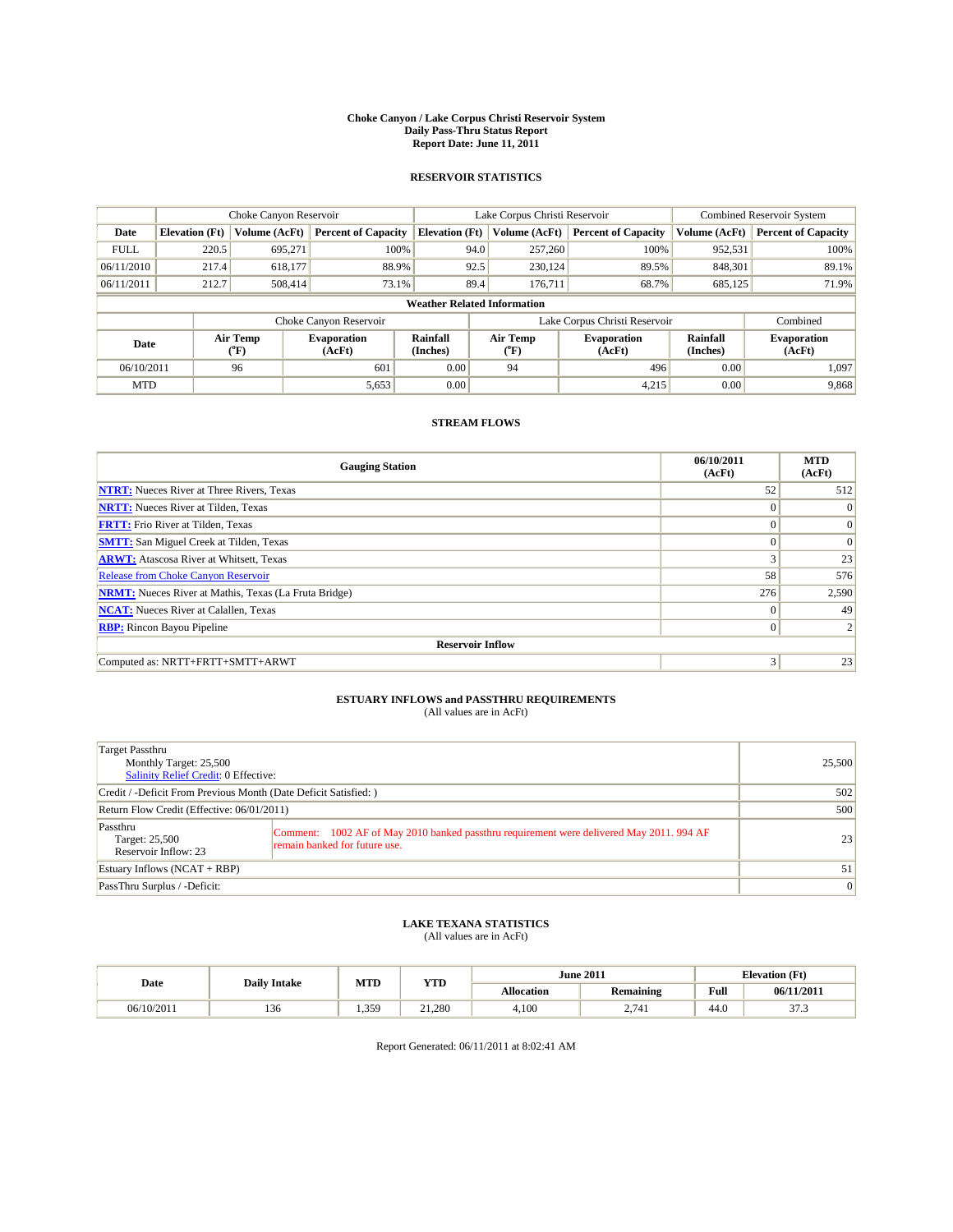#### **Choke Canyon / Lake Corpus Christi Reservoir System Daily Pass-Thru Status Report Report Date: June 12, 2011**

#### **RESERVOIR STATISTICS**

|             | Choke Canyon Reservoir             |                                           |                              |                       | Lake Corpus Christi Reservoir  | <b>Combined Reservoir System</b> |                      |                              |  |  |
|-------------|------------------------------------|-------------------------------------------|------------------------------|-----------------------|--------------------------------|----------------------------------|----------------------|------------------------------|--|--|
| Date        | <b>Elevation</b> (Ft)              | Volume (AcFt)                             | <b>Percent of Capacity</b>   | <b>Elevation</b> (Ft) | Volume (AcFt)                  | <b>Percent of Capacity</b>       | Volume (AcFt)        | <b>Percent of Capacity</b>   |  |  |
| <b>FULL</b> | 220.5                              | 695,271                                   | 100%                         | 94.0                  | 257,260                        | 100%                             | 952,531              | 100%                         |  |  |
| 06/12/2010  | 217.4                              | 617.447                                   | 88.8%                        | 92.5                  | 230,831                        | 89.7%                            | 848,278              | 89.1%                        |  |  |
| 06/12/2011  | 212.7                              | 508,841                                   | 73.2%                        | 89.3                  | 176.220                        | 68.5%                            | 685,061              | 71.9%                        |  |  |
|             | <b>Weather Related Information</b> |                                           |                              |                       |                                |                                  |                      |                              |  |  |
|             |                                    |                                           | Choke Canyon Reservoir       |                       |                                | Lake Corpus Christi Reservoir    |                      | Combined                     |  |  |
| Date        |                                    | Air Temp<br>$({}^{\mathrm{o}}\mathrm{F})$ | <b>Evaporation</b><br>(AcFt) | Rainfall<br>(Inches)  | Air Temp<br>$({}^o\mathrm{F})$ | <b>Evaporation</b><br>(AcFt)     | Rainfall<br>(Inches) | <b>Evaporation</b><br>(AcFt) |  |  |
| 06/11/2011  |                                    | 95                                        | 526                          | 0.00                  | 94                             | 409                              | 0.00                 | 935                          |  |  |
| <b>MTD</b>  |                                    |                                           | 6.179                        | 0.00                  |                                | 4.624                            | 0.00                 | 10,803                       |  |  |

### **STREAM FLOWS**

| <b>Gauging Station</b>                                       | 06/11/2011<br>(AcFt) | <b>MTD</b><br>(AcFt) |
|--------------------------------------------------------------|----------------------|----------------------|
| <b>NTRT:</b> Nueces River at Three Rivers, Texas             | 52                   | 564                  |
| <b>NRTT:</b> Nueces River at Tilden, Texas                   | $\Omega$             | $\Omega$             |
| <b>FRTT:</b> Frio River at Tilden, Texas                     | $\Omega$             | $\vert 0 \vert$      |
| <b>SMTT:</b> San Miguel Creek at Tilden, Texas               | $\Omega$             | $\Omega$             |
| <b>ARWT:</b> Atascosa River at Whitsett, Texas               | $\Delta$             | 25                   |
| <b>Release from Choke Canyon Reservoir</b>                   | 58                   | 633                  |
| <b>NRMT:</b> Nueces River at Mathis, Texas (La Fruta Bridge) | 304                  | 2,894                |
| <b>NCAT:</b> Nueces River at Calallen, Texas                 | $\Omega$             | 49                   |
| <b>RBP:</b> Rincon Bayou Pipeline                            | $\overline{0}$       |                      |
| <b>Reservoir Inflow</b>                                      |                      |                      |
| Computed as: NRTT+FRTT+SMTT+ARWT                             | 2                    | 25                   |

# **ESTUARY INFLOWS and PASSTHRU REQUIREMENTS**<br>(All values are in AcFt)

| Target Passthru<br>Monthly Target: 25,500<br>Salinity Relief Credit: 0 Effective: |                                                                                                                           | 25,500         |
|-----------------------------------------------------------------------------------|---------------------------------------------------------------------------------------------------------------------------|----------------|
| Credit / -Deficit From Previous Month (Date Deficit Satisfied: )                  | 502                                                                                                                       |                |
| Return Flow Credit (Effective: 06/01/2011)                                        | 500                                                                                                                       |                |
| Passthru<br>Target: 25,500<br>Reservoir Inflow: 25                                | Comment: 1002 AF of May 2010 banked passthru requirement were delivered May 2011. 994 AF<br>remain banked for future use. | 25             |
| Estuary Inflows $(NCAT + RBP)$                                                    |                                                                                                                           | 51             |
| PassThru Surplus / -Deficit:                                                      |                                                                                                                           | $\overline{0}$ |

# **LAKE TEXANA STATISTICS** (All values are in AcFt)

|            |                     | MTD   | <b>YTD</b> |                   | <b>June 2011</b> | <b>Elevation</b> (Ft) |                        |
|------------|---------------------|-------|------------|-------------------|------------------|-----------------------|------------------------|
| Date       | <b>Daily Intake</b> |       |            | <b>Allocation</b> | <b>Remaining</b> | Full                  | 06/12/2011             |
| 06/11/2011 | 136                 | 1.495 | 21.416     | 4,100             | 2.605            | 44.0                  | $\sim$ $\sim$<br>ے ، ر |

Report Generated: 06/12/2011 at 8:17:03 AM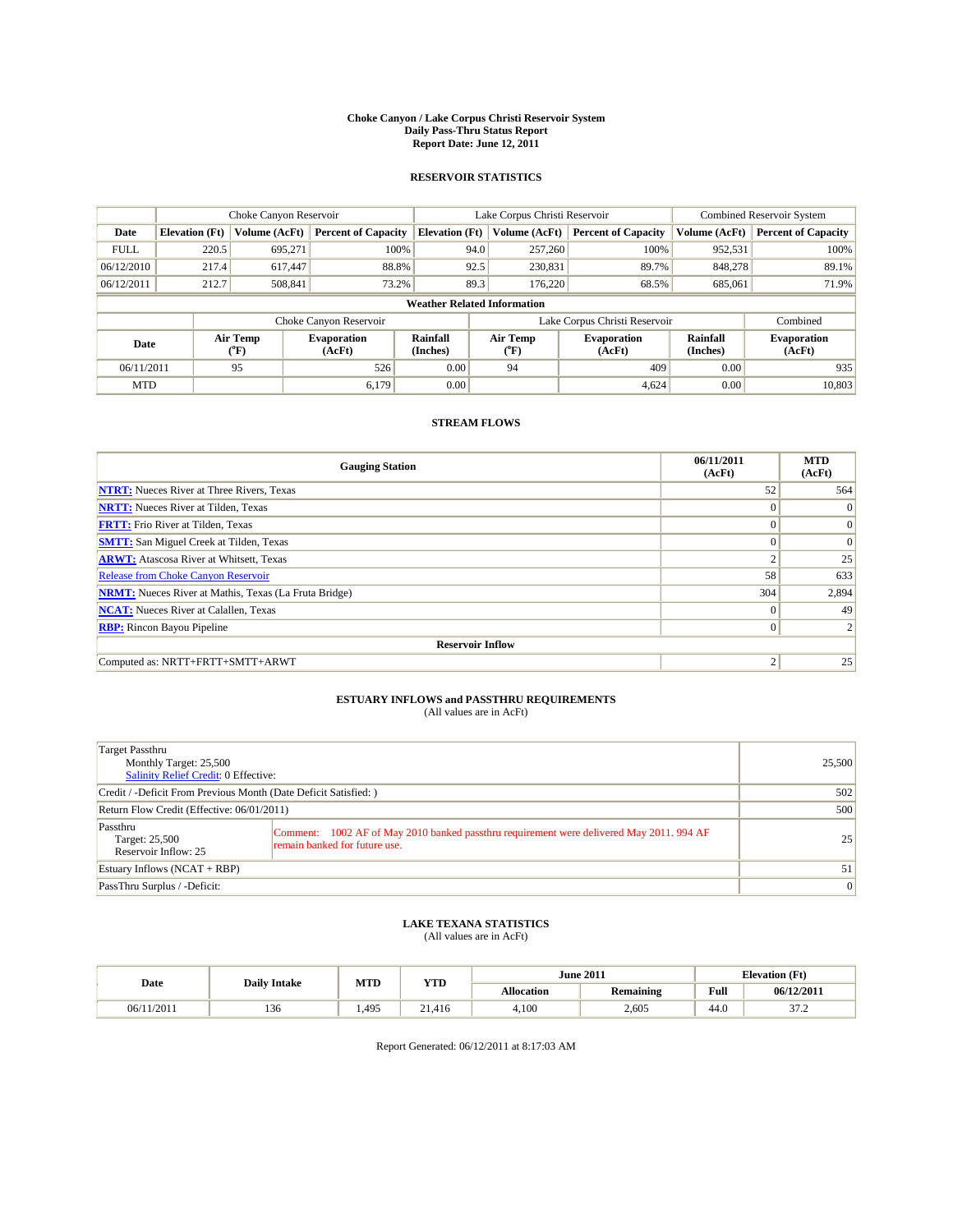#### **Choke Canyon / Lake Corpus Christi Reservoir System Daily Pass-Thru Status Report Report Date: June 13, 2011**

#### **RESERVOIR STATISTICS**

|             |                                    | Choke Canyon Reservoir         |                              | Lake Corpus Christi Reservoir |                                |         |                              | <b>Combined Reservoir System</b> |                              |  |
|-------------|------------------------------------|--------------------------------|------------------------------|-------------------------------|--------------------------------|---------|------------------------------|----------------------------------|------------------------------|--|
| Date        | <b>Elevation</b> (Ft)              | Volume (AcFt)                  | <b>Percent of Capacity</b>   | <b>Elevation</b> (Ft)         | Volume (AcFt)                  |         | <b>Percent of Capacity</b>   | Volume (AcFt)                    | <b>Percent of Capacity</b>   |  |
| <b>FULL</b> | 220.5                              | 695,271                        | 100%                         |                               | 94.0                           | 257,260 | 100%                         | 952,531                          | 100%                         |  |
| 06/13/2010  | 217.4                              | 616,960                        | 88.7%                        |                               | 92.7                           | 234,024 | 91.0%                        | 850,984                          | 89.3%                        |  |
| 06/13/2011  | 212.6                              | 508,200                        | 73.1%                        |                               | 89.3                           | 175,241 | 68.1%                        | 683,441                          | 71.8%                        |  |
|             | <b>Weather Related Information</b> |                                |                              |                               |                                |         |                              |                                  |                              |  |
|             |                                    |                                | Choke Canyon Reservoir       |                               | Lake Corpus Christi Reservoir  |         |                              |                                  | Combined                     |  |
| Date        |                                    | Air Temp<br>$({}^o\mathrm{F})$ | <b>Evaporation</b><br>(AcFt) | Rainfall<br>(Inches)          | Air Temp<br>$({}^o\mathrm{F})$ |         | <b>Evaporation</b><br>(AcFt) | Rainfall<br>(Inches)             | <b>Evaporation</b><br>(AcFt) |  |
| 06/12/2011  |                                    | 98                             | 563                          | 0.00                          | 97                             |         | 399                          | 0.00                             | 962                          |  |
| <b>MTD</b>  |                                    |                                | 6.742                        | 0.00                          |                                |         | 5,023                        | 0.00                             | 11,765                       |  |

### **STREAM FLOWS**

| <b>Gauging Station</b>                                       | 06/12/2011<br>(AcFt) | <b>MTD</b><br>(AcFt) |
|--------------------------------------------------------------|----------------------|----------------------|
| <b>NTRT:</b> Nueces River at Three Rivers, Texas             | 52                   | 615                  |
| <b>NRTT:</b> Nueces River at Tilden, Texas                   | $\theta$             | $\Omega$             |
| <b>FRTT:</b> Frio River at Tilden, Texas                     | $\Omega$             | $\vert 0 \vert$      |
| <b>SMTT:</b> San Miguel Creek at Tilden, Texas               | $\theta$             | $\Omega$             |
| <b>ARWT:</b> Atascosa River at Whitsett, Texas               | $\overline{2}$       | 27                   |
| <b>Release from Choke Canyon Reservoir</b>                   | 58                   | 691                  |
| <b>NRMT:</b> Nueces River at Mathis, Texas (La Fruta Bridge) | 355                  | 3,249                |
| <b>NCAT:</b> Nueces River at Calallen, Texas                 | $\theta$             | 49                   |
| <b>RBP:</b> Rincon Bayou Pipeline                            | $\mathbf{0}$         |                      |
| <b>Reservoir Inflow</b>                                      |                      |                      |
| Computed as: NRTT+FRTT+SMTT+ARWT                             |                      | 27                   |

# **ESTUARY INFLOWS and PASSTHRU REQUIREMENTS**<br>(All values are in AcFt)

| Target Passthru<br>Monthly Target: 25,500<br>Salinity Relief Credit: 0 Effective: |                                                                                                                           | 25,500         |
|-----------------------------------------------------------------------------------|---------------------------------------------------------------------------------------------------------------------------|----------------|
| Credit / -Deficit From Previous Month (Date Deficit Satisfied: )                  |                                                                                                                           | 502            |
| Return Flow Credit (Effective: 06/01/2011)                                        | 500                                                                                                                       |                |
| Passthru<br>Target: 25,500<br>Reservoir Inflow: 27                                | Comment: 1002 AF of May 2010 banked passthru requirement were delivered May 2011. 994 AF<br>remain banked for future use. | 27             |
| Estuary Inflows $(NCAT + RBP)$                                                    |                                                                                                                           | 51             |
| PassThru Surplus / -Deficit:                                                      |                                                                                                                           | $\overline{0}$ |

# **LAKE TEXANA STATISTICS** (All values are in AcFt)

|            |                     | MTD   | <b>YTD</b>    |                   | <b>June 2011</b> | <b>Elevation</b> (Ft) |                        |
|------------|---------------------|-------|---------------|-------------------|------------------|-----------------------|------------------------|
| Date       | <b>Daily Intake</b> |       |               | <b>Allocation</b> | <b>Remaining</b> | Full                  | 06/13/2011             |
| 06/12/2011 | 136                 | 1.631 | 552<br>21.992 | 4,100             | 2.469            | 44.0                  | $\sim$ $\sim$<br>ے ، ر |

Report Generated: 06/13/2011 at 8:43:55 AM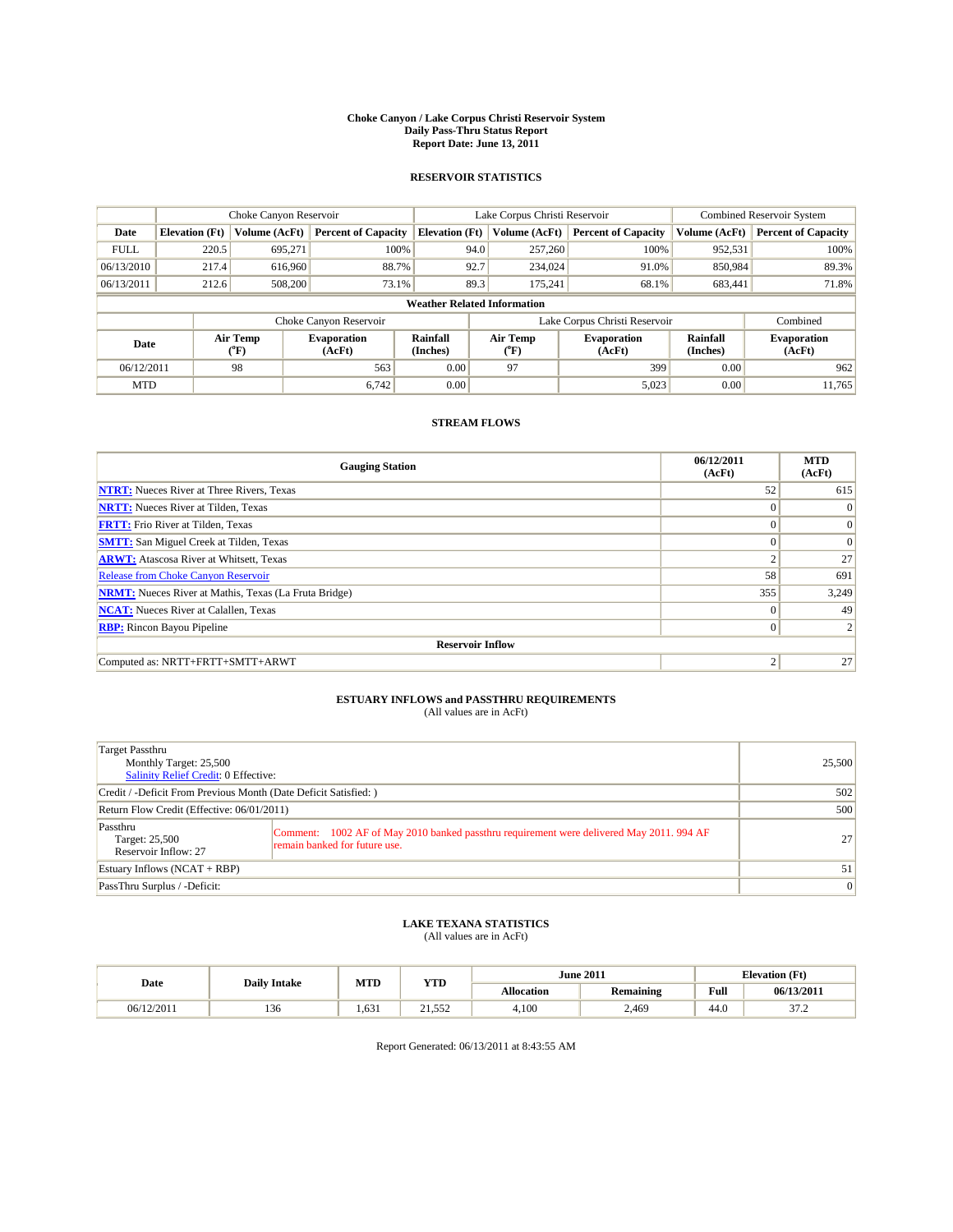#### **Choke Canyon / Lake Corpus Christi Reservoir System Daily Pass-Thru Status Report Report Date: June 14, 2011**

#### **RESERVOIR STATISTICS**

|             |                                    | Choke Canyon Reservoir         |                              |                       | Lake Corpus Christi Reservoir | <b>Combined Reservoir System</b> |                      |                              |  |  |
|-------------|------------------------------------|--------------------------------|------------------------------|-----------------------|-------------------------------|----------------------------------|----------------------|------------------------------|--|--|
| Date        | <b>Elevation</b> (Ft)              | Volume (AcFt)                  | <b>Percent of Capacity</b>   | <b>Elevation</b> (Ft) | Volume (AcFt)                 | <b>Percent of Capacity</b>       | Volume (AcFt)        | <b>Percent of Capacity</b>   |  |  |
| <b>FULL</b> | 220.5                              | 695,271                        | 100%                         | 94.0                  | 257,260                       | 100%                             | 952,531              | 100%                         |  |  |
| 06/14/2010  | 217.4                              | 617,204                        | 88.8%                        | 92.7                  | 234,379                       | 91.1%                            | 851,583              | 89.4%                        |  |  |
| 06/14/2011  | 212.6                              | 506,267                        | 72.8%                        | 89.2                  | 174,426                       | 67.8%                            | 680,693              | 71.5%                        |  |  |
|             | <b>Weather Related Information</b> |                                |                              |                       |                               |                                  |                      |                              |  |  |
|             |                                    |                                | Choke Canyon Reservoir       |                       |                               | Lake Corpus Christi Reservoir    |                      | Combined                     |  |  |
| Date        |                                    | Air Temp<br>$({}^o\mathrm{F})$ | <b>Evaporation</b><br>(AcFt) | Rainfall<br>(Inches)  | Air Temp<br>(°F)              | <b>Evaporation</b><br>(AcFt)     | Rainfall<br>(Inches) | <b>Evaporation</b><br>(AcFt) |  |  |
| 06/13/2011  |                                    | 98                             | 549                          | 0.00                  | 97                            | 408                              | 0.00                 | 957                          |  |  |
| <b>MTD</b>  |                                    |                                | 7,291                        | 0.00                  |                               | 5,431                            | 0.00                 | 12,722                       |  |  |

### **STREAM FLOWS**

| <b>Gauging Station</b>                                       | 06/13/2011<br>(AcFt) | <b>MTD</b><br>(AcFt) |
|--------------------------------------------------------------|----------------------|----------------------|
| <b>NTRT:</b> Nueces River at Three Rivers, Texas             | 52                   | 667                  |
| <b>NRTT:</b> Nueces River at Tilden, Texas                   | $\Omega$             | $\Omega$             |
| <b>FRTT:</b> Frio River at Tilden, Texas                     | $\Omega$             | $\vert 0 \vert$      |
| <b>SMTT:</b> San Miguel Creek at Tilden, Texas               | $\Omega$             | $\Omega$             |
| <b>ARWT:</b> Atascosa River at Whitsett, Texas               | $\Delta$             | 30                   |
| <b>Release from Choke Canyon Reservoir</b>                   | 58                   | 748                  |
| <b>NRMT:</b> Nueces River at Mathis, Texas (La Fruta Bridge) | 425                  | 3,674                |
| <b>NCAT:</b> Nueces River at Calallen, Texas                 |                      | 51                   |
| <b>RBP:</b> Rincon Bayou Pipeline                            | 60                   | 62                   |
| <b>Reservoir Inflow</b>                                      |                      |                      |
| Computed as: NRTT+FRTT+SMTT+ARWT                             | 2                    | 30                   |

# **ESTUARY INFLOWS and PASSTHRU REQUIREMENTS**<br>(All values are in AcFt)

| Target Passthru<br>Monthly Target: 25,500<br>Salinity Relief Credit: 0 Effective: |                                                                                                                           | 25,500          |
|-----------------------------------------------------------------------------------|---------------------------------------------------------------------------------------------------------------------------|-----------------|
| Credit / -Deficit From Previous Month (Date Deficit Satisfied: )                  | 502                                                                                                                       |                 |
| Return Flow Credit (Effective: 06/01/2011)                                        | 500                                                                                                                       |                 |
| Passthru<br>Target: 25,500<br>Reservoir Inflow: 30                                | Comment: 1002 AF of May 2010 banked passthru requirement were delivered May 2011. 994 AF<br>remain banked for future use. | 30              |
| Estuary Inflows $(NCAT + RBP)$                                                    |                                                                                                                           | 112             |
| PassThru Surplus / -Deficit:                                                      |                                                                                                                           | $\vert 0 \vert$ |

# **LAKE TEXANA STATISTICS** (All values are in AcFt)

| Date       | <b>Daily Intake</b> | MTD   | <b>YTD</b> |                   | <b>June 2011</b>   |      | <b>Elevation</b> (Ft) |
|------------|---------------------|-------|------------|-------------------|--------------------|------|-----------------------|
|            |                     |       |            | <b>Allocation</b> | <b>Remaining</b>   | Full | 06/14/2011            |
| 06/13/2011 | $\sim$<br>150       | 1.767 | 21.688     | 4,100             | 0.222<br>ر ر ر ر د | 44.0 | $\sim$<br>.           |

Report Generated: 06/14/2011 at 8:42:01 AM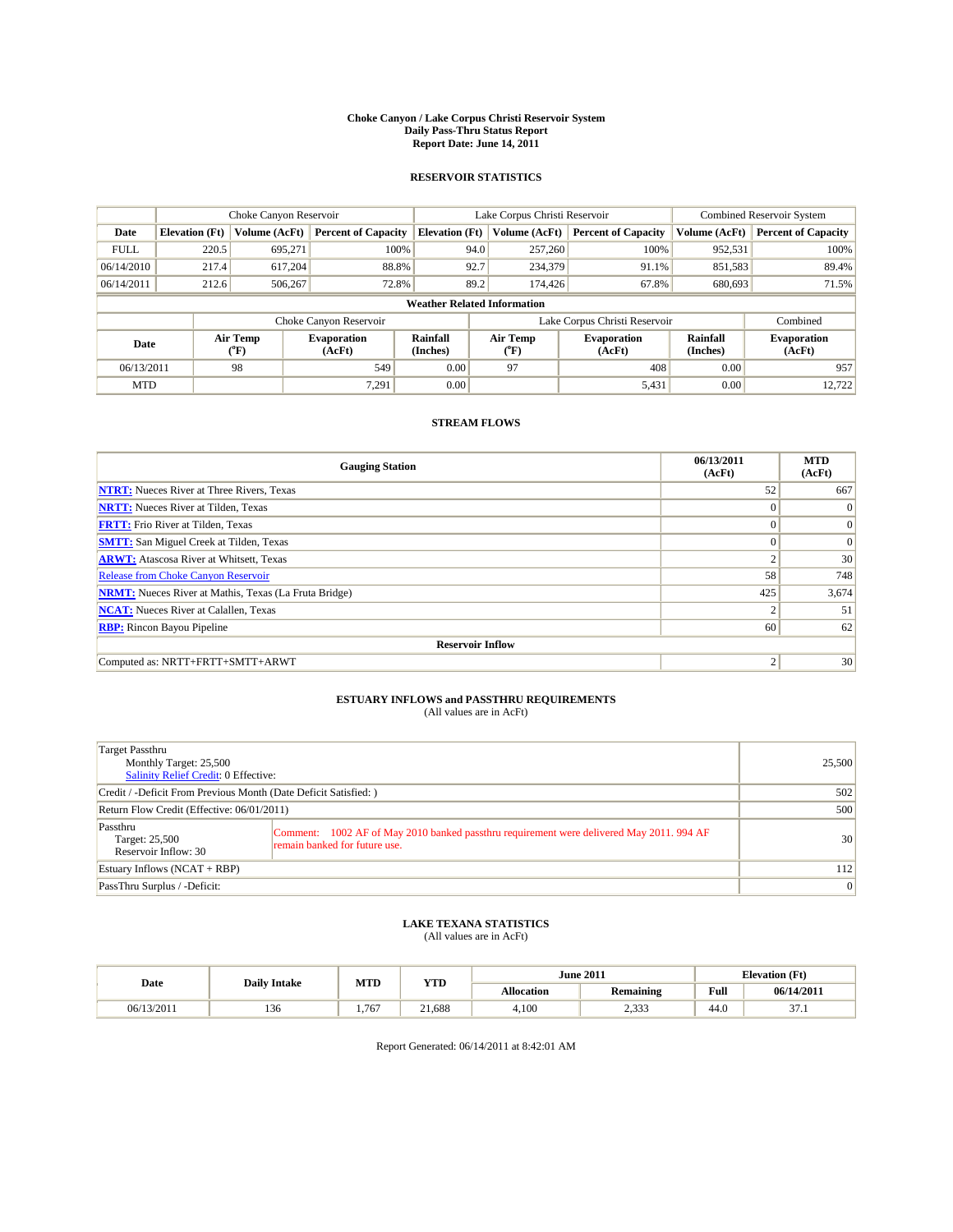#### **Choke Canyon / Lake Corpus Christi Reservoir System Daily Pass-Thru Status Report Report Date: June 15, 2011**

#### **RESERVOIR STATISTICS**

|             |                                    | Choke Canyon Reservoir         |                              |                       | Lake Corpus Christi Reservoir | <b>Combined Reservoir System</b> |                      |                              |  |  |
|-------------|------------------------------------|--------------------------------|------------------------------|-----------------------|-------------------------------|----------------------------------|----------------------|------------------------------|--|--|
| Date        | <b>Elevation</b> (Ft)              | Volume (AcFt)                  | <b>Percent of Capacity</b>   | <b>Elevation</b> (Ft) | Volume (AcFt)                 | <b>Percent of Capacity</b>       | Volume (AcFt)        | <b>Percent of Capacity</b>   |  |  |
| <b>FULL</b> | 220.5                              | 695,271                        | 100%                         |                       | 94.0<br>257,260               | 100%                             | 952,531              | 100%                         |  |  |
| 06/15/2010  | 217.4                              | 616,960                        | 88.7%                        | 92.7                  | 234,379                       | 91.1%                            | 851,339              | 89.4%                        |  |  |
| 06/15/2011  | 212.5                              | 504,334                        | 72.5%                        | 89.1                  | 172,963                       | 67.2%                            | 677,297              | 71.1%                        |  |  |
|             | <b>Weather Related Information</b> |                                |                              |                       |                               |                                  |                      |                              |  |  |
|             |                                    |                                | Choke Canyon Reservoir       |                       |                               | Lake Corpus Christi Reservoir    |                      | Combined                     |  |  |
| Date        |                                    | Air Temp<br>$({}^o\mathrm{F})$ | <b>Evaporation</b><br>(AcFt) | Rainfall<br>(Inches)  | Air Temp<br>(°F)              | <b>Evaporation</b><br>(AcFt)     | Rainfall<br>(Inches) | <b>Evaporation</b><br>(AcFt) |  |  |
| 06/14/2011  |                                    | 101                            | 598                          | 0.00                  | 99                            | 482                              | 0.00                 | 1.080                        |  |  |
| <b>MTD</b>  |                                    |                                | 7.889                        | 0.00                  |                               | 5,913                            | 0.00                 | 13,802                       |  |  |

## **STREAM FLOWS**

| <b>Gauging Station</b>                                       | 06/14/2011<br>(AcFt) | <b>MTD</b><br>(AcFt) |
|--------------------------------------------------------------|----------------------|----------------------|
| <b>NTRT:</b> Nueces River at Three Rivers, Texas             | 64                   | 730                  |
| <b>NRTT:</b> Nueces River at Tilden, Texas                   | $\Omega$             | $\Omega$             |
| <b>FRTT:</b> Frio River at Tilden, Texas                     |                      | $\Omega$             |
| <b>SMTT:</b> San Miguel Creek at Tilden, Texas               |                      | $\Omega$             |
| <b>ARWT:</b> Atascosa River at Whitsett, Texas               |                      | 32                   |
| Release from Choke Canyon Reservoir                          | 58                   | 806                  |
| <b>NRMT:</b> Nueces River at Mathis, Texas (La Fruta Bridge) | 437                  | 4,111                |
| <b>NCAT:</b> Nueces River at Calallen, Texas                 | $\Omega$             | 51                   |
| <b>RBP:</b> Rincon Bayou Pipeline                            | 109                  | 171                  |
| <b>Reservoir Inflow</b>                                      |                      |                      |
| Computed as: (NTRT+FRTT+SMTT)-Release From Choke Canyon      | 6                    | 36                   |

# **ESTUARY INFLOWS and PASSTHRU REQUIREMENTS**<br>(All values are in AcFt)

| Target Passthru<br>Monthly Target: 25,500<br>Salinity Relief Credit: 0 Effective: |                                                                                                                           | 25,500 |
|-----------------------------------------------------------------------------------|---------------------------------------------------------------------------------------------------------------------------|--------|
| Credit / -Deficit From Previous Month (Date Deficit Satisfied: )                  |                                                                                                                           | 502    |
| Return Flow Credit (Effective: 06/01/2011)                                        |                                                                                                                           | 500    |
| Passthru<br>Target: 25,500<br>Reservoir Inflow: 36                                | Comment: 1002 AF of May 2010 banked passthru requirement were delivered May 2011. 994 AF<br>remain banked for future use. | 36     |
| Estuary Inflows $(NCAT + RBP)$                                                    |                                                                                                                           | 221    |
| PassThru Surplus / -Deficit:                                                      |                                                                                                                           | 0      |

# **LAKE TEXANA STATISTICS** (All values are in AcFt)

|            | <b>Daily Intake</b> | MTD  | YTD    |            | <b>June 2011</b> | <b>Elevation</b> (Ft) |            |
|------------|---------------------|------|--------|------------|------------------|-----------------------|------------|
| Date       |                     |      |        | Allocation | <b>Remaining</b> | Full                  | 06/15/2011 |
| 06/14/2011 | 136                 | .903 | 21.824 | 4,100      | 2,197            | 44.0                  | 37.0       |

Report Generated: 06/15/2011 at 10:47:33 AM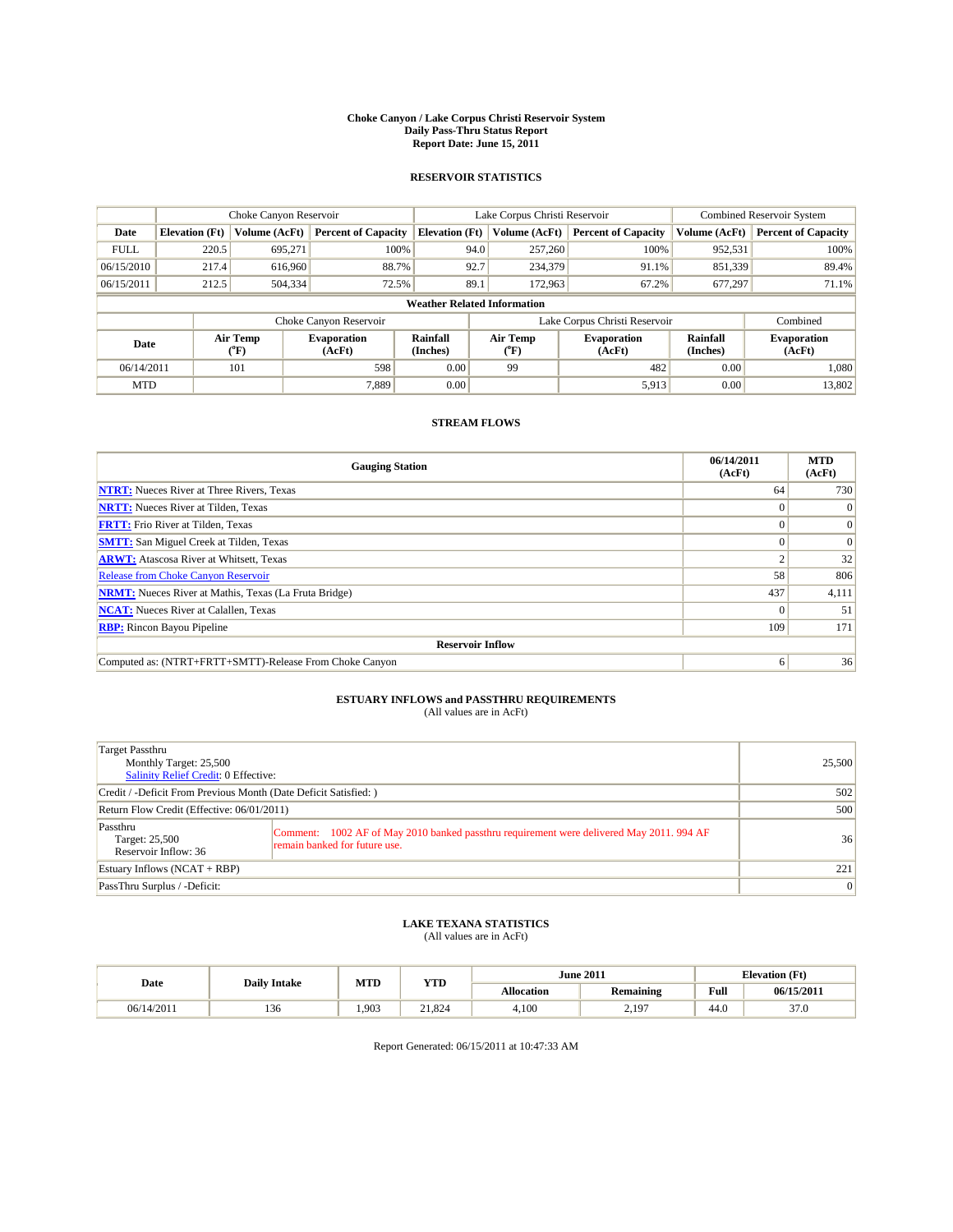#### **Choke Canyon / Lake Corpus Christi Reservoir System Daily Pass-Thru Status Report Report Date: June 16, 2011**

#### **RESERVOIR STATISTICS**

|             |                                    | Choke Canyon Reservoir                    |                              |                       | Lake Corpus Christi Reservoir | <b>Combined Reservoir System</b> |                             |                              |  |  |
|-------------|------------------------------------|-------------------------------------------|------------------------------|-----------------------|-------------------------------|----------------------------------|-----------------------------|------------------------------|--|--|
| Date        | <b>Elevation</b> (Ft)              | <b>Volume (AcFt)</b>                      | <b>Percent of Capacity</b>   | <b>Elevation</b> (Ft) | Volume (AcFt)                 | <b>Percent of Capacity</b>       | Volume (AcFt)               | <b>Percent of Capacity</b>   |  |  |
| <b>FULL</b> | 220.5                              | 695,271                                   | 100%                         | 94.0                  | 257,260                       | 100%                             | 952,531                     | 100%                         |  |  |
| 06/16/2010  | 217.4                              | 617,204                                   | 88.8%                        | 92.7                  | 233,491                       | 90.8%                            | 850,695                     | 89.3%                        |  |  |
| 06/16/2011  | 212.5                              | 504,121                                   | 72.5%                        | 89.1                  | 172,476                       | 67.0%                            | 676,597                     | 71.0%                        |  |  |
|             | <b>Weather Related Information</b> |                                           |                              |                       |                               |                                  |                             |                              |  |  |
|             |                                    |                                           | Choke Canyon Reservoir       |                       | Lake Corpus Christi Reservoir |                                  |                             | Combined                     |  |  |
| Date        |                                    | Air Temp<br>$({}^{\mathrm{o}}\mathrm{F})$ | <b>Evaporation</b><br>(AcFt) | Rainfall<br>(Inches)  | Air Temp<br>("F)              | <b>Evaporation</b><br>(AcFt)     | <b>Rainfall</b><br>(Inches) | <b>Evaporation</b><br>(AcFt) |  |  |
| 06/15/2011  |                                    | 101                                       | 635                          | 0.00                  | 97                            | 510                              | 0.00                        | 1.145                        |  |  |
| <b>MTD</b>  |                                    |                                           | 8.524                        | 0.00                  |                               | 6,423                            | 0.00                        | 14.947                       |  |  |

## **STREAM FLOWS**

| <b>Gauging Station</b>                                       | 06/15/2011<br>(AcFt) | <b>MTD</b><br>(AcFt) |
|--------------------------------------------------------------|----------------------|----------------------|
| <b>NTRT:</b> Nueces River at Three Rivers, Texas             | 67                   | 798                  |
| <b>NRTT:</b> Nueces River at Tilden, Texas                   | $\Omega$             | $\Omega$             |
| <b>FRTT:</b> Frio River at Tilden, Texas                     |                      | $\Omega$             |
| <b>SMTT:</b> San Miguel Creek at Tilden, Texas               |                      | $\Omega$             |
| <b>ARWT:</b> Atascosa River at Whitsett, Texas               |                      | 34                   |
| <b>Release from Choke Canyon Reservoir</b>                   | 58                   | 863                  |
| <b>NRMT:</b> Nueces River at Mathis, Texas (La Fruta Bridge) | 466                  | 4,577                |
| <b>NCAT:</b> Nueces River at Calallen, Texas                 | $\Omega$             | 51                   |
| <b>RBP:</b> Rincon Bayou Pipeline                            | 109                  | 280                  |
| <b>Reservoir Inflow</b>                                      |                      |                      |
| Computed as: (NTRT+FRTT+SMTT)-Release From Choke Canyon      | 10                   | 46                   |

# **ESTUARY INFLOWS and PASSTHRU REQUIREMENTS**<br>(All values are in AcFt)

| Target Passthru<br>Monthly Target: 25,500<br>Salinity Relief Credit: 0 Effective: |                                                                                                                           | 25,500 |
|-----------------------------------------------------------------------------------|---------------------------------------------------------------------------------------------------------------------------|--------|
| Credit / -Deficit From Previous Month (Date Deficit Satisfied: )                  |                                                                                                                           | 502    |
| Return Flow Credit (Effective: 06/01/2011)                                        |                                                                                                                           | 500    |
| Passthru<br>Target: 25,500<br>Reservoir Inflow: 46                                | Comment: 1002 AF of May 2010 banked passthru requirement were delivered May 2011. 994 AF<br>remain banked for future use. | 46     |
| Estuary Inflows $(NCAT + RBP)$                                                    |                                                                                                                           | 331    |
| PassThru Surplus / -Deficit:                                                      |                                                                                                                           | 0      |

## **LAKE TEXANA STATISTICS** (All values are in AcFt)

|            |                     | MTD   | <b>YTD</b> |            | <b>June 2011</b> | <b>Elevation</b> (Ft)                       |            |
|------------|---------------------|-------|------------|------------|------------------|---------------------------------------------|------------|
| Date       | <b>Daily Intake</b> |       |            | Allocation | <b>Remaining</b> | Full<br>the contract of the contract of the | 06/16/2011 |
| 06/15/2011 | 10<<br>1.JU         | 2,039 | 21.960     | 4.100      | 2,061            | 44.0                                        | 37.0       |

Report Generated: 06/16/2011 at 8:40:35 AM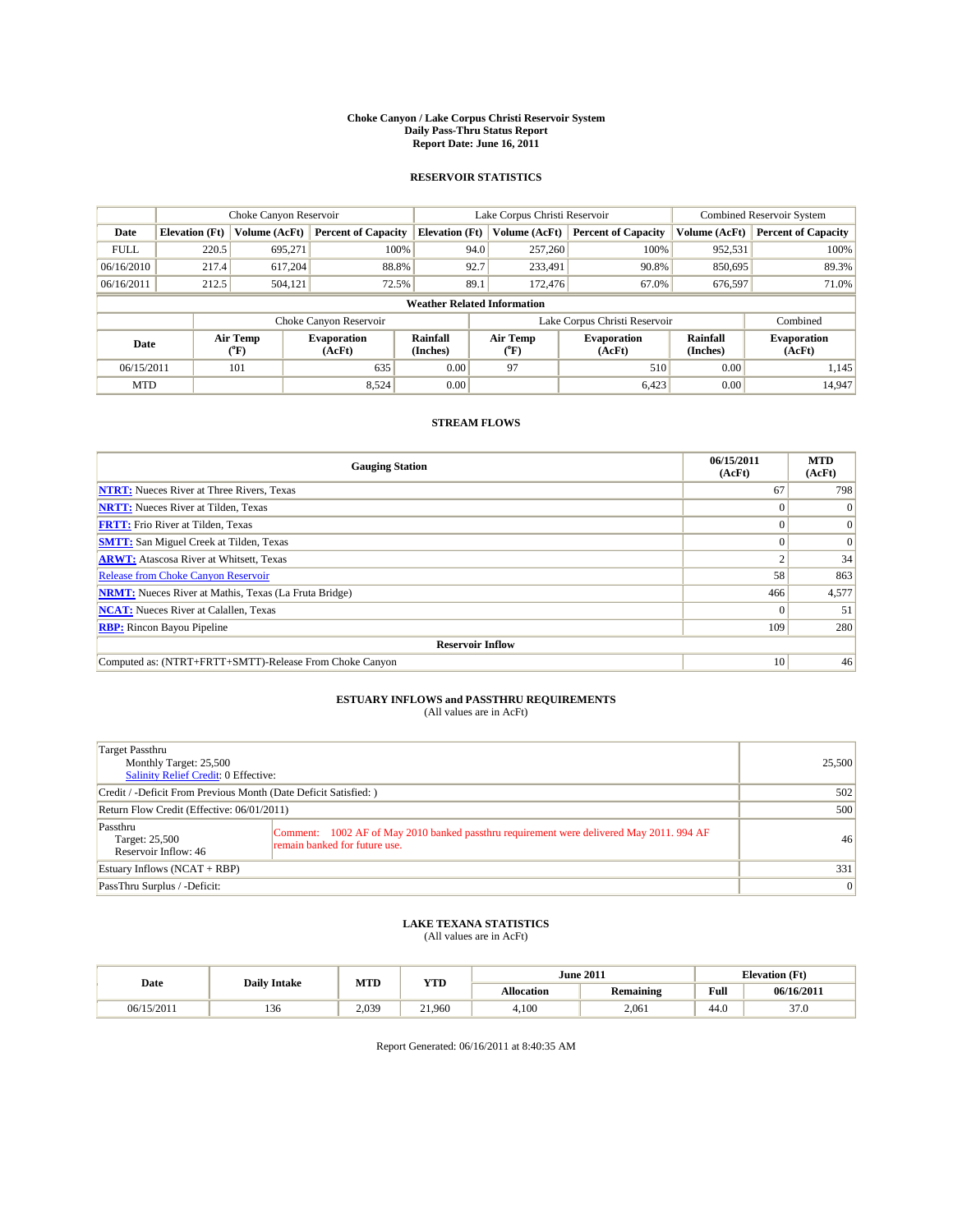#### **Choke Canyon / Lake Corpus Christi Reservoir System Daily Pass-Thru Status Report Report Date: June 17, 2011**

#### **RESERVOIR STATISTICS**

|             | Choke Canyon Reservoir             |                                           |                              |                       | Lake Corpus Christi Reservoir |                  |                              |                      | <b>Combined Reservoir System</b> |  |
|-------------|------------------------------------|-------------------------------------------|------------------------------|-----------------------|-------------------------------|------------------|------------------------------|----------------------|----------------------------------|--|
| Date        | <b>Elevation</b> (Ft)              | Volume (AcFt)                             | <b>Percent of Capacity</b>   | <b>Elevation</b> (Ft) |                               | Volume (AcFt)    | <b>Percent of Capacity</b>   | Volume (AcFt)        | <b>Percent of Capacity</b>       |  |
| <b>FULL</b> | 220.5                              | 695,271                                   | 100%                         |                       | 94.0                          | 257,260          | 100%                         | 952,531              | 100%                             |  |
| 06/17/2010  | 217.4                              | 616.717                                   | 88.7%                        |                       | 92.6                          | 232,426          | 90.3%                        | 849,143              | 89.1%                            |  |
| 06/17/2011  | 212.4                              | 503,267                                   | 72.4%                        |                       | 89.0                          | 171,019          | 66.5%                        | 674,286              | 70.8%                            |  |
|             | <b>Weather Related Information</b> |                                           |                              |                       |                               |                  |                              |                      |                                  |  |
|             |                                    |                                           | Choke Canyon Reservoir       |                       | Lake Corpus Christi Reservoir |                  |                              |                      | Combined                         |  |
| Date        |                                    | Air Temp<br>$({}^{\mathrm{o}}\mathrm{F})$ | <b>Evaporation</b><br>(AcFt) | Rainfall<br>(Inches)  |                               | Air Temp<br>(°F) | <b>Evaporation</b><br>(AcFt) | Rainfall<br>(Inches) | <b>Evaporation</b><br>(AcFt)     |  |
| 06/16/2011  |                                    | 100                                       | 659                          | 0.00                  |                               | 97               | 461                          | 0.00                 | 1.120                            |  |
| <b>MTD</b>  |                                    |                                           | 9,183                        | 0.00                  |                               |                  | 6,884                        | 0.00                 | 16,067                           |  |

## **STREAM FLOWS**

| <b>Gauging Station</b>                                       | 06/16/2011<br>(AcFt) | <b>MTD</b><br>(AcFt) |
|--------------------------------------------------------------|----------------------|----------------------|
| <b>NTRT:</b> Nueces River at Three Rivers, Texas             | 67                   | 865                  |
| <b>NRTT:</b> Nueces River at Tilden, Texas                   | $\Omega$             | $\Omega$             |
| <b>FRTT:</b> Frio River at Tilden, Texas                     |                      | $\Omega$             |
| <b>SMTT:</b> San Miguel Creek at Tilden, Texas               |                      | $\Omega$             |
| <b>ARWT:</b> Atascosa River at Whitsett, Texas               |                      | 36                   |
| <b>Release from Choke Canyon Reservoir</b>                   | 58                   | 921                  |
| <b>NRMT:</b> Nueces River at Mathis, Texas (La Fruta Bridge) | 468                  | 5,046                |
| <b>NCAT:</b> Nueces River at Calallen, Texas                 | $\Omega$             | 51                   |
| <b>RBP:</b> Rincon Bayou Pipeline                            | 109                  | 389                  |
| <b>Reservoir Inflow</b>                                      |                      |                      |
| Computed as: (NTRT+FRTT+SMTT)-Release From Choke Canyon      | 10                   | 55                   |

# **ESTUARY INFLOWS and PASSTHRU REQUIREMENTS**<br>(All values are in AcFt)

| Target Passthru<br>Monthly Target: 25,500<br>Salinity Relief Credit: 0 Effective: |                                                                                                                           | 25,500 |
|-----------------------------------------------------------------------------------|---------------------------------------------------------------------------------------------------------------------------|--------|
| Credit / -Deficit From Previous Month (Date Deficit Satisfied: )                  |                                                                                                                           | 502    |
| Return Flow Credit (Effective: 06/01/2011)                                        | 500                                                                                                                       |        |
| Passthru<br>Target: 25,500<br>Reservoir Inflow: 55                                | Comment: 1002 AF of May 2010 banked passthru requirement were delivered May 2011. 994 AF<br>remain banked for future use. | 55     |
| Estuary Inflows $(NCAT + RBP)$                                                    |                                                                                                                           | 440    |
| PassThru Surplus / -Deficit:                                                      |                                                                                                                           | 0      |

# **LAKE TEXANA STATISTICS** (All values are in AcFt)

|            | <b>Daily Intake</b> | MTD                  | <b>YTD</b> |                   | <b>June 2011</b> | <b>Elevation</b> (Ft) |            |
|------------|---------------------|----------------------|------------|-------------------|------------------|-----------------------|------------|
| Date       |                     |                      |            | <b>Allocation</b> | <b>Remaining</b> | Full                  | 06/17/2011 |
| 06/16/2011 | 10<<br>136          | 175<br><u> 2.11.</u> | 22,096     | 4,100             | .925             | 44.0                  | 36.9       |

Report Generated: 06/17/2011 at 8:47:34 AM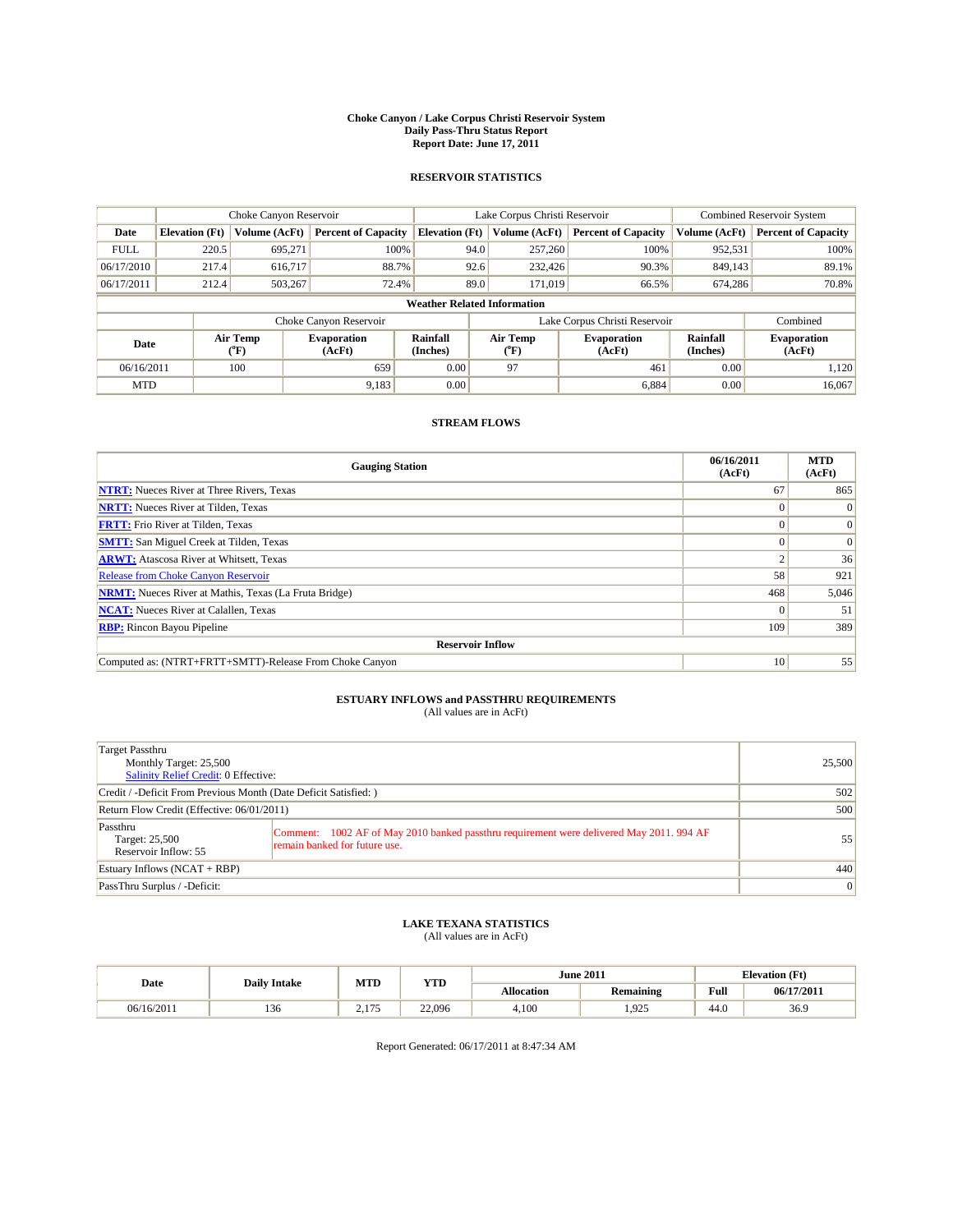#### **Choke Canyon / Lake Corpus Christi Reservoir System Daily Pass-Thru Status Report Report Date: June 18, 2011**

#### **RESERVOIR STATISTICS**

|             | Choke Canyon Reservoir             |                                           |                              |                       | Lake Corpus Christi Reservoir | <b>Combined Reservoir System</b> |                             |                              |  |  |
|-------------|------------------------------------|-------------------------------------------|------------------------------|-----------------------|-------------------------------|----------------------------------|-----------------------------|------------------------------|--|--|
| Date        | <b>Elevation</b> (Ft)              | <b>Volume (AcFt)</b>                      | <b>Percent of Capacity</b>   | <b>Elevation</b> (Ft) | Volume (AcFt)                 | <b>Percent of Capacity</b>       | Volume (AcFt)               | <b>Percent of Capacity</b>   |  |  |
| <b>FULL</b> | 220.5                              | 695,271                                   | 100%                         |                       | 94.0<br>257,260               | 100%                             | 952,531                     | 100%                         |  |  |
| 06/18/2010  | 217.3                              | 615,014                                   | 88.5%                        |                       | 92.6<br>231.540               | 90.0%                            | 846,554                     | 88.9%                        |  |  |
| 06/18/2011  | 212.3                              | 501,345                                   | 72.1%                        |                       | 89.0<br>170,051               | 66.1%                            | 671,396                     | 70.5%                        |  |  |
|             | <b>Weather Related Information</b> |                                           |                              |                       |                               |                                  |                             |                              |  |  |
|             |                                    |                                           | Choke Canyon Reservoir       |                       | Lake Corpus Christi Reservoir |                                  |                             | Combined                     |  |  |
| Date        |                                    | Air Temp<br>$({}^{\mathrm{o}}\mathrm{F})$ | <b>Evaporation</b><br>(AcFt) | Rainfall<br>(Inches)  | Air Temp<br>("F)              | <b>Evaporation</b><br>(AcFt)     | <b>Rainfall</b><br>(Inches) | <b>Evaporation</b><br>(AcFt) |  |  |
| 06/17/2011  |                                    | 104                                       | 658                          | 0.00                  | 99                            | 432                              | 0.00                        | 1.090                        |  |  |
| <b>MTD</b>  |                                    |                                           | 9,841                        | 0.00                  |                               | 7.316                            | 0.00                        | 17,157                       |  |  |

## **STREAM FLOWS**

| <b>Gauging Station</b>                                       | 06/17/2011<br>(AcFt) | <b>MTD</b><br>(AcFt) |
|--------------------------------------------------------------|----------------------|----------------------|
| <b>NTRT:</b> Nueces River at Three Rivers, Texas             | 66                   | 931                  |
| <b>NRTT:</b> Nueces River at Tilden, Texas                   |                      |                      |
| <b>FRTT:</b> Frio River at Tilden, Texas                     |                      | $\Omega$             |
| <b>SMTT:</b> San Miguel Creek at Tilden, Texas               |                      | $\Omega$             |
| <b>ARWT:</b> Atascosa River at Whitsett, Texas               |                      | 38                   |
| Release from Choke Canyon Reservoir                          | 58                   | 979                  |
| <b>NRMT:</b> Nueces River at Mathis, Texas (La Fruta Bridge) | 468                  | 5,514                |
| <b>NCAT:</b> Nueces River at Calallen, Texas                 |                      | 51                   |
| <b>RBP:</b> Rincon Bayou Pipeline                            | 109                  | 498                  |
| <b>Reservoir Inflow</b>                                      |                      |                      |
| Computed as: (NTRT+FRTT+SMTT)-Release From Choke Canyon      | 8                    | 63                   |

# **ESTUARY INFLOWS and PASSTHRU REQUIREMENTS**<br>(All values are in AcFt)

| Target Passthru<br>Monthly Target: 25,500<br>Salinity Relief Credit: 0 Effective: |                                                                                                                           | 25,500 |
|-----------------------------------------------------------------------------------|---------------------------------------------------------------------------------------------------------------------------|--------|
| Credit / -Deficit From Previous Month (Date Deficit Satisfied: )                  |                                                                                                                           | 502    |
| Return Flow Credit (Effective: 06/01/2011)                                        |                                                                                                                           | 500    |
| Passthru<br>Target: 25,500<br>Reservoir Inflow: 63                                | Comment: 1002 AF of May 2010 banked passthru requirement were delivered May 2011. 994 AF<br>remain banked for future use. | 63     |
| Estuary Inflows $(NCAT + RBP)$                                                    |                                                                                                                           | 549    |
| PassThru Surplus / -Deficit:                                                      |                                                                                                                           | 0      |

## **LAKE TEXANA STATISTICS** (All values are in AcFt)

|            |                     | MTD   | <b>YTD</b>              | <b>June 2011</b> |           |                                             | <b>Elevation</b> (Ft) |
|------------|---------------------|-------|-------------------------|------------------|-----------|---------------------------------------------|-----------------------|
| Date       | <b>Daily Intake</b> |       |                         | Allocation       | Remaining | Full<br>the contract of the contract of the | 06/18/201             |
| 06/17/2011 | 1.JU                | 2.311 | 22.22<br>_____ <i>_</i> | 4.100            | .789      | 44.0                                        | 36.8                  |

Report Generated: 06/18/2011 at 8:10:35 AM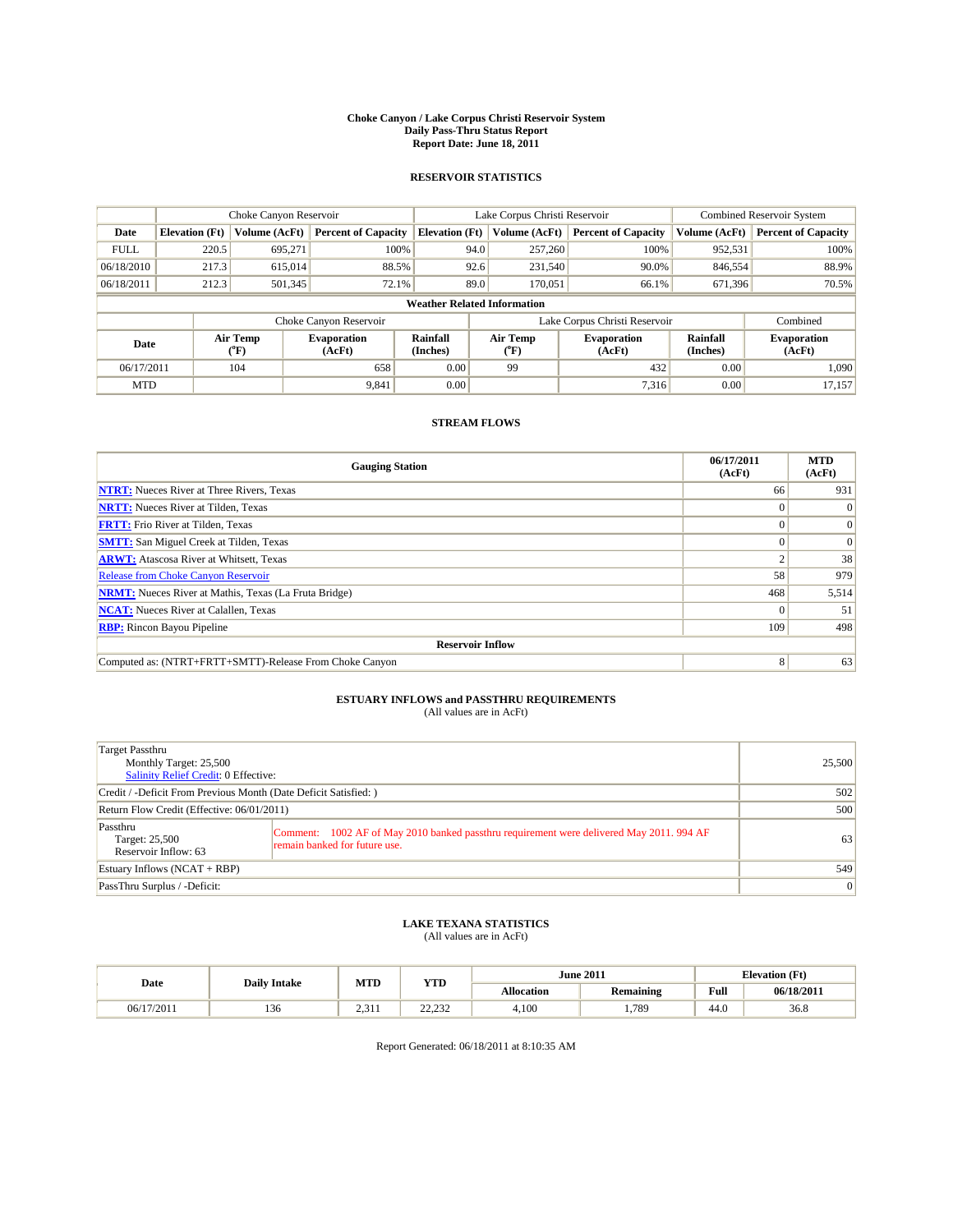#### **Choke Canyon / Lake Corpus Christi Reservoir System Daily Pass-Thru Status Report Report Date: June 19, 2011**

#### **RESERVOIR STATISTICS**

|             | Choke Canyon Reservoir             |                                           |                              |                       | Lake Corpus Christi Reservoir | <b>Combined Reservoir System</b> |                      |                              |  |
|-------------|------------------------------------|-------------------------------------------|------------------------------|-----------------------|-------------------------------|----------------------------------|----------------------|------------------------------|--|
| Date        | <b>Elevation</b> (Ft)              | Volume (AcFt)                             | <b>Percent of Capacity</b>   | <b>Elevation</b> (Ft) | Volume (AcFt)                 | <b>Percent of Capacity</b>       | Volume (AcFt)        | <b>Percent of Capacity</b>   |  |
| <b>FULL</b> | 220.5                              | 695,271                                   | 100%                         | 94.0                  | 257,260                       | 100%                             | 952,531              | 100%                         |  |
| 06/19/2010  | 217.3                              | 615.744                                   | 88.6%                        | 92.5                  | 230,477                       | 89.6%                            | 846.221              | 88.8%                        |  |
| 06/19/2011  | 212.3                              | 500,918                                   | 72.0%                        | 88.9                  | 169,889                       | 66.0%                            | 670,807              | 70.4%                        |  |
|             | <b>Weather Related Information</b> |                                           |                              |                       |                               |                                  |                      |                              |  |
|             |                                    |                                           | Choke Canyon Reservoir       |                       |                               | Lake Corpus Christi Reservoir    |                      | Combined                     |  |
| Date        |                                    | Air Temp<br>$({}^{\mathrm{o}}\mathrm{F})$ | <b>Evaporation</b><br>(AcFt) | Rainfall<br>(Inches)  | Air Temp<br>(°F)              | <b>Evaporation</b><br>(AcFt)     | Rainfall<br>(Inches) | <b>Evaporation</b><br>(AcFt) |  |
| 06/18/2011  |                                    | 103                                       | 682                          | 0.00                  | 98                            | 592                              | 0.00                 | 1.274                        |  |
| <b>MTD</b>  |                                    |                                           | 10.523                       | 0.00                  |                               | 7.908                            | 0.00                 | 18,431                       |  |

## **STREAM FLOWS**

| <b>Gauging Station</b>                                       | 06/18/2011<br>(AcFt) | <b>MTD</b><br>(AcFt) |
|--------------------------------------------------------------|----------------------|----------------------|
| <b>NTRT:</b> Nueces River at Three Rivers, Texas             | 64                   | 994                  |
| <b>NRTT:</b> Nueces River at Tilden, Texas                   | $\Omega$             | $\Omega$             |
| <b>FRTT:</b> Frio River at Tilden, Texas                     |                      | $\Omega$             |
| <b>SMTT:</b> San Miguel Creek at Tilden, Texas               |                      | $\Omega$             |
| <b>ARWT:</b> Atascosa River at Whitsett, Texas               |                      | 41                   |
| Release from Choke Canyon Reservoir                          | 58                   | 1,036                |
| <b>NRMT:</b> Nueces River at Mathis, Texas (La Fruta Bridge) | 468                  | 5,983                |
| <b>NCAT:</b> Nueces River at Calallen, Texas                 | $\Omega$             | 51                   |
| <b>RBP:</b> Rincon Bayou Pipeline                            | 109                  | 607                  |
| <b>Reservoir Inflow</b>                                      |                      |                      |
| Computed as: (NTRT+FRTT+SMTT)-Release From Choke Canyon      | 6                    | 69                   |

# **ESTUARY INFLOWS and PASSTHRU REQUIREMENTS**<br>(All values are in AcFt)

| Target Passthru<br>Monthly Target: 25,500<br>Salinity Relief Credit: 0 Effective: |                                                                                                                           | 25,500 |
|-----------------------------------------------------------------------------------|---------------------------------------------------------------------------------------------------------------------------|--------|
| Credit / -Deficit From Previous Month (Date Deficit Satisfied: )                  |                                                                                                                           | 502    |
| Return Flow Credit (Effective: 06/01/2011)                                        |                                                                                                                           | 500    |
| Passthru<br>Target: 25,500<br>Reservoir Inflow: 69                                | Comment: 1002 AF of May 2010 banked passthru requirement were delivered May 2011. 994 AF<br>remain banked for future use. | 69     |
| Estuary Inflows $(NCAT + RBP)$                                                    |                                                                                                                           | 658    |
| PassThru Surplus / -Deficit:                                                      |                                                                                                                           | 0      |

## **LAKE TEXANA STATISTICS** (All values are in AcFt)

|            | <b>Daily Intake</b> | MTD   | <b>YTD</b> | <b>June 2011</b><br><b>Elevation</b> (Ft) |           |                                                    |            |
|------------|---------------------|-------|------------|-------------------------------------------|-----------|----------------------------------------------------|------------|
| Date       |                     |       |            | Allocation                                | Remaining | <b>Full</b><br>the contract of the contract of the | 06/19/2011 |
| 06/18/2011 | 10<<br>1.JU         | 2.447 | 22.368     | 4.100                                     | 1.653     | 44.0                                               | 36.8       |

Report Generated: 06/19/2011 at 8:34:26 AM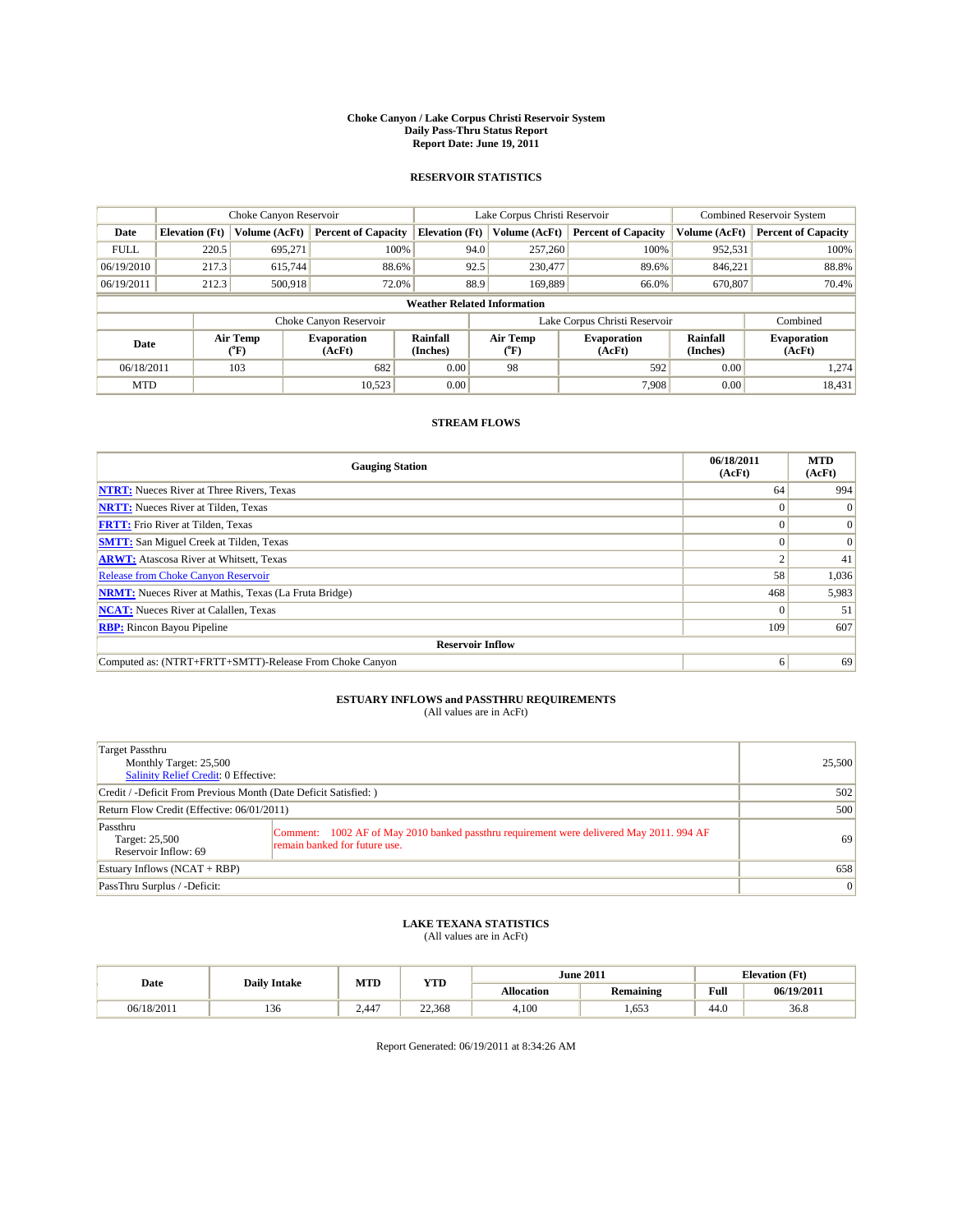#### **Choke Canyon / Lake Corpus Christi Reservoir System Daily Pass-Thru Status Report Report Date: June 20, 2011**

#### **RESERVOIR STATISTICS**

|             | Choke Canyon Reservoir             |                                |                              |                       | Lake Corpus Christi Reservoir | <b>Combined Reservoir System</b> |                      |                              |  |
|-------------|------------------------------------|--------------------------------|------------------------------|-----------------------|-------------------------------|----------------------------------|----------------------|------------------------------|--|
| Date        | <b>Elevation</b> (Ft)              | Volume (AcFt)                  | <b>Percent of Capacity</b>   | <b>Elevation</b> (Ft) | Volume (AcFt)                 | <b>Percent of Capacity</b>       | Volume (AcFt)        | <b>Percent of Capacity</b>   |  |
| <b>FULL</b> | 220.5                              | 695,271                        | 100%                         | 94.0                  | 257,260                       | 100%                             | 952,531              | 100%                         |  |
| 06/20/2010  | 217.3                              | 614,527                        | 88.4%                        | 92.5                  | 229,593                       | 89.2%                            | 844,120              | 88.6%                        |  |
| 06/20/2011  | 212.3                              | 500,707                        | 72.0%                        | 88.9                  | 168,602                       | 65.5%                            | 669,309              | 70.3%                        |  |
|             | <b>Weather Related Information</b> |                                |                              |                       |                               |                                  |                      |                              |  |
|             |                                    |                                | Choke Canyon Reservoir       |                       |                               | Lake Corpus Christi Reservoir    |                      | Combined                     |  |
| Date        |                                    | Air Temp<br>$({}^o\mathrm{F})$ | <b>Evaporation</b><br>(AcFt) | Rainfall<br>(Inches)  | Air Temp<br>(°F)              | <b>Evaporation</b><br>(AcFt)     | Rainfall<br>(Inches) | <b>Evaporation</b><br>(AcFt) |  |
| 06/19/2011  |                                    | 101                            | 744                          | 0.00                  | 97                            | 506                              | 0.00                 | 1,250                        |  |
| <b>MTD</b>  |                                    |                                | 11.267                       | 0.00                  |                               | 8.414                            | 0.00                 | 19,681                       |  |

### **STREAM FLOWS**

| <b>Gauging Station</b>                                       | 06/19/2011<br>(AcFt) | <b>MTD</b><br>(AcFt) |  |  |  |  |  |
|--------------------------------------------------------------|----------------------|----------------------|--|--|--|--|--|
| <b>NTRT:</b> Nueces River at Three Rivers, Texas             | 64                   | 1,058                |  |  |  |  |  |
| <b>NRTT:</b> Nueces River at Tilden, Texas                   | $\Omega$             |                      |  |  |  |  |  |
| <b>FRTT:</b> Frio River at Tilden, Texas                     |                      | $\Omega$             |  |  |  |  |  |
| <b>SMTT:</b> San Miguel Creek at Tilden, Texas               |                      | $\Omega$             |  |  |  |  |  |
| <b>ARWT:</b> Atascosa River at Whitsett, Texas               |                      | 43                   |  |  |  |  |  |
| <b>Release from Choke Canyon Reservoir</b>                   | 58                   | 1,094                |  |  |  |  |  |
| <b>NRMT:</b> Nueces River at Mathis, Texas (La Fruta Bridge) | 468                  | 6,451                |  |  |  |  |  |
| <b>NCAT:</b> Nueces River at Calallen, Texas                 |                      | 52                   |  |  |  |  |  |
| <b>RBP:</b> Rincon Bayou Pipeline                            | 109                  | 717                  |  |  |  |  |  |
| <b>Reservoir Inflow</b>                                      |                      |                      |  |  |  |  |  |
| Computed as: (NTRT+FRTT+SMTT)-Release From Choke Canyon      | 6                    | 75                   |  |  |  |  |  |

# **ESTUARY INFLOWS and PASSTHRU REQUIREMENTS**<br>(All values are in AcFt)

| Target Passthru<br>Monthly Target: 25,500<br>Salinity Relief Credit: 0 Effective: |                                                                                                                           | 25,500 |
|-----------------------------------------------------------------------------------|---------------------------------------------------------------------------------------------------------------------------|--------|
| Credit / -Deficit From Previous Month (Date Deficit Satisfied: )                  |                                                                                                                           | 502    |
| Return Flow Credit (Effective: 06/01/2011)                                        | 500                                                                                                                       |        |
| Passthru<br>Target: 25,500<br>Reservoir Inflow: 75                                | Comment: 1002 AF of May 2010 banked passthru requirement were delivered May 2011. 994 AF<br>remain banked for future use. | 75     |
| Estuary Inflows (NCAT + RBP)                                                      |                                                                                                                           | 768    |
| PassThru Surplus / -Deficit:                                                      |                                                                                                                           | 0      |

## **LAKE TEXANA STATISTICS** (All values are in AcFt)

|            | <b>Daily Intake</b> | MTD   | <b>YTD</b> | <b>June 2011</b>  |                  |      | <b>Elevation</b> (Ft) |
|------------|---------------------|-------|------------|-------------------|------------------|------|-----------------------|
| Date       |                     |       |            | <b>Allocation</b> | <b>Remaining</b> | Full | 06/20/2011            |
| 06/19/2011 | 136                 | 2.583 | 22,504     | 4,100             | $-1$<br>.        | 44.0 | 36.8                  |

Report Generated: 06/21/2011 at 8:49:45 AM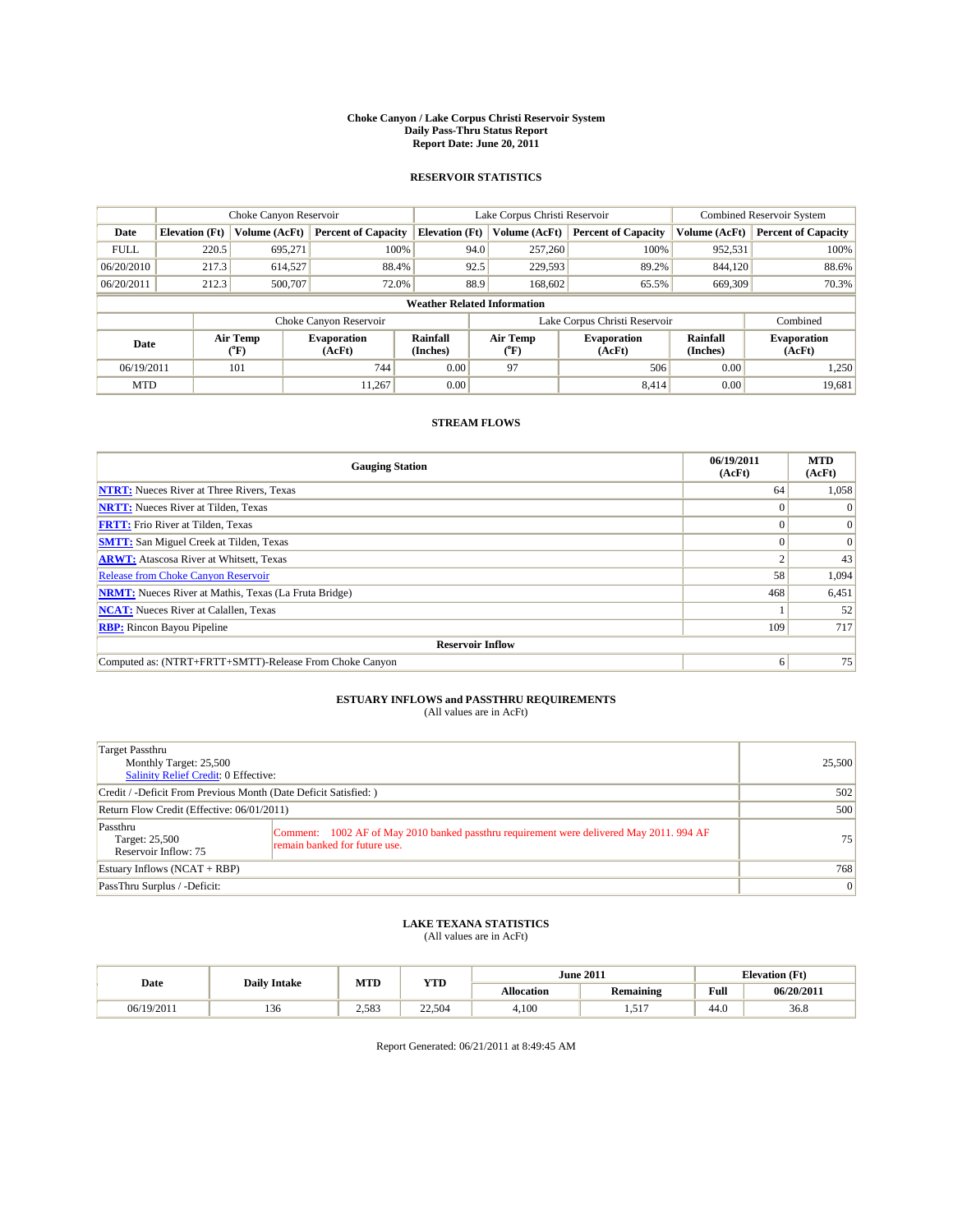#### **Choke Canyon / Lake Corpus Christi Reservoir System Daily Pass-Thru Status Report Report Date: June 21, 2011**

#### **RESERVOIR STATISTICS**

|             | Choke Canyon Reservoir             |                                |                              |                       | Lake Corpus Christi Reservoir  | <b>Combined Reservoir System</b> |                      |                              |  |
|-------------|------------------------------------|--------------------------------|------------------------------|-----------------------|--------------------------------|----------------------------------|----------------------|------------------------------|--|
| Date        | <b>Elevation</b> (Ft)              | Volume (AcFt)                  | <b>Percent of Capacity</b>   | <b>Elevation</b> (Ft) | Volume (AcFt)                  | <b>Percent of Capacity</b>       | Volume (AcFt)        | <b>Percent of Capacity</b>   |  |
| <b>FULL</b> | 220.5                              | 695,271                        | 100%                         | 94.0                  | 257,260                        | 100%                             | 952,531              | 100%                         |  |
| 06/21/2010  | 217.3                              | 614,771                        | 88.4%                        | 92.4                  | 228,357                        | 88.8%                            | 843.128              | 88.5%                        |  |
| 06/21/2011  | 212.2                              | 499,651                        | 71.9%                        | 88.8                  | 168,280                        | 65.4%                            | 667,931              | 70.1%                        |  |
|             | <b>Weather Related Information</b> |                                |                              |                       |                                |                                  |                      |                              |  |
|             |                                    |                                | Choke Canyon Reservoir       |                       |                                | Lake Corpus Christi Reservoir    |                      | Combined                     |  |
| Date        |                                    | Air Temp<br>$({}^o\mathrm{F})$ | <b>Evaporation</b><br>(AcFt) | Rainfall<br>(Inches)  | Air Temp<br>$({}^o\mathrm{F})$ | <b>Evaporation</b><br>(AcFt)     | Rainfall<br>(Inches) | <b>Evaporation</b><br>(AcFt) |  |
| 06/20/2011  |                                    | 98                             | 619                          | 0.00                  | 96                             | 477                              | 0.00                 | 1.096                        |  |
| <b>MTD</b>  |                                    |                                | 11.886                       | 0.00                  |                                | 8,891                            | 0.00                 | 20,777                       |  |

## **STREAM FLOWS**

| <b>Gauging Station</b>                                       | 06/20/2011<br>(AcFt) | <b>MTD</b><br>(AcFt) |
|--------------------------------------------------------------|----------------------|----------------------|
| <b>NTRT:</b> Nueces River at Three Rivers, Texas             | 62                   | 1,120                |
| <b>NRTT:</b> Nueces River at Tilden, Texas                   |                      |                      |
| <b>FRTT:</b> Frio River at Tilden, Texas                     |                      | $\Omega$             |
| <b>SMTT:</b> San Miguel Creek at Tilden, Texas               |                      | $\Omega$             |
| <b>ARWT:</b> Atascosa River at Whitsett, Texas               |                      | 45                   |
| Release from Choke Canyon Reservoir                          | 58                   | 1,151                |
| <b>NRMT:</b> Nueces River at Mathis, Texas (La Fruta Bridge) | 468                  | 6,920                |
| <b>NCAT:</b> Nueces River at Calallen, Texas                 |                      | 55                   |
| <b>RBP:</b> Rincon Bayou Pipeline                            | 109                  | 826                  |
| <b>Reservoir Inflow</b>                                      |                      |                      |
| Computed as: (NTRT+FRTT+SMTT)-Release From Choke Canyon      |                      | 79                   |

# **ESTUARY INFLOWS and PASSTHRU REQUIREMENTS**<br>(All values are in AcFt)

| Target Passthru<br>Monthly Target: 25,500<br>Salinity Relief Credit: 0 Effective: |                                                                                                                           | 25,500 |
|-----------------------------------------------------------------------------------|---------------------------------------------------------------------------------------------------------------------------|--------|
| Credit / -Deficit From Previous Month (Date Deficit Satisfied: )                  |                                                                                                                           | 502    |
| Return Flow Credit (Effective: 06/01/2011)                                        |                                                                                                                           | 500    |
| Passthru<br>Target: 25,500<br>Reservoir Inflow: 79                                | Comment: 1002 AF of May 2010 banked passthru requirement were delivered May 2011. 994 AF<br>remain banked for future use. | 79     |
| Estuary Inflows $(NCAT + RBP)$                                                    |                                                                                                                           | 881    |
| PassThru Surplus / -Deficit:                                                      |                                                                                                                           | 0      |

## **LAKE TEXANA STATISTICS** (All values are in AcFt)

|            | <b>Daily Intake</b> | MTD   | <b>YTD</b> |                   | <b>June 2011</b> | <b>Elevation</b> (Ft) |            |
|------------|---------------------|-------|------------|-------------------|------------------|-----------------------|------------|
| Date       |                     |       |            | <b>Allocation</b> | <b>Remaining</b> | Full                  | 06/21/2011 |
| 06/20/2011 | 136                 | 2.718 | 22,640     | 4,100             | .382             | 44.0                  | 36.7       |

Report Generated: 06/21/2011 at 8:53:49 AM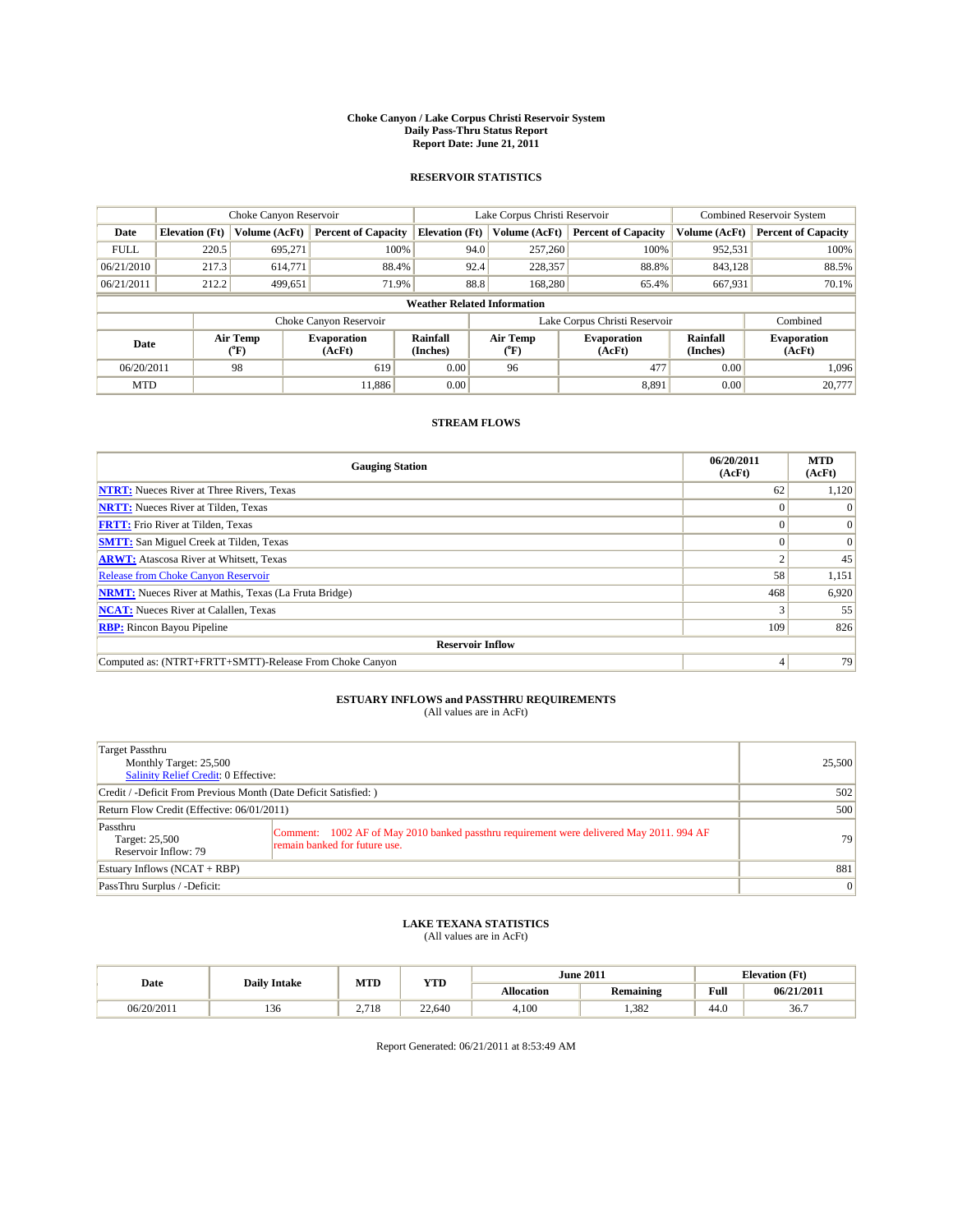#### **Choke Canyon / Lake Corpus Christi Reservoir System Daily Pass-Thru Status Report Report Date: June 22, 2011**

#### **RESERVOIR STATISTICS**

|             | Choke Canyon Reservoir             |                  |                              |                       | Lake Corpus Christi Reservoir | <b>Combined Reservoir System</b> |                      |                              |  |
|-------------|------------------------------------|------------------|------------------------------|-----------------------|-------------------------------|----------------------------------|----------------------|------------------------------|--|
| Date        | <b>Elevation</b> (Ft)              | Volume (AcFt)    | <b>Percent of Capacity</b>   | <b>Elevation</b> (Ft) | Volume (AcFt)                 | <b>Percent of Capacity</b>       | Volume (AcFt)        | <b>Percent of Capacity</b>   |  |
| <b>FULL</b> | 220.5                              | 695,271          | 100%                         | 94.0                  | 257,260                       | 100%                             | 952,531              | 100%                         |  |
| 06/22/2010  | 217.3                              | 614,040          | 88.3%                        | 92.3                  | 227,122                       | 88.3%                            | 841,162              | 88.3%                        |  |
| 06/22/2011  | 212.2                              | 498,806          | 71.7%                        | 88.9                  | 168,602                       | 65.5%                            | 667,408              | 70.1%                        |  |
|             | <b>Weather Related Information</b> |                  |                              |                       |                               |                                  |                      |                              |  |
|             |                                    |                  | Choke Canyon Reservoir       |                       |                               | Lake Corpus Christi Reservoir    |                      | Combined                     |  |
| Date        |                                    | Air Temp<br>(°F) | <b>Evaporation</b><br>(AcFt) | Rainfall<br>(Inches)  | Air Temp<br>("F)              | <b>Evaporation</b><br>(AcFt)     | Rainfall<br>(Inches) | <b>Evaporation</b><br>(AcFt) |  |
| 06/21/2011  |                                    | 97               | 656                          | 0.67                  | 96                            | 403                              | 0.00                 | 1.059                        |  |
| <b>MTD</b>  |                                    |                  | 12.542                       | 0.67                  |                               | 9,294                            | 0.00                 | 21,836                       |  |

### **STREAM FLOWS**

| <b>Gauging Station</b>                                       | 06/21/2011<br>(AcFt) | <b>MTD</b><br>(AcFt) |  |  |  |  |  |
|--------------------------------------------------------------|----------------------|----------------------|--|--|--|--|--|
| <b>NTRT:</b> Nueces River at Three Rivers, Texas             | 62                   | 1,181                |  |  |  |  |  |
| <b>NRTT:</b> Nueces River at Tilden, Texas                   |                      | $\Omega$             |  |  |  |  |  |
| <b>FRTT:</b> Frio River at Tilden, Texas                     |                      | $\Omega$             |  |  |  |  |  |
| <b>SMTT:</b> San Miguel Creek at Tilden, Texas               |                      | $\Omega$             |  |  |  |  |  |
| <b>ARWT:</b> Atascosa River at Whitsett, Texas               |                      | 47                   |  |  |  |  |  |
| <b>Release from Choke Canyon Reservoir</b>                   | 58                   | 1,209                |  |  |  |  |  |
| <b>NRMT:</b> Nueces River at Mathis, Texas (La Fruta Bridge) | 401                  | 7,321                |  |  |  |  |  |
| <b>NCAT:</b> Nueces River at Calallen, Texas                 |                      | 55                   |  |  |  |  |  |
| <b>RBP:</b> Rincon Bayou Pipeline                            | 109                  | 935                  |  |  |  |  |  |
| <b>Reservoir Inflow</b>                                      |                      |                      |  |  |  |  |  |
| Computed as: (NTRT+FRTT+SMTT)-Release From Choke Canyon      |                      | 83                   |  |  |  |  |  |

# **ESTUARY INFLOWS and PASSTHRU REQUIREMENTS**<br>(All values are in AcFt)

| Target Passthru<br>Monthly Target: 25,500<br>Salinity Relief Credit: 0 Effective: |                                                                                                                           | 25,500 |  |  |  |
|-----------------------------------------------------------------------------------|---------------------------------------------------------------------------------------------------------------------------|--------|--|--|--|
| Credit / -Deficit From Previous Month (Date Deficit Satisfied: )                  | 502                                                                                                                       |        |  |  |  |
| Return Flow Credit (Effective: 06/01/2011)                                        | 500                                                                                                                       |        |  |  |  |
| Passthru<br>Target: 25,500<br>Reservoir Inflow: 83                                | Comment: 1002 AF of May 2010 banked passthru requirement were delivered May 2011. 994 AF<br>remain banked for future use. | 83     |  |  |  |
| Estuary Inflows $(NCAT + RBP)$                                                    |                                                                                                                           | 990    |  |  |  |
| PassThru Surplus / -Deficit:                                                      |                                                                                                                           |        |  |  |  |

## **LAKE TEXANA STATISTICS** (All values are in AcFt)

|            | <b>Daily Intake</b>  | MTD   | <b>YTD</b>         | <b>June 2011</b>  |                  |      | <b>Elevation</b> (Ft) |  |
|------------|----------------------|-------|--------------------|-------------------|------------------|------|-----------------------|--|
| Date       |                      |       |                    | <b>Allocation</b> | <b>Remaining</b> | Full | 06/22/2011            |  |
| 06/21/2011 | $\sim$ $\sim$<br>ر ر | 2.854 | 22.775<br><u>.</u> | 4,100             | .246             | 44.0 | 36.6                  |  |

Report Generated: 06/22/2011 at 8:52:20 AM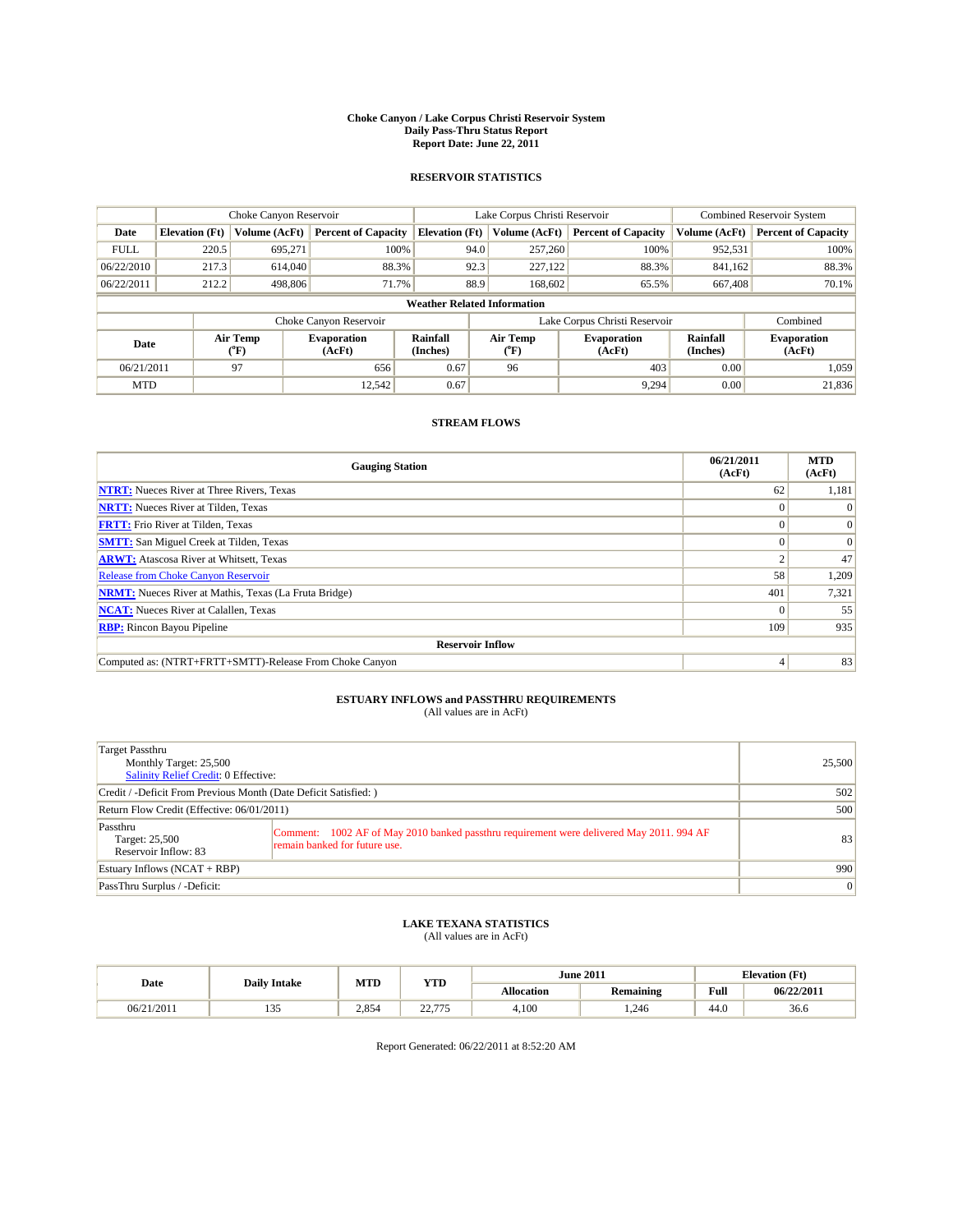#### **Choke Canyon / Lake Corpus Christi Reservoir System Daily Pass-Thru Status Report Report Date: June 23, 2011**

#### **RESERVOIR STATISTICS**

|             | Choke Canyon Reservoir             |                                           |                              |                       | Lake Corpus Christi Reservoir           | <b>Combined Reservoir System</b> |                      |                              |  |  |
|-------------|------------------------------------|-------------------------------------------|------------------------------|-----------------------|-----------------------------------------|----------------------------------|----------------------|------------------------------|--|--|
| Date        | <b>Elevation</b> (Ft)              | Volume (AcFt)                             | <b>Percent of Capacity</b>   | <b>Elevation</b> (Ft) | Volume (AcFt)                           | <b>Percent of Capacity</b>       | Volume (AcFt)        | <b>Percent of Capacity</b>   |  |  |
| <b>FULL</b> | 220.5                              | 695,271                                   | 100%                         | 94.0                  | 257,260                                 | 100%                             | 952,531              | 100%                         |  |  |
| 06/23/2010  | 217.2                              | 613,554                                   | 88.2%                        | 92.2                  | 225,714                                 | 87.7%                            | 839,268              | 88.1%                        |  |  |
| 06/23/2011  | 212.4                              | 503,694                                   | 72.4%                        | 88.9                  | 168,441                                 | 65.5%                            | 672,135              | 70.6%                        |  |  |
|             | <b>Weather Related Information</b> |                                           |                              |                       |                                         |                                  |                      |                              |  |  |
|             |                                    |                                           | Choke Canyon Reservoir       |                       |                                         | Lake Corpus Christi Reservoir    |                      | Combined                     |  |  |
| Date        |                                    | Air Temp<br>$({}^{\mathrm{o}}\mathrm{F})$ | <b>Evaporation</b><br>(AcFt) | Rainfall<br>(Inches)  | Air Temp<br>$(^{\mathrm{o}}\mathrm{F})$ | <b>Evaporation</b><br>(AcFt)     | Rainfall<br>(Inches) | <b>Evaporation</b><br>(AcFt) |  |  |
| 06/22/2011  |                                    | 87                                        | 236                          | 0.02                  | 83                                      | 140                              | 0.46                 | 376                          |  |  |
| <b>MTD</b>  |                                    |                                           | 12.778                       | 0.69                  |                                         | 9,434                            | 0.46                 | 22.212                       |  |  |

## **STREAM FLOWS**

| <b>Gauging Station</b>                                       | 06/22/2011<br>(AcFt) | <b>MTD</b><br>(AcFt) |  |  |  |  |  |
|--------------------------------------------------------------|----------------------|----------------------|--|--|--|--|--|
| <b>NTRT:</b> Nueces River at Three Rivers, Texas             | 67                   | 1,249                |  |  |  |  |  |
| <b>NRTT:</b> Nueces River at Tilden, Texas                   |                      |                      |  |  |  |  |  |
| <b>FRTT:</b> Frio River at Tilden, Texas                     |                      | $\Omega$             |  |  |  |  |  |
| <b>SMTT:</b> San Miguel Creek at Tilden, Texas               |                      | $\Omega$             |  |  |  |  |  |
| <b>ARWT:</b> Atascosa River at Whitsett, Texas               | o                    | 53                   |  |  |  |  |  |
| <b>Release from Choke Canyon Reservoir</b>                   | 58                   | 1,266                |  |  |  |  |  |
| <b>NRMT:</b> Nueces River at Mathis, Texas (La Fruta Bridge) | 318                  | 7,638                |  |  |  |  |  |
| <b>NCAT:</b> Nueces River at Calallen, Texas                 |                      | 58                   |  |  |  |  |  |
| <b>RBP:</b> Rincon Bayou Pipeline                            | 62                   | 996                  |  |  |  |  |  |
| <b>Reservoir Inflow</b>                                      |                      |                      |  |  |  |  |  |
| Computed as: (NTRT+FRTT+SMTT)-Release From Choke Canyon      | 10                   | 93                   |  |  |  |  |  |

# **ESTUARY INFLOWS and PASSTHRU REQUIREMENTS**<br>(All values are in AcFt)

| Target Passthru<br>Monthly Target: 25,500<br>Salinity Relief Credit: 0 Effective: |                                                                                                       | 25,500         |
|-----------------------------------------------------------------------------------|-------------------------------------------------------------------------------------------------------|----------------|
| Credit / -Deficit From Previous Month (Date Deficit Satisfied: )                  | 502                                                                                                   |                |
| Return Flow Credit (Effective: 06/01/2011)                                        | 500                                                                                                   |                |
| Passthru<br>Target: 25,500<br>Reservoir Inflow: 93                                | Comment: The remainder of the banked 3000 AF from May 2010 has been delivered as of June 22,<br>2011. | 93             |
| Estuary Inflows $(NCAT + RBP)$                                                    |                                                                                                       | 1,055          |
| PassThru Surplus / -Deficit:                                                      |                                                                                                       | $\overline{0}$ |

# **LAKE TEXANA STATISTICS** (All values are in AcFt)

|            |                     | MTD   | <b>YTD</b>                                 | <b>June 2011</b>  |                  |      | <b>Elevation</b> (Ft) |
|------------|---------------------|-------|--------------------------------------------|-------------------|------------------|------|-----------------------|
| Date       | <b>Daily Intake</b> |       |                                            | <b>Allocation</b> | <b>Remaining</b> | Full | 06/23/2011            |
| 06/22/2011 | 136                 | 2.990 | 22.01<br><u>.</u><br>$\lambda$ 1 $\lambda$ | 4,100             | 1.110            | 44.0 | 36.7                  |

Report Generated: 06/23/2011 at 9:04:32 AM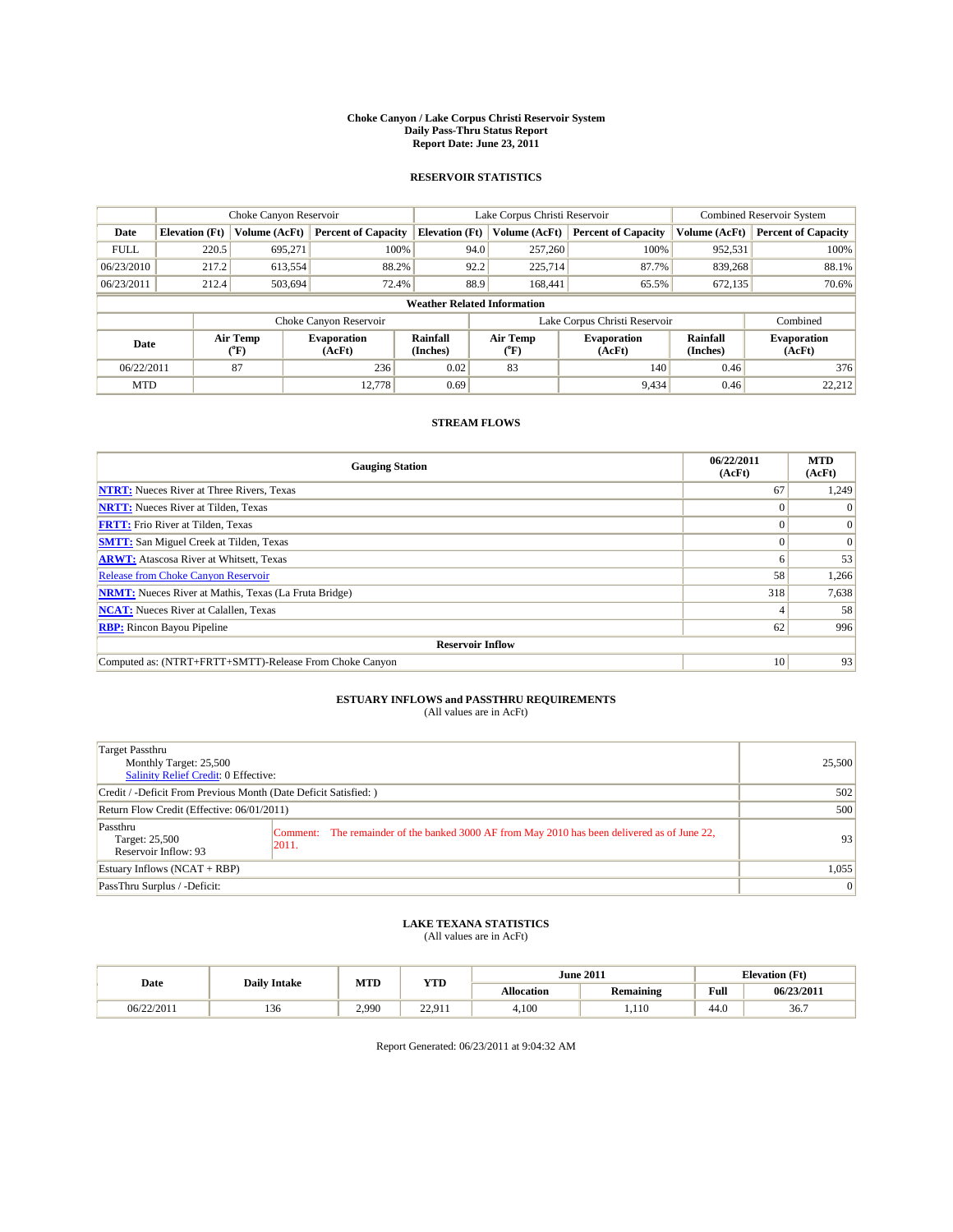#### **Choke Canyon / Lake Corpus Christi Reservoir System Daily Pass-Thru Status Report Report Date: June 24, 2011**

#### **RESERVOIR STATISTICS**

|             | Choke Canyon Reservoir             |                  |                              |                       | Lake Corpus Christi Reservoir | <b>Combined Reservoir System</b> |                      |                              |  |  |
|-------------|------------------------------------|------------------|------------------------------|-----------------------|-------------------------------|----------------------------------|----------------------|------------------------------|--|--|
| Date        | <b>Elevation</b> (Ft)              | Volume (AcFt)    | <b>Percent of Capacity</b>   | <b>Elevation</b> (Ft) | Volume (AcFt)                 | <b>Percent of Capacity</b>       | Volume (AcFt)        | <b>Percent of Capacity</b>   |  |  |
| <b>FULL</b> | 220.5                              | 695,271          | 100%                         | 94.0                  | 257,260                       | 100%                             | 952,531              | 100%                         |  |  |
| 06/24/2010  | 217.2                              | 612,823          | 88.1%                        | 92.2                  | 225,011                       | 87.5%                            | 837,834              | 88.0%                        |  |  |
| 06/24/2011  | 212.3                              | 501,772          | 72.2%                        | 88.8                  | 168,120                       | 65.4%                            | 669,892              | 70.3%                        |  |  |
|             | <b>Weather Related Information</b> |                  |                              |                       |                               |                                  |                      |                              |  |  |
|             |                                    |                  | Choke Canyon Reservoir       |                       |                               | Lake Corpus Christi Reservoir    |                      | Combined                     |  |  |
| Date        |                                    | Air Temp<br>(°F) | <b>Evaporation</b><br>(AcFt) | Rainfall<br>(Inches)  | Air Temp<br>("F)              | <b>Evaporation</b><br>(AcFt)     | Rainfall<br>(Inches) | <b>Evaporation</b><br>(AcFt) |  |  |
| 06/23/2011  |                                    | 87               | 298                          | 0.00                  | 92                            | 281                              | 0.00                 | 579                          |  |  |
| <b>MTD</b>  |                                    |                  | 13,076                       | 0.69                  |                               | 9,715                            | 0.46                 | 22.791                       |  |  |

## **STREAM FLOWS**

| <b>Gauging Station</b>                                       | 06/23/2011<br>(AcFt) | <b>MTD</b><br>(AcFt) |  |  |  |  |  |
|--------------------------------------------------------------|----------------------|----------------------|--|--|--|--|--|
| <b>NTRT:</b> Nueces River at Three Rivers, Texas             | 66                   | 1,314                |  |  |  |  |  |
| <b>NRTT:</b> Nueces River at Tilden, Texas                   |                      | $\Omega$             |  |  |  |  |  |
| <b>FRTT:</b> Frio River at Tilden, Texas                     |                      | $\Omega$             |  |  |  |  |  |
| <b>SMTT:</b> San Miguel Creek at Tilden, Texas               |                      | $\Omega$             |  |  |  |  |  |
| <b>ARWT:</b> Atascosa River at Whitsett, Texas               |                      | 60                   |  |  |  |  |  |
| <b>Release from Choke Canyon Reservoir</b>                   | 58                   | 1,324                |  |  |  |  |  |
| <b>NRMT:</b> Nueces River at Mathis, Texas (La Fruta Bridge) | 234                  | 7,873                |  |  |  |  |  |
| <b>NCAT:</b> Nueces River at Calallen, Texas                 | 91                   | 150                  |  |  |  |  |  |
| <b>RBP:</b> Rincon Bayou Pipeline                            | $\Omega$             | 996                  |  |  |  |  |  |
| <b>Reservoir Inflow</b>                                      |                      |                      |  |  |  |  |  |
| Computed as: (NTRT+FRTT+SMTT)-Release From Choke Canyon      | 8                    | 101                  |  |  |  |  |  |

# **ESTUARY INFLOWS and PASSTHRU REQUIREMENTS**<br>(All values are in AcFt)

| Target Passthru<br>Monthly Target: 25,500<br>Salinity Relief Credit: 0 Effective: |                                                                                                        | 25,500 |
|-----------------------------------------------------------------------------------|--------------------------------------------------------------------------------------------------------|--------|
| Credit / -Deficit From Previous Month (Date Deficit Satisfied: )                  |                                                                                                        | 502    |
| Return Flow Credit (Effective: 06/01/2011)                                        |                                                                                                        | 500    |
| Passthru<br>Target: 25,500<br>Reservoir Inflow: 101                               | Comment: The remainder of the banked 3000 AF from May 2010 has been delivered as of June 22,<br> 2011. | 101    |
| Estuary Inflows $(NCAT + RBP)$                                                    |                                                                                                        | 1,146  |
| PassThru Surplus / -Deficit:                                                      |                                                                                                        | 0      |

## **LAKE TEXANA STATISTICS** (All values are in AcFt)

| Date       | <b>Daily Intake</b> | MTD   | <b>YTD</b> |                   | <b>June 2011</b> | <b>Elevation</b> (Ft) |            |
|------------|---------------------|-------|------------|-------------------|------------------|-----------------------|------------|
|            |                     |       |            | <b>Allocation</b> | <b>Remaining</b> | Full                  | 06/24/2011 |
| 06/23/2011 | 136                 | 3.126 | 23,047     | 4.100             | 974              | 44.0                  | 36.7       |

Report Generated: 06/24/2011 at 8:52:33 AM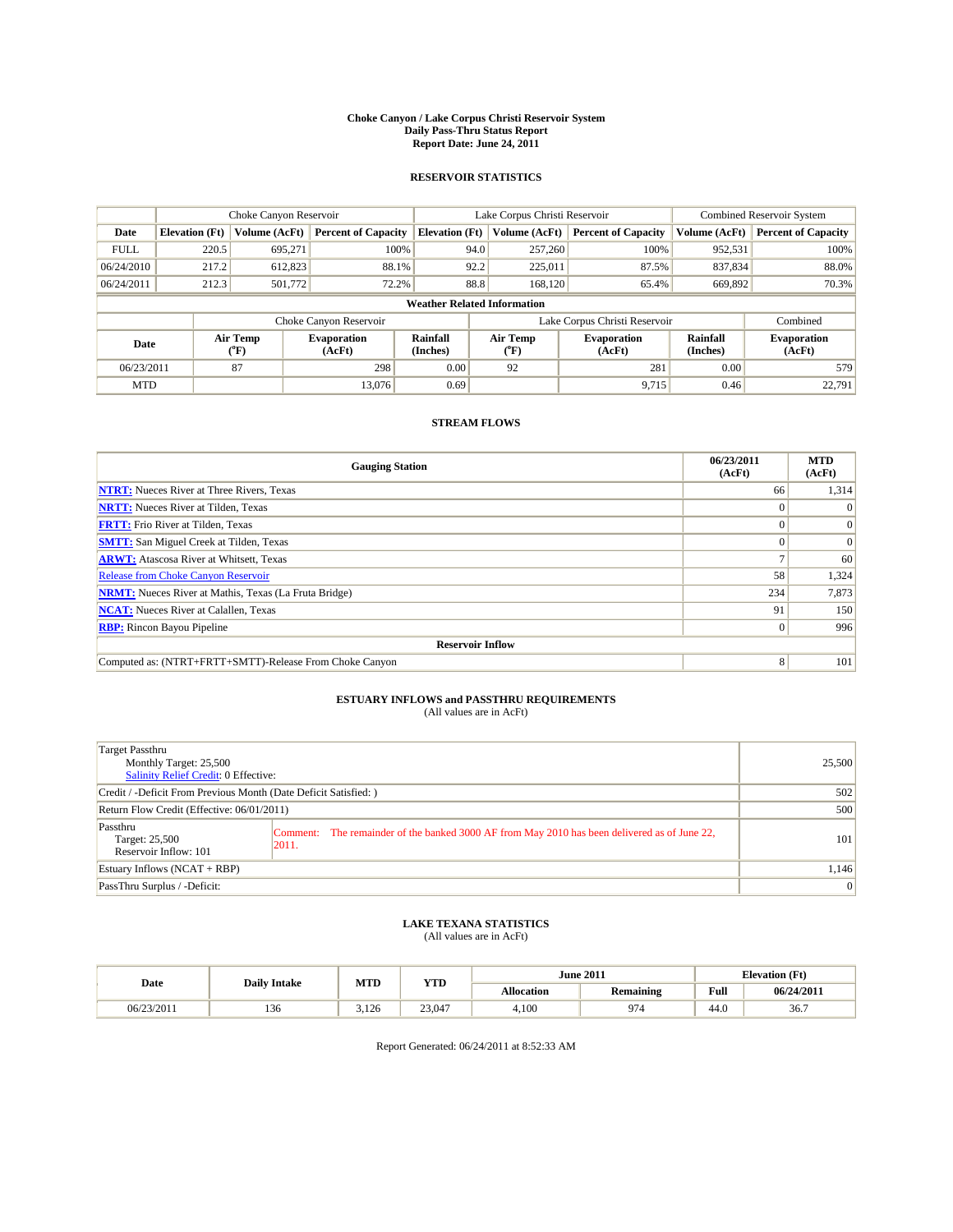#### **Choke Canyon / Lake Corpus Christi Reservoir System Daily Pass-Thru Status Report Report Date: June 25, 2011**

#### **RESERVOIR STATISTICS**

|             | Choke Canyon Reservoir             |                             |                              |                       | Lake Corpus Christi Reservoir |                               |                             | <b>Combined Reservoir System</b> |  |  |
|-------------|------------------------------------|-----------------------------|------------------------------|-----------------------|-------------------------------|-------------------------------|-----------------------------|----------------------------------|--|--|
| Date        | <b>Elevation</b> (Ft)              | Volume (AcFt)               | <b>Percent of Capacity</b>   | <b>Elevation (Ft)</b> | Volume (AcFt)                 | <b>Percent of Capacity</b>    | Volume (AcFt)               | <b>Percent of Capacity</b>       |  |  |
| <b>FULL</b> | 220.5                              | 695,271                     | 100%                         | 94.0                  | 257,260                       | 100%                          | 952,531                     | 100%                             |  |  |
| 06/25/2010  | 217.2                              | 612,580                     | 88.1%                        | 92.2                  | 224,835                       | 87.4%                         | 837.415                     | 87.9%                            |  |  |
| 06/25/2011  | 212.4                              | 502,413                     | 72.3%                        | 88.8                  | 167,157                       | 65.0%                         | 669,570                     | 70.3%                            |  |  |
|             | <b>Weather Related Information</b> |                             |                              |                       |                               |                               |                             |                                  |  |  |
|             |                                    |                             | Choke Canyon Reservoir       |                       |                               | Lake Corpus Christi Reservoir |                             | Combined                         |  |  |
| Date        |                                    | Air Temp<br>${}^{\circ}$ F) | <b>Evaporation</b><br>(AcFt) | Rainfall<br>(Inches)  | Air Temp<br>(°F)              | <b>Evaporation</b><br>(AcFt)  | <b>Rainfall</b><br>(Inches) | <b>Evaporation</b><br>(AcFt)     |  |  |
| 06/24/2011  |                                    | 93                          | 323                          | 0.00                  | 93                            | 317                           | 0.00                        | 640                              |  |  |
| <b>MTD</b>  |                                    |                             | 13.399                       | 0.69                  |                               | 10,032                        | 0.46                        | 23,431                           |  |  |

## **STREAM FLOWS**

| <b>Gauging Station</b>                                       | 06/24/2011<br>(AcFt) | <b>MTD</b><br>(AcFt) |
|--------------------------------------------------------------|----------------------|----------------------|
| <b>NTRT:</b> Nueces River at Three Rivers, Texas             | 66                   | 1,380                |
| <b>NRTT:</b> Nueces River at Tilden, Texas                   |                      |                      |
| <b>FRTT:</b> Frio River at Tilden, Texas                     |                      | $\Omega$             |
| <b>SMTT:</b> San Miguel Creek at Tilden, Texas               |                      | $\Omega$             |
| <b>ARWT:</b> Atascosa River at Whitsett, Texas               | 36                   | 96                   |
| Release from Choke Canyon Reservoir                          | 58                   | 1,382                |
| <b>NRMT:</b> Nueces River at Mathis, Texas (La Fruta Bridge) | 189                  | 8,061                |
| <b>NCAT:</b> Nueces River at Calallen, Texas                 | 52                   | 201                  |
| <b>RBP:</b> Rincon Bayou Pipeline                            | $\Omega$             | 996                  |
| <b>Reservoir Inflow</b>                                      |                      |                      |
| Computed as: (NTRT+FRTT+SMTT)-Release From Choke Canyon      | 8                    | 109                  |

# **ESTUARY INFLOWS and PASSTHRU REQUIREMENTS**<br>(All values are in AcFt)

| Target Passthru<br>Monthly Target: 25,500<br>Salinity Relief Credit: 0 Effective: |                                                                                                       | 25,500         |
|-----------------------------------------------------------------------------------|-------------------------------------------------------------------------------------------------------|----------------|
| Credit / -Deficit From Previous Month (Date Deficit Satisfied: )                  | 502                                                                                                   |                |
| Return Flow Credit (Effective: 06/01/2011)                                        | 500                                                                                                   |                |
| Passthru<br>Target: 25,500<br>Reservoir Inflow: 109                               | Comment: The remainder of the banked 3000 AF from May 2010 has been delivered as of June 22,<br>2011. | 109            |
| Estuary Inflows $(NCAT + RBP)$                                                    |                                                                                                       | 1,198          |
| PassThru Surplus / -Deficit:                                                      |                                                                                                       | $\overline{0}$ |

# **LAKE TEXANA STATISTICS** (All values are in AcFt)

| Date       | <b>Daily Intake</b> | MTD   | <b>YTD</b> | <b>June 2011</b>  |                  | <b>Elevation</b> (Ft)   |            |
|------------|---------------------|-------|------------|-------------------|------------------|-------------------------|------------|
|            |                     |       |            | <b>Allocation</b> | <b>Remaining</b> | Full                    | 06/25/2011 |
| 06/24/2011 | $\sim$<br>150       | 3.262 | 23,183     | 4,100             | 838              | .4 <sub>o</sub><br>44.U | 36.8       |

Report Generated: 06/25/2011 at 8:07:17 AM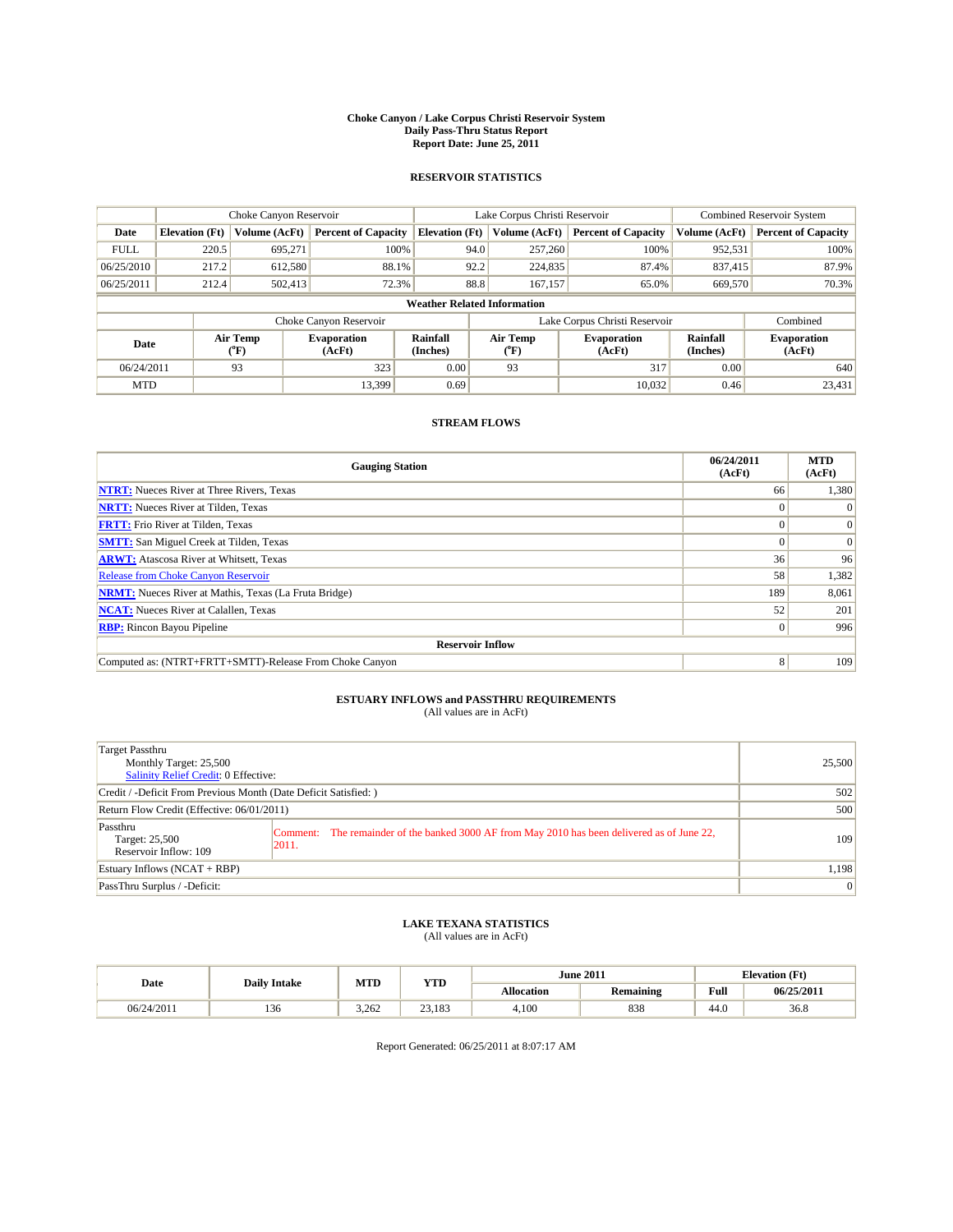#### **Choke Canyon / Lake Corpus Christi Reservoir System Daily Pass-Thru Status Report Report Date: June 26, 2011**

#### **RESERVOIR STATISTICS**

|             | Choke Canyon Reservoir             |                  |                              |                             | Lake Corpus Christi Reservoir | <b>Combined Reservoir System</b> |                      |                              |  |  |
|-------------|------------------------------------|------------------|------------------------------|-----------------------------|-------------------------------|----------------------------------|----------------------|------------------------------|--|--|
| Date        | <b>Elevation</b> (Ft)              | Volume (AcFt)    | <b>Percent of Capacity</b>   | <b>Elevation</b> (Ft)       | Volume (AcFt)                 | <b>Percent of Capacity</b>       | Volume (AcFt)        | <b>Percent of Capacity</b>   |  |  |
| <b>FULL</b> | 220.5                              | 695,271          | 100%                         | 94.0                        | 257,260                       | 100%                             | 952,531              | 100%                         |  |  |
| 06/26/2010  | 217.2                              | 611,375          | 87.9%                        | 92.1                        | 223,781                       | 87.0%                            | 835,156              | 87.7%                        |  |  |
| 06/26/2011  | 212.3                              | 500,496          | 72.0%                        | 88.7                        | 166,677                       | 64.8%                            | 667,173              | 70.0%                        |  |  |
|             | <b>Weather Related Information</b> |                  |                              |                             |                               |                                  |                      |                              |  |  |
|             |                                    |                  | Choke Canyon Reservoir       |                             |                               | Lake Corpus Christi Reservoir    |                      | Combined                     |  |  |
| Date        |                                    | Air Temp<br>(°F) | <b>Evaporation</b><br>(AcFt) | <b>Rainfall</b><br>(Inches) | Air Temp<br>(°F)              | <b>Evaporation</b><br>(AcFt)     | Rainfall<br>(Inches) | <b>Evaporation</b><br>(AcFt) |  |  |
| 06/25/2011  |                                    | 95               | 434                          | 0.00                        | 94                            | 401                              | 0.00                 | 835                          |  |  |
| <b>MTD</b>  |                                    |                  | 13,833                       | 0.69                        |                               | 10.433                           | 0.46                 | 24,266                       |  |  |

## **STREAM FLOWS**

| <b>Gauging Station</b>                                       | 06/25/2011<br>(AcFt) | <b>MTD</b><br>(AcFt) |  |  |  |  |  |
|--------------------------------------------------------------|----------------------|----------------------|--|--|--|--|--|
| <b>NTRT:</b> Nueces River at Three Rivers, Texas             | 83                   | 1,463                |  |  |  |  |  |
| <b>NRTT:</b> Nueces River at Tilden, Texas                   | $\Omega$             |                      |  |  |  |  |  |
| <b>FRTT:</b> Frio River at Tilden, Texas                     |                      | $\Omega$             |  |  |  |  |  |
| <b>SMTT:</b> San Miguel Creek at Tilden, Texas               | $\Omega$             | $\Omega$             |  |  |  |  |  |
| <b>ARWT:</b> Atascosa River at Whitsett, Texas               | 14                   | 110                  |  |  |  |  |  |
| <b>Release from Choke Canyon Reservoir</b>                   | 58                   | 1,439                |  |  |  |  |  |
| <b>NRMT:</b> Nueces River at Mathis, Texas (La Fruta Bridge) | 224                  | 8,285                |  |  |  |  |  |
| <b>NCAT:</b> Nueces River at Calallen, Texas                 | 24                   | 225                  |  |  |  |  |  |
| <b>RBP:</b> Rincon Bayou Pipeline                            | $\vert 0 \vert$      | 996                  |  |  |  |  |  |
| <b>Reservoir Inflow</b>                                      |                      |                      |  |  |  |  |  |
| Computed as: (NTRT+FRTT+SMTT)-Release From Choke Canyon      | 26                   | 135                  |  |  |  |  |  |

# **ESTUARY INFLOWS and PASSTHRU REQUIREMENTS**<br>(All values are in AcFt)

| Target Passthru<br>Monthly Target: 25,500<br>Salinity Relief Credit: 0 Effective: |                                                                                                        | 25,500          |
|-----------------------------------------------------------------------------------|--------------------------------------------------------------------------------------------------------|-----------------|
| Credit / -Deficit From Previous Month (Date Deficit Satisfied: )                  | 502                                                                                                    |                 |
| Return Flow Credit (Effective: 06/01/2011)                                        | 500                                                                                                    |                 |
| Passthru<br>Target: 25,500<br>Reservoir Inflow: 135                               | Comment: The remainder of the banked 3000 AF from May 2010 has been delivered as of June 22,<br> 2011. | 135             |
| Estuary Inflows $(NCAT + RBP)$                                                    |                                                                                                        | 1.222           |
| PassThru Surplus / -Deficit:                                                      |                                                                                                        | $\vert 0 \vert$ |

## **LAKE TEXANA STATISTICS** (All values are in AcFt)

|            | <b>Daily Intake</b> | MTD   | <b>YTD</b> |                   | <b>June 2011</b> | <b>Elevation</b> (Ft) |            |
|------------|---------------------|-------|------------|-------------------|------------------|-----------------------|------------|
| Date       |                     |       |            | <b>Allocation</b> | Remaining        | Full                  | 06/26/2011 |
| 06/25/2011 | $\sim$<br>…         | 3.399 | 23,320     | 4.100             | 701              | 44.0                  | 36.8       |

Report Generated: 06/26/2011 at 7:57:46 AM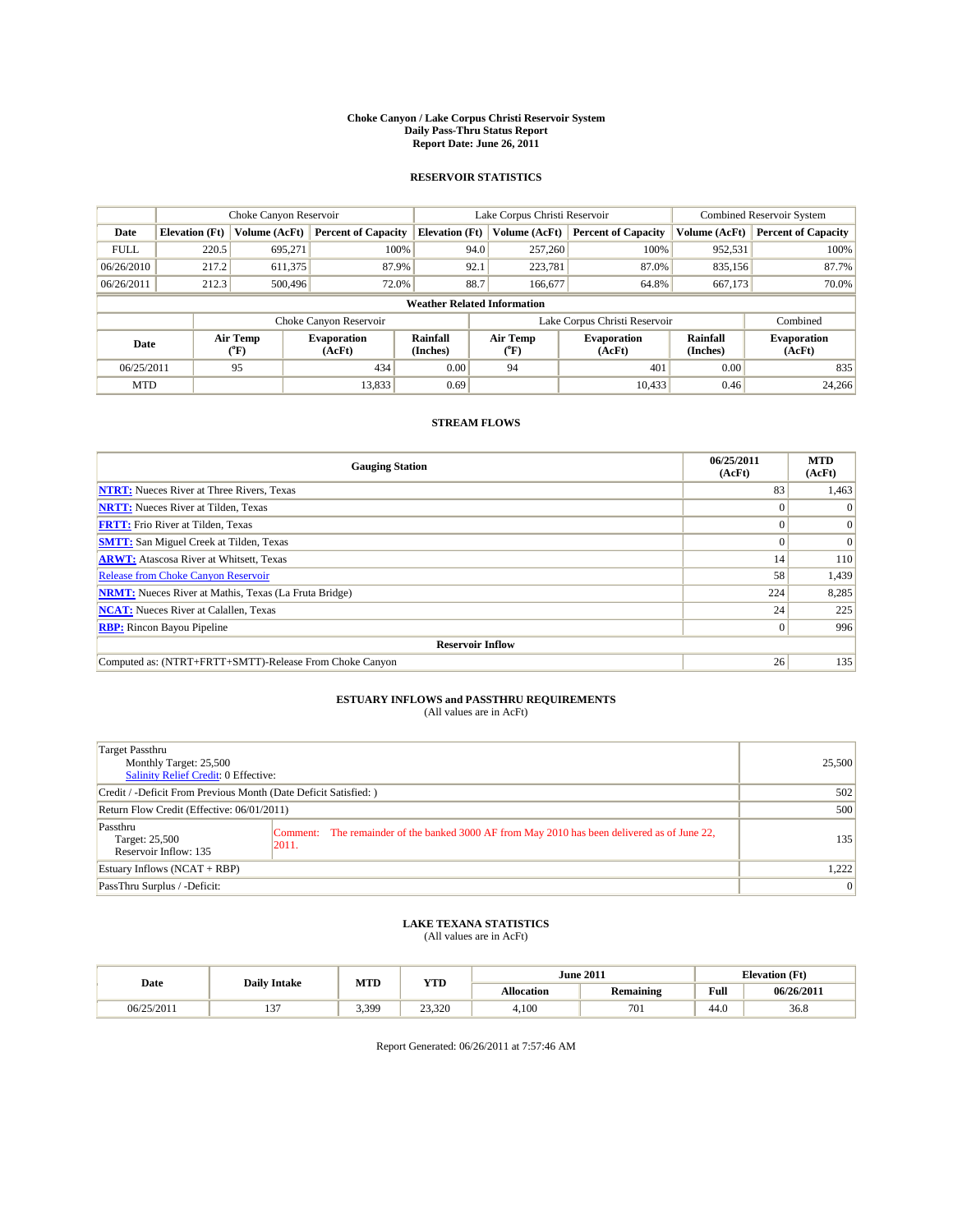#### **Choke Canyon / Lake Corpus Christi Reservoir System Daily Pass-Thru Status Report Report Date: June 27, 2011**

#### **RESERVOIR STATISTICS**

|             | Choke Canyon Reservoir             |                                           |                              |                             | Lake Corpus Christi Reservoir           |                               |                      | <b>Combined Reservoir System</b> |  |  |
|-------------|------------------------------------|-------------------------------------------|------------------------------|-----------------------------|-----------------------------------------|-------------------------------|----------------------|----------------------------------|--|--|
| Date        | <b>Elevation</b> (Ft)              | Volume (AcFt)                             | <b>Percent of Capacity</b>   | <b>Elevation</b> (Ft)       | Volume (AcFt)                           | <b>Percent of Capacity</b>    | Volume (AcFt)        | <b>Percent of Capacity</b>       |  |  |
| <b>FULL</b> | 220.5                              | 695,271                                   | 100%                         | 94.0                        | 257,260                                 | 100%                          | 952,531              | 100%                             |  |  |
| 06/27/2010  | 217.1                              | 611,134                                   | 87.9%                        | 92.1                        | 222,904                                 | 86.6%                         | 834,038              | 87.6%                            |  |  |
| 06/27/2011  | 212.3                              | 500,496                                   | 72.0%                        | 88.7                        | 166,197                                 | 64.6%                         | 666,693              | 70.0%                            |  |  |
|             | <b>Weather Related Information</b> |                                           |                              |                             |                                         |                               |                      |                                  |  |  |
|             |                                    |                                           | Choke Canyon Reservoir       |                             |                                         | Lake Corpus Christi Reservoir |                      | Combined                         |  |  |
| Date        |                                    | Air Temp<br>$({}^{\mathrm{o}}\mathrm{F})$ | <b>Evaporation</b><br>(AcFt) | <b>Rainfall</b><br>(Inches) | Air Temp<br>$(^{\mathrm{o}}\mathrm{F})$ | <b>Evaporation</b><br>(AcFt)  | Rainfall<br>(Inches) | <b>Evaporation</b><br>(AcFt)     |  |  |
| 06/26/2011  |                                    | 99                                        | 657                          | 0.00                        | 96                                      | 419                           | 0.00                 | 1.076                            |  |  |
| <b>MTD</b>  |                                    |                                           | 14.490                       | 0.69                        |                                         | 10,852                        | 0.46                 | 25,342                           |  |  |

## **STREAM FLOWS**

| <b>Gauging Station</b>                                       | 06/26/2011<br>(AcFt) | <b>MTD</b><br>(AcFt) |
|--------------------------------------------------------------|----------------------|----------------------|
| <b>NTRT:</b> Nueces River at Three Rivers, Texas             | 71                   | 1,534                |
| <b>NRTT:</b> Nueces River at Tilden, Texas                   |                      |                      |
| <b>FRTT:</b> Frio River at Tilden, Texas                     |                      | $\Omega$             |
| <b>SMTT:</b> San Miguel Creek at Tilden, Texas               | $\Omega$             | $\Omega$             |
| <b>ARWT:</b> Atascosa River at Whitsett, Texas               | 6                    | 116                  |
| <b>Release from Choke Canyon Reservoir</b>                   | 58                   | 1,497                |
| <b>NRMT:</b> Nueces River at Mathis, Texas (La Fruta Bridge) | 226                  | 8,512                |
| <b>NCAT:</b> Nueces River at Calallen, Texas                 | 17                   | 242                  |
| <b>RBP:</b> Rincon Bayou Pipeline                            | $\overline{0}$       | 996                  |
| <b>Reservoir Inflow</b>                                      |                      |                      |
| Computed as: (NTRT+FRTT+SMTT)-Release From Choke Canyon      | 14                   | 149                  |

# **ESTUARY INFLOWS and PASSTHRU REQUIREMENTS**<br>(All values are in AcFt)

| Target Passthru<br>Monthly Target: 25,500<br>Salinity Relief Credit: 0 Effective: |                                                                                                       | 25,500         |
|-----------------------------------------------------------------------------------|-------------------------------------------------------------------------------------------------------|----------------|
| Credit / -Deficit From Previous Month (Date Deficit Satisfied: )                  | 502                                                                                                   |                |
| Return Flow Credit (Effective: 06/01/2011)                                        | 500                                                                                                   |                |
| Passthru<br>Target: 25,500<br>Reservoir Inflow: 149                               | Comment: The remainder of the banked 3000 AF from May 2010 has been delivered as of June 22,<br>2011. | 149            |
| Estuary Inflows $(NCAT + RBP)$                                                    |                                                                                                       | 1,239          |
| PassThru Surplus / -Deficit:                                                      |                                                                                                       | $\overline{0}$ |

# **LAKE TEXANA STATISTICS** (All values are in AcFt)

| Date       | <b>Daily Intake</b> | MTD            | <b>YTD</b>      | <b>June 2011</b>  |                  | <b>Elevation</b> (Ft) |            |
|------------|---------------------|----------------|-----------------|-------------------|------------------|-----------------------|------------|
|            |                     |                |                 | <b>Allocation</b> | <b>Remaining</b> | Full                  | 06/27/2011 |
| 06/26/2011 | $\sim$<br>…         | 535<br>س ف ف ف | 13.45<br>2.3.73 | 4,100             | 565              | $\sqrt{ }$<br>44.U    | 36.8       |

Report Generated: 06/27/2011 at 8:54:52 AM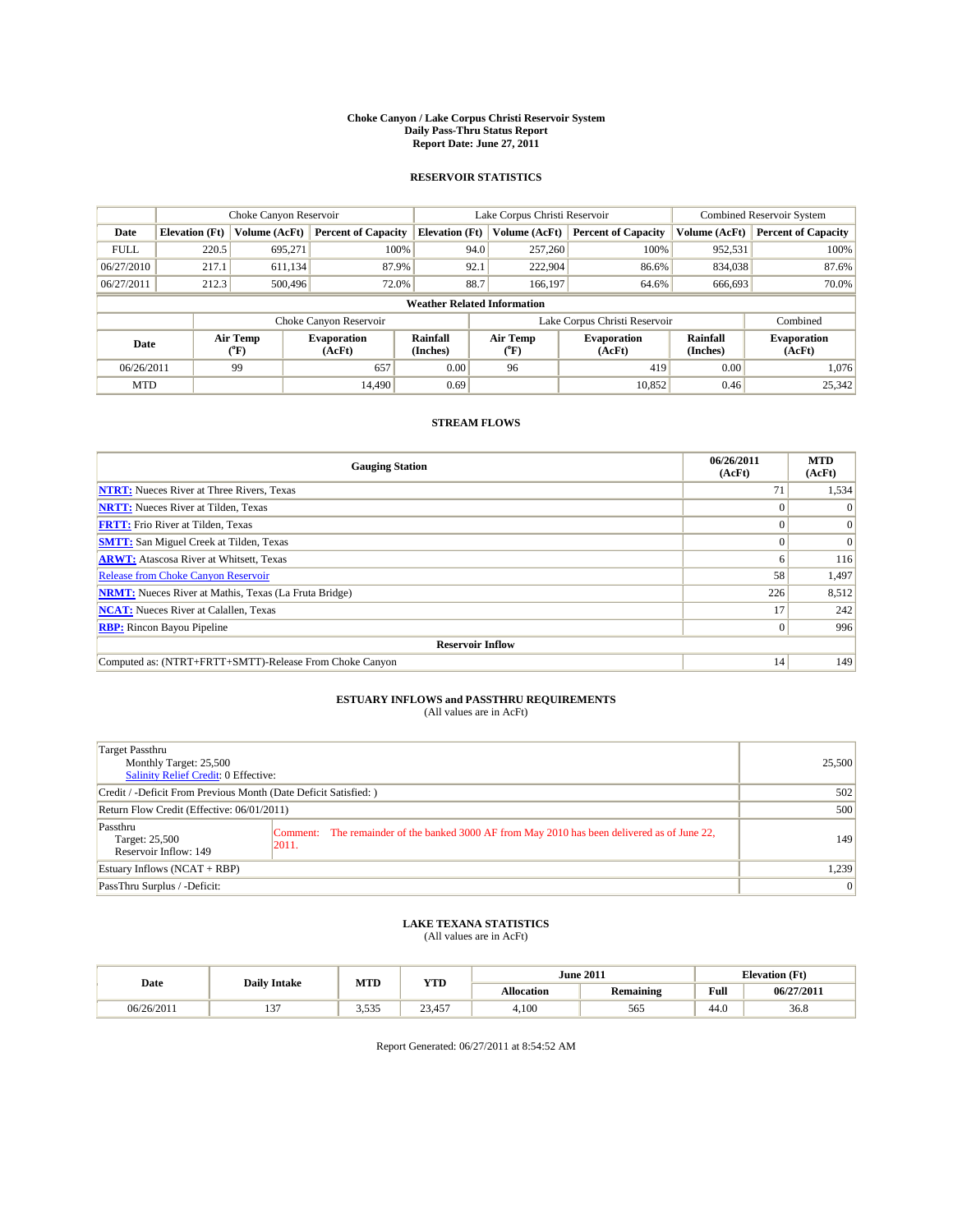#### **Choke Canyon / Lake Corpus Christi Reservoir System Daily Pass-Thru Status Report Report Date: June 28, 2011**

#### **RESERVOIR STATISTICS**

|             | Choke Canyon Reservoir             |                                           |                              |                             | Lake Corpus Christi Reservoir | <b>Combined Reservoir System</b> |                      |                              |  |
|-------------|------------------------------------|-------------------------------------------|------------------------------|-----------------------------|-------------------------------|----------------------------------|----------------------|------------------------------|--|
| Date        | <b>Elevation</b> (Ft)              | Volume (AcFt)                             | <b>Percent of Capacity</b>   | <b>Elevation</b> (Ft)       | Volume (AcFt)                 | <b>Percent of Capacity</b>       | Volume (AcFt)        | <b>Percent of Capacity</b>   |  |
| <b>FULL</b> | 220.5                              | 695,271                                   | 100%                         | 94.0                        | 257,260                       | 100%                             | 952,531              | 100%                         |  |
| 06/28/2010  | 217.1                              | 610,411                                   | 87.8%                        |                             | 92.0<br>221,853               | 86.2%                            | 832,264              | 87.4%                        |  |
| 06/28/2011  | 212.3                              | 500,284                                   | 72.0%                        | 88.7                        | 166,037                       | 64.5%                            | 666,321              | 70.0%                        |  |
|             | <b>Weather Related Information</b> |                                           |                              |                             |                               |                                  |                      |                              |  |
|             |                                    |                                           | Choke Canyon Reservoir       |                             |                               | Lake Corpus Christi Reservoir    |                      | Combined                     |  |
| Date        |                                    | Air Temp<br>$({}^{\mathrm{o}}\mathrm{F})$ | <b>Evaporation</b><br>(AcFt) | <b>Rainfall</b><br>(Inches) | Air Temp<br>("F)              | <b>Evaporation</b><br>(AcFt)     | Rainfall<br>(Inches) | <b>Evaporation</b><br>(AcFt) |  |
| 06/27/2011  |                                    | 99                                        | 607                          | 0.00                        | 98                            | 419                              | 0.00                 | 1.026                        |  |
| <b>MTD</b>  |                                    |                                           | 15,097                       | 0.69                        |                               | 11.271                           | 0.46                 | 26,368                       |  |

## **STREAM FLOWS**

| <b>Gauging Station</b>                                       | 06/27/2011<br>(AcFt) | <b>MTD</b><br>(AcFt) |  |  |  |  |  |
|--------------------------------------------------------------|----------------------|----------------------|--|--|--|--|--|
| <b>NTRT:</b> Nueces River at Three Rivers, Texas             | 64                   | 1,598                |  |  |  |  |  |
| <b>NRTT:</b> Nueces River at Tilden, Texas                   | $\Omega$             |                      |  |  |  |  |  |
| <b>FRTT:</b> Frio River at Tilden, Texas                     |                      | $\Omega$             |  |  |  |  |  |
| <b>SMTT:</b> San Miguel Creek at Tilden, Texas               |                      | $\Omega$             |  |  |  |  |  |
| <b>ARWT:</b> Atascosa River at Whitsett, Texas               |                      | 120                  |  |  |  |  |  |
| <b>Release from Choke Canyon Reservoir</b>                   | 58                   | 1,554                |  |  |  |  |  |
| <b>NRMT:</b> Nueces River at Mathis, Texas (La Fruta Bridge) | 226                  | 8,738                |  |  |  |  |  |
| <b>NCAT:</b> Nueces River at Calallen, Texas                 | $\Omega$             | 242                  |  |  |  |  |  |
| <b>RBP:</b> Rincon Bayou Pipeline                            | $\overline{0}$       | 996                  |  |  |  |  |  |
| <b>Reservoir Inflow</b>                                      |                      |                      |  |  |  |  |  |
| Computed as: (NTRT+FRTT+SMTT)-Release From Choke Canyon      | 6                    | 155                  |  |  |  |  |  |

# **ESTUARY INFLOWS and PASSTHRU REQUIREMENTS**<br>(All values are in AcFt)

| <b>Target Passthru</b><br>Monthly Target: 25,500<br>Salinity Relief Credit: 0 Effective: |                                                                                                        | 25,500 |
|------------------------------------------------------------------------------------------|--------------------------------------------------------------------------------------------------------|--------|
| Credit / -Deficit From Previous Month (Date Deficit Satisfied: )                         |                                                                                                        | 502    |
| Return Flow Credit (Effective: 06/01/2011)                                               |                                                                                                        | 500    |
| Passthru<br>Target: 25,500<br>Reservoir Inflow: 155                                      | Comment: The remainder of the banked 3000 AF from May 2010 has been delivered as of June 22,<br> 2011. | 155    |
| Estuary Inflows $(NCAT + RBP)$                                                           |                                                                                                        | 1,239  |
| PassThru Surplus / -Deficit:                                                             |                                                                                                        | 0      |

## **LAKE TEXANA STATISTICS** (All values are in AcFt)

|            | <b>Daily Intake</b> | MTD   | <b>YTD</b> | <b>June 2011</b> |           |                                                    | <b>Elevation</b> (Ft) |
|------------|---------------------|-------|------------|------------------|-----------|----------------------------------------------------|-----------------------|
| Date       |                     |       |            | Allocation       | Remaining | <b>Full</b><br>the contract of the contract of the | 06/28/2011            |
| 06/27/2011 | $\sim$<br>ιJ        | 3.672 | 23,593     | 4,100            | 428       | 44.0                                               | 36.9                  |

Report Generated: 06/28/2011 at 8:25:12 AM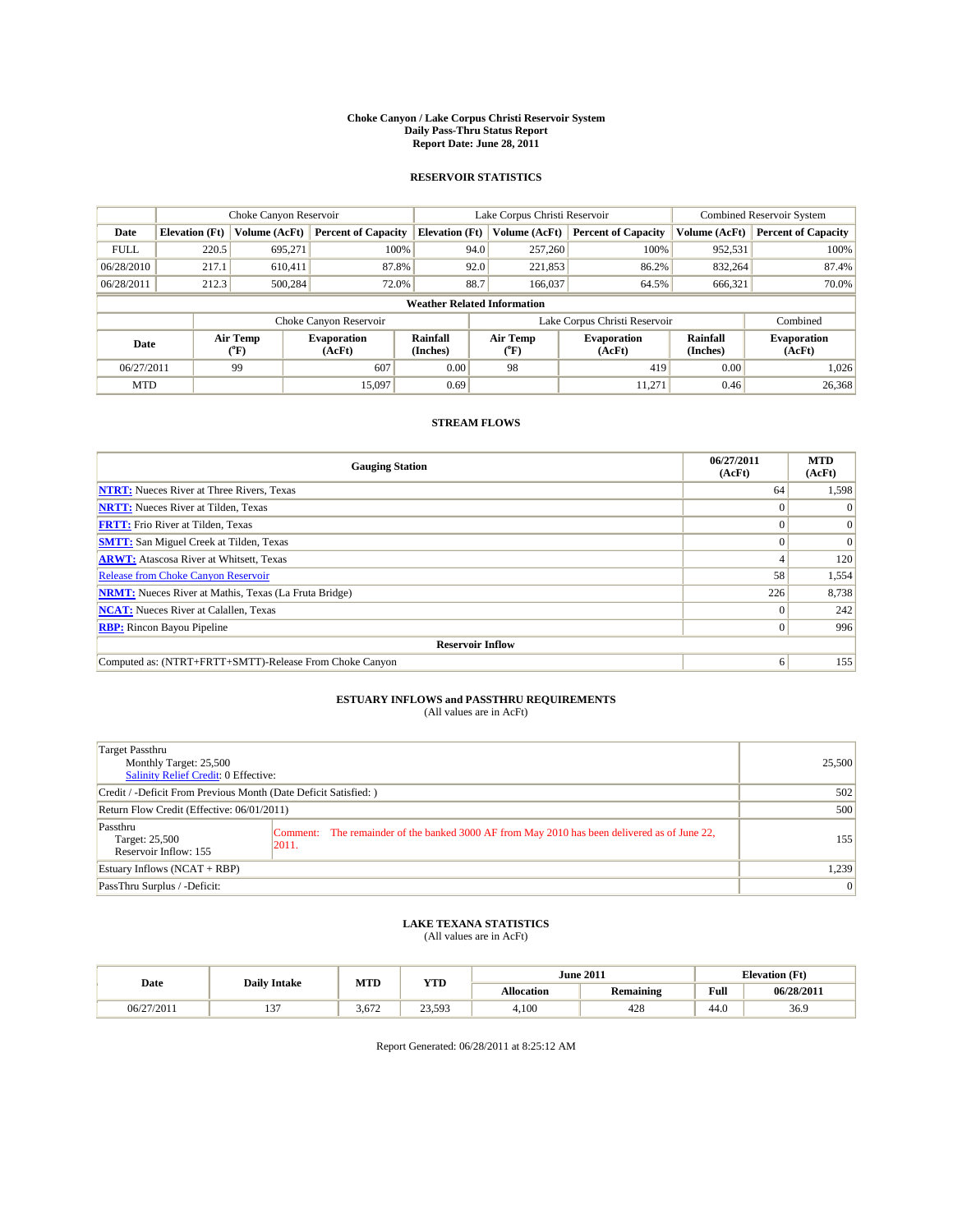#### **Choke Canyon / Lake Corpus Christi Reservoir System Daily Pass-Thru Status Report Report Date: June 29, 2011**

#### **RESERVOIR STATISTICS**

|             | Choke Canyon Reservoir             |                             |                              |                             | Lake Corpus Christi Reservoir |                               |                      | <b>Combined Reservoir System</b> |  |
|-------------|------------------------------------|-----------------------------|------------------------------|-----------------------------|-------------------------------|-------------------------------|----------------------|----------------------------------|--|
| Date        | <b>Elevation</b> (Ft)              | Volume (AcFt)               | <b>Percent of Capacity</b>   | <b>Elevation (Ft)</b>       | Volume (AcFt)                 | <b>Percent of Capacity</b>    | Volume (AcFt)        | <b>Percent of Capacity</b>       |  |
| <b>FULL</b> | 220.5                              | 695,271                     | 100%                         |                             | 257,260<br>94.0               | 100%                          | 952,531              | 100%                             |  |
| 06/29/2010  | 217.1                              | 610.170                     | 87.8%                        |                             | 92.0<br>220,978               | 85.9%                         | 831.148              | 87.3%                            |  |
| 06/29/2011  | 212.3                              | 500,073                     | 71.9%                        |                             | 88.7<br>165,558               | 64.4%                         | 665,631              | 69.9%                            |  |
|             | <b>Weather Related Information</b> |                             |                              |                             |                               |                               |                      |                                  |  |
|             |                                    |                             | Choke Canyon Reservoir       |                             |                               | Lake Corpus Christi Reservoir |                      | Combined                         |  |
| Date        |                                    | Air Temp<br>${}^{\circ}$ F) | <b>Evaporation</b><br>(AcFt) | <b>Rainfall</b><br>(Inches) | Air Temp<br>(°F)              | <b>Evaporation</b><br>(AcFt)  | Rainfall<br>(Inches) | <b>Evaporation</b><br>(AcFt)     |  |
| 06/28/2011  |                                    | 97                          | 595                          | 0.00                        | 96                            | 418                           | 0.00                 | 1,013                            |  |
| <b>MTD</b>  |                                    |                             | 15,692                       | 0.69                        |                               | 11.689                        | 0.46                 | 27,381                           |  |

## **STREAM FLOWS**

| <b>Gauging Station</b>                                       | 06/28/2011<br>(AcFt) | <b>MTD</b><br>(AcFt) |
|--------------------------------------------------------------|----------------------|----------------------|
| <b>NTRT:</b> Nueces River at Three Rivers, Texas             | 62                   | 1,659                |
| <b>NRTT:</b> Nueces River at Tilden, Texas                   |                      |                      |
| <b>FRTT:</b> Frio River at Tilden, Texas                     |                      | $\Omega$             |
| <b>SMTT:</b> San Miguel Creek at Tilden, Texas               |                      | $\Omega$             |
| <b>ARWT:</b> Atascosa River at Whitsett, Texas               |                      | 122                  |
| Release from Choke Canyon Reservoir                          | 58                   | 1,612                |
| <b>NRMT:</b> Nueces River at Mathis, Texas (La Fruta Bridge) | 226                  | 8,964                |
| <b>NCAT:</b> Nueces River at Calallen, Texas                 |                      | 242                  |
| <b>RBP:</b> Rincon Bayou Pipeline                            | $\Omega$             | 996                  |
| <b>Reservoir Inflow</b>                                      |                      |                      |
| Computed as: (NTRT+FRTT+SMTT)-Release From Choke Canyon      | 4                    | 159                  |

# **ESTUARY INFLOWS and PASSTHRU REQUIREMENTS**<br>(All values are in AcFt)

| Target Passthru<br>Monthly Target: 25,333<br>Salinity Relief Credit: 0 Effective: |                                                                                                       | 25,333         |
|-----------------------------------------------------------------------------------|-------------------------------------------------------------------------------------------------------|----------------|
| Credit / -Deficit From Previous Month (Date Deficit Satisfied: )                  | 502                                                                                                   |                |
| Return Flow Credit (Effective: 06/01/2011)                                        | 500                                                                                                   |                |
| Passthru<br>Target: 25,333<br>Reservoir Inflow: 159                               | Comment: The remainder of the banked 3000 AF from May 2010 has been delivered as of June 22,<br>2011. | 159            |
| Estuary Inflows $(NCAT + RBP)$                                                    |                                                                                                       | 1,239          |
| PassThru Surplus / -Deficit:                                                      |                                                                                                       | $\overline{0}$ |

## **LAKE TEXANA STATISTICS** (All values are in AcFt)

|            | <b>Daily Intake</b> | MTD   | <b>YTD</b> |                   | <b>June 2011</b> | <b>Elevation</b> (Ft) |            |
|------------|---------------------|-------|------------|-------------------|------------------|-----------------------|------------|
| Date       |                     |       |            | <b>Allocation</b> | <b>Remaining</b> | Full                  | 06/29/2011 |
| 06/28/2011 | $\sim$<br>1 J       | 3.809 | 23,730     | 4.100             | 291              | 44.0                  | 36.9       |

Report Generated: 06/29/2011 at 8:32:37 AM